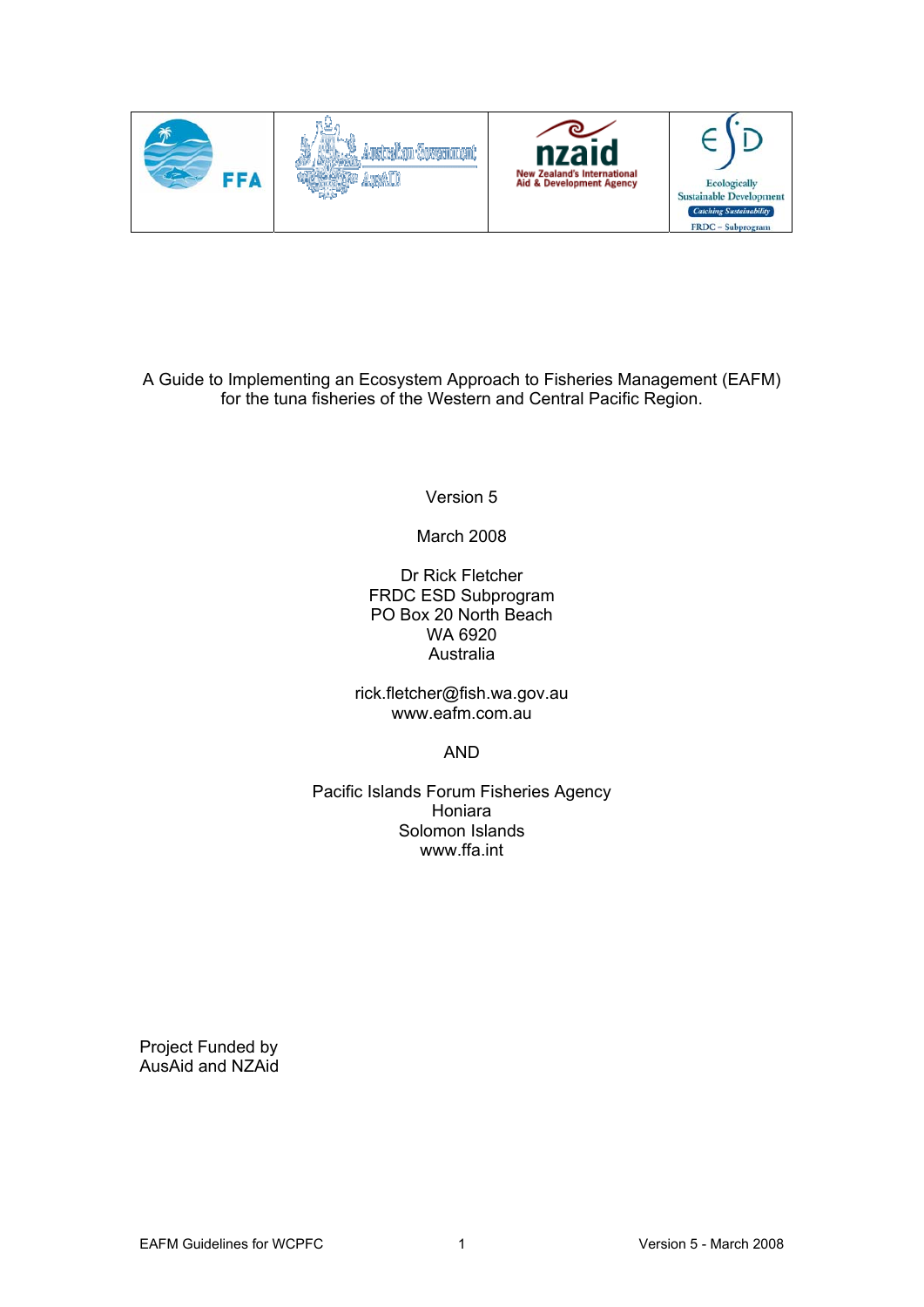This 'Guide' is part of an on-going process by the Forum Fisheries Agency to implement EAFM for the tuna fisheries of the Western and Central Pacific region. It is based on the Australian ESD reporting framework developed by the Fisheries Research & Development Corporation (FRDC) - ESD Reporting and Assessment Subprogram. The input of the other members of the ESD Subprogram team that developed the initial ESD framework needs to be acknowledged – J. Chesson (BRS), K. Sainsbury (CSIRO), T. Hundloe (Univ. Qld) and M. Fisher (BRS).

This edition is unlikely to be the final version; changes are expected to be made at regular intervals when further information and experiences indicate that significant improvements can be made.

The material may be copied for use in completing assessments and reports so long as appropriate acknowledgement of the source is given.

This forms publication number 20 in the ESD Subprogram report series

© FRDC and FFA Version 5 March 2008

W.J. Fletcher (2008) A Guide to Implementing an Ecosystem Approach to Fisheries Management (EAFM) for the tuna fisheries of the Western and Central Pacific Region. Forum Fisheries Agency, Honiara, Solomon Islands. Version 5 March 2008. 70pp.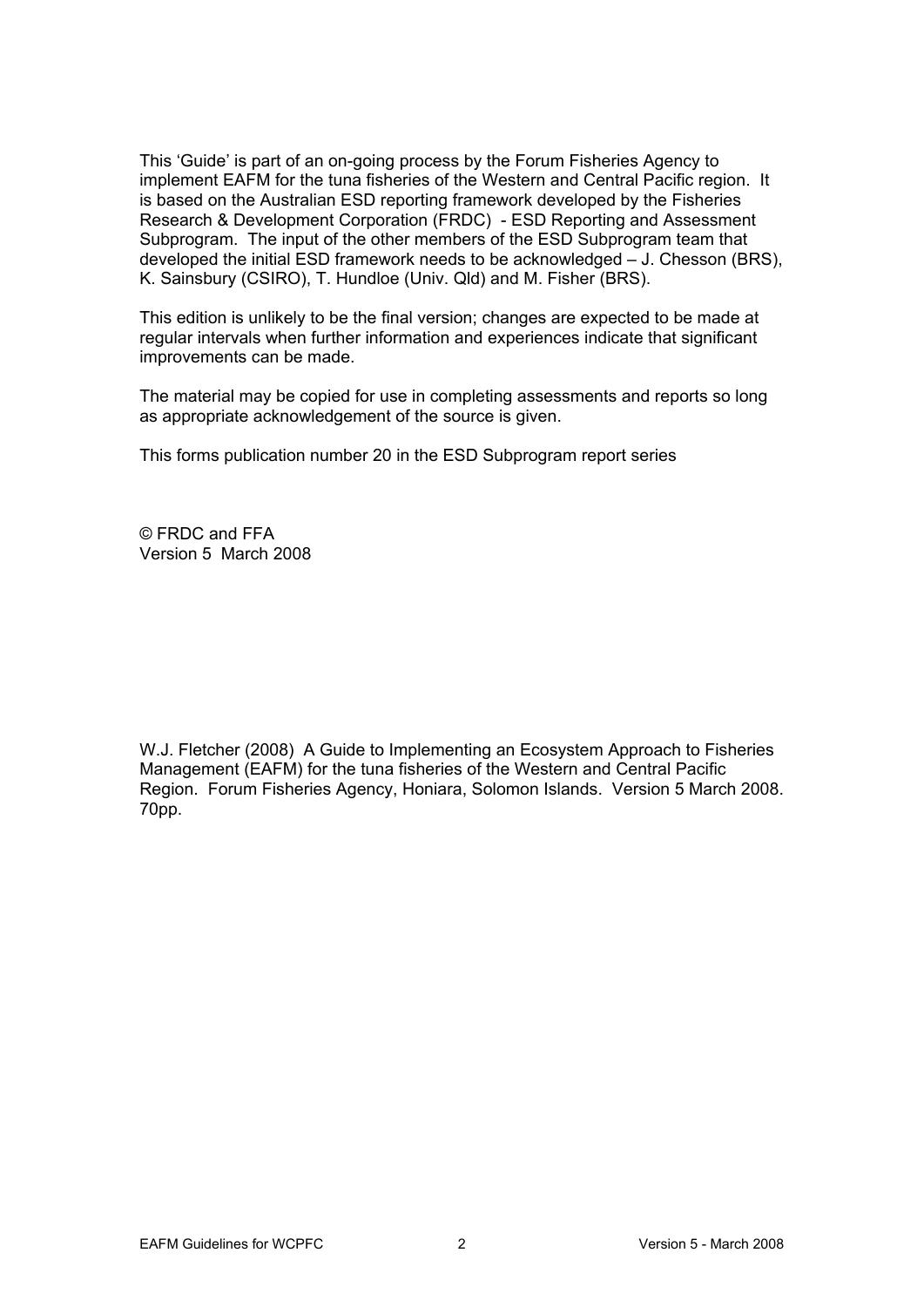## **Contents**

| <b>ABSTRACT</b>                                                                                                                                                                                                                                                                                                                                                                                                                                                                                                                                                                                                                                    | 5                                                                                            |
|----------------------------------------------------------------------------------------------------------------------------------------------------------------------------------------------------------------------------------------------------------------------------------------------------------------------------------------------------------------------------------------------------------------------------------------------------------------------------------------------------------------------------------------------------------------------------------------------------------------------------------------------------|----------------------------------------------------------------------------------------------|
| <b>SECTION 1 WHY ARE WE IMPLEMENTING EAFM?</b>                                                                                                                                                                                                                                                                                                                                                                                                                                                                                                                                                                                                     | 6                                                                                            |
| 1.1 Background                                                                                                                                                                                                                                                                                                                                                                                                                                                                                                                                                                                                                                     | 6                                                                                            |
| 1.2 Introduction                                                                                                                                                                                                                                                                                                                                                                                                                                                                                                                                                                                                                                   | 8                                                                                            |
| 1.3 Elements specific to the Tuna EAFM Framework and benefits for the WCPFC members                                                                                                                                                                                                                                                                                                                                                                                                                                                                                                                                                                | 10                                                                                           |
| <b>SECTION 2 DETAILS FOR IMPLEMENTING EAFM</b>                                                                                                                                                                                                                                                                                                                                                                                                                                                                                                                                                                                                     | 13                                                                                           |
| 2.1 Step 1 – Identify the Scope of the Assessment/ Management System<br>2.1.1 DETERMINING WHAT NEEDS TO BE MANAGED<br>2.1.2 DETERMINING VALUES AND HIGH LEVEL OBJECTIVES                                                                                                                                                                                                                                                                                                                                                                                                                                                                           | 13<br>13<br>15                                                                               |
| 2.2 Step 2 - Identifying Issues<br>2.2.1 RETAINED SPECIES<br>2.2.2 NON-RETAINED SPECIES<br>2.2.3 ECOSYSTEM EFFECTS<br>2.2.4 COMMUNITY WELLBEING<br>2.2.5 ADMINISTRATION                                                                                                                                                                                                                                                                                                                                                                                                                                                                            | 18<br>19<br>22<br>24<br>27<br>31                                                             |
| 2.3 Step 3 - Using 'Risk Analysis' to Assist Prioritise Issues<br>2.3.1 BACKGROUND<br>2.3.2 OUTLINE OF DIFFERENT METHODS<br>2.3.3 CALCULATING RISK RATINGS<br>2.3.4 OTHER QUALITATIVE RISK ANALYSIS METHODS<br>2.3.5 LEVELS OF DATA, UNCERTAINTY AND RISK SCORES<br>2.3.6 MANAGEMENT OUTCOMES OF RISK ANALYSIS<br>2.3.7 SPECIFICS FOR RISK ANALYSIS FOR EACH EAFM CATEGORY<br><b>TARGET SPECIES</b><br>NON-TARGET (BYPRODUCT) SPECIES<br><b>BYCATCH SPECIES</b><br><b>ECOSYSTEM</b><br>SOCIAL AND ECONOMIC ASSESSMENTS<br>2.3.8 INFLUENCE OF VALUES ON RISK OUTCOMES<br>2.3.9 DIFFERENT SCALES OF IMPACT<br>2.3.10 COMBINING DIFFERENT RISK VALUES | 35<br>35<br>36<br>38<br>40<br>40<br>41<br>42<br>42<br>43<br>44<br>44<br>46<br>47<br>48<br>48 |
| 2.4 Step 4 – Developing Management Systems<br>2.4.1 BACKGROUND<br><b>Management Reports</b><br>2.4.2 DESCRIPTION OF HEADINGS                                                                                                                                                                                                                                                                                                                                                                                                                                                                                                                       | 50<br>50<br>50<br>52                                                                         |
| 2.5 Step '5' – Developing Operational Systems to Implement the EAFM Report<br>2.5.1 INTRODUCTION<br>2.5.2<br>OPERATIONAL FRAMEWORK FOR EAFM<br>2.5.3 METHODS FOR DEVELOPING THE OPERATIONAL PLAN                                                                                                                                                                                                                                                                                                                                                                                                                                                   | 59<br>59<br>59<br>60                                                                         |
| 3.0 HINTS FOR DEVELOPING APPROPRIATE OBJECTIVES,                                                                                                                                                                                                                                                                                                                                                                                                                                                                                                                                                                                                   |                                                                                              |

**[INDICATORS AND PERFORMANCE MEASURES ETC. 62](#page-61-0)**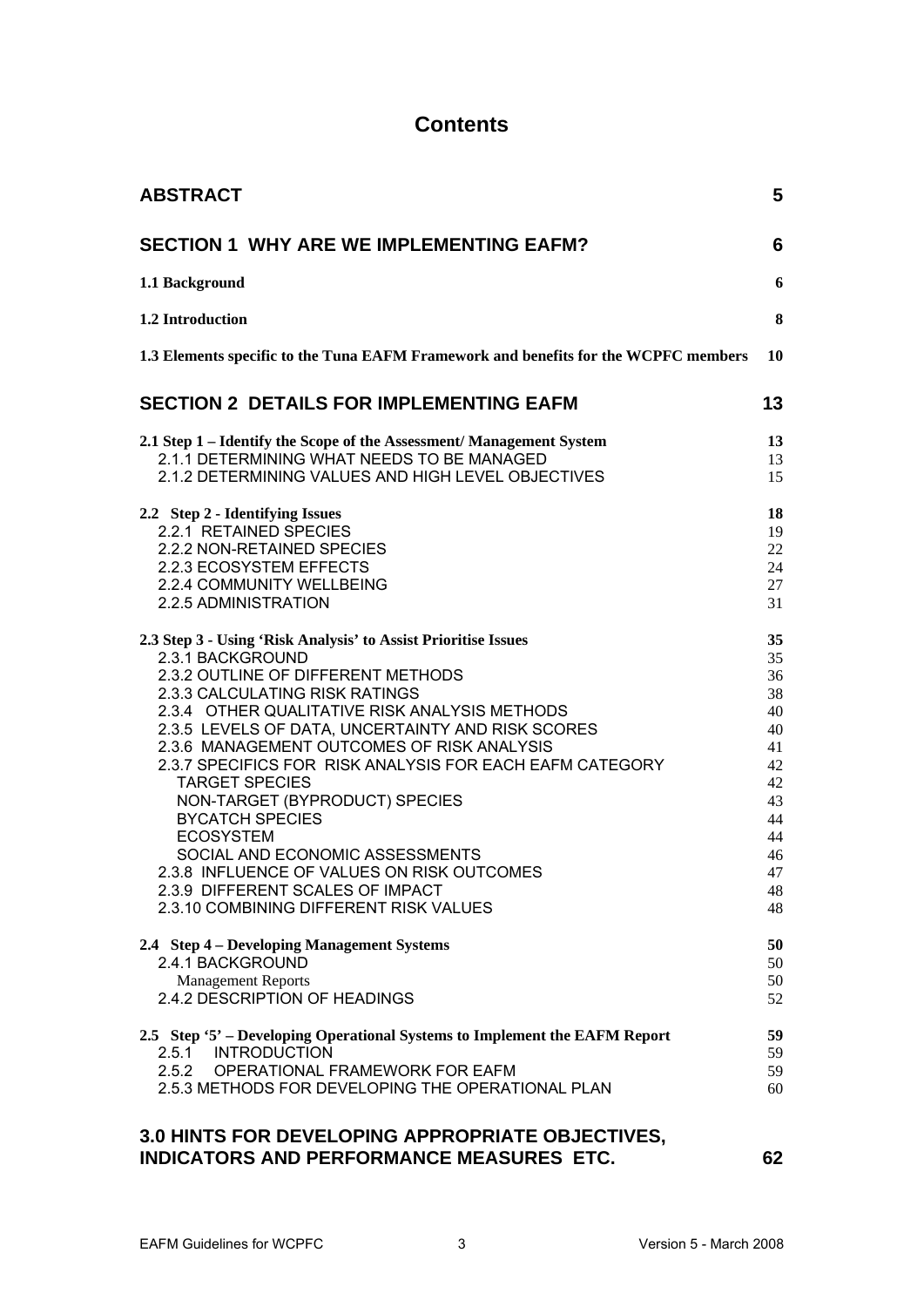| 62<br><b>3.1 Target Species</b>                                                       |                                                     |    |
|---------------------------------------------------------------------------------------|-----------------------------------------------------|----|
|                                                                                       | Objectives                                          | 62 |
|                                                                                       | Indicators                                          | 62 |
|                                                                                       | <b>Performance Measures</b>                         | 63 |
| 3.2                                                                                   | <b>Bycatch Species</b>                              | 65 |
|                                                                                       | Objectives                                          | 65 |
|                                                                                       | Indicators                                          | 65 |
|                                                                                       | <b>Performance Measures</b>                         | 66 |
| 3.3                                                                                   | <b>Ecosystem Issues</b>                             | 66 |
|                                                                                       | Objectives                                          | 66 |
|                                                                                       | Indicators                                          | 66 |
|                                                                                       | <b>Performance Measures</b>                         | 67 |
|                                                                                       | Trophic Interactions/Biodiversity                   | 67 |
|                                                                                       | <b>Benthic Impacts</b>                              | 68 |
| 3.4                                                                                   | <b>Social and Economic Issues</b>                   | 68 |
|                                                                                       | Objectives - 'Preferred Outcomes'                   | 68 |
| 3.5                                                                                   | <b>Administration and Governance</b>                | 70 |
|                                                                                       | <b>Management Plans</b>                             | 70 |
|                                                                                       | <b>4.0 REFERENCES AND OTHER USEFUL PUBLICATIONS</b> | 72 |
| <b>APPENDIX 1 - DETAILS OF CONSEQUENCE TABLES FOR RISK</b><br><b>ASSESSMENT</b><br>75 |                                                     |    |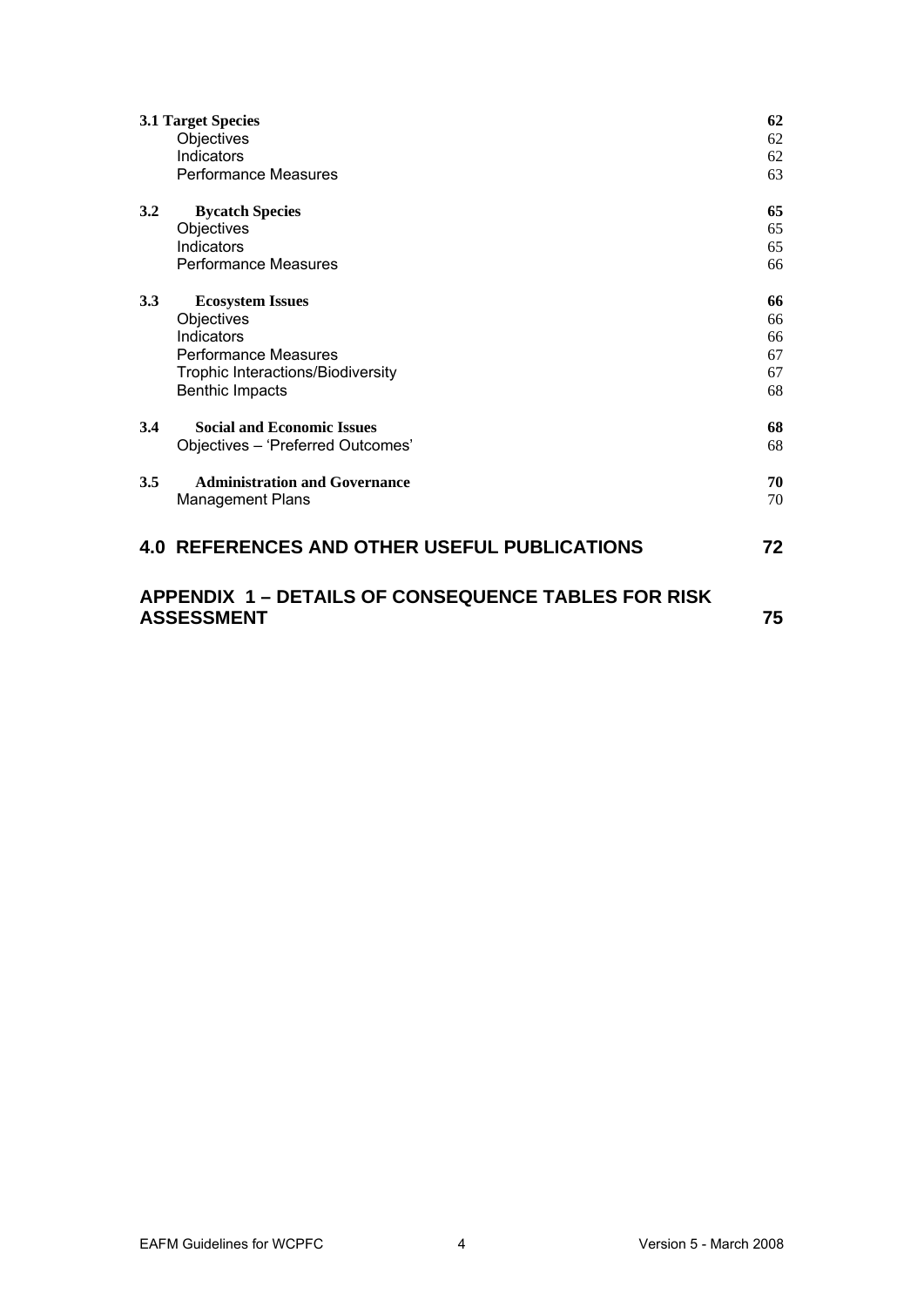# <span id="page-4-0"></span>**Abstract**

The Ecosystem Approach to Fisheries Management (EAFM) is one of a number of concepts being developed to more comprehensively manage natural resources, but with a specific focus on fisheries. Consequently, it deals with all the ecological consequences of fishing plus it recognises the social and economic implications of fishing and its management arrangements. It also assists in understanding how these activities interact and can affect the other.

The development of this guide to EAFM is part of the initiative by the Forum Fisheries Agency to assist introduce EAFM to the management of the tuna fisheries of the Western and Central Pacific Fisheries Commission (WCPFC). Given the high economic and social importance of the tuna fisheries within this region of the Pacific, it is expected that taking an EAFM approach will help ensure that the communities in this region will benefit from the optimal utilisation of these resources.

The guide outlines the five steps required to fully apply EAFM:

- Step 1 Determine the scope of the assessment develop a clear description of what you are trying to manage/assess. This should include identifying the relevant societal values (e.g. species sustainability, food security etc) to be addressed.
- Step 2 Based on the scope, identify issues across all five EAFM components (target species, non target species, the ecosystem, community outcomes and fishery administration) and determine what objectives are to be achieved for each issue given any treaties, convention, country needs, local requirements and global attitudes. These can, therefore, be based on ecological concerns, economic realities or social attitudes.
- Step 3 Prioritise issues using some form of risk assessment and the precautionary approach, determine if direct actions are needed.
- Step 4 Where direct actions are required, a clear management system is developed that includes operational objectives and the ability to assess performance. It also includes the monitoring and review of performance and what actions will be taken if performance is not acceptable.
- Step 5 Based on the EAFM report, develop an operational plan that outlines the specific activities that will need to be done by all parties to deliver the outcomes needed for EAFM

For members of the WCPFC, this EAFM initiative will assist put into practice the concepts outlined in Article 5 of the WCPO Convention. Thus, the EAFM approach covers issues related to target species, non target species, other dependent species within the ecosystem, minimising waste and pollution, endangered species, biodiversity, optimum utilisation, the welfare of the various states involved including the interests of artisanal and subsistence fishers. Consequently, EAFM should not be seen as an additional burden for member countries, instead, this framework should help to plan, coordinate and prioritise current and proposed activities, making them clearer by giving a 'home' to the many strategies and monitoring programs underway. This should, therefore, help with the overall efficiency and effectiveness of the management agency.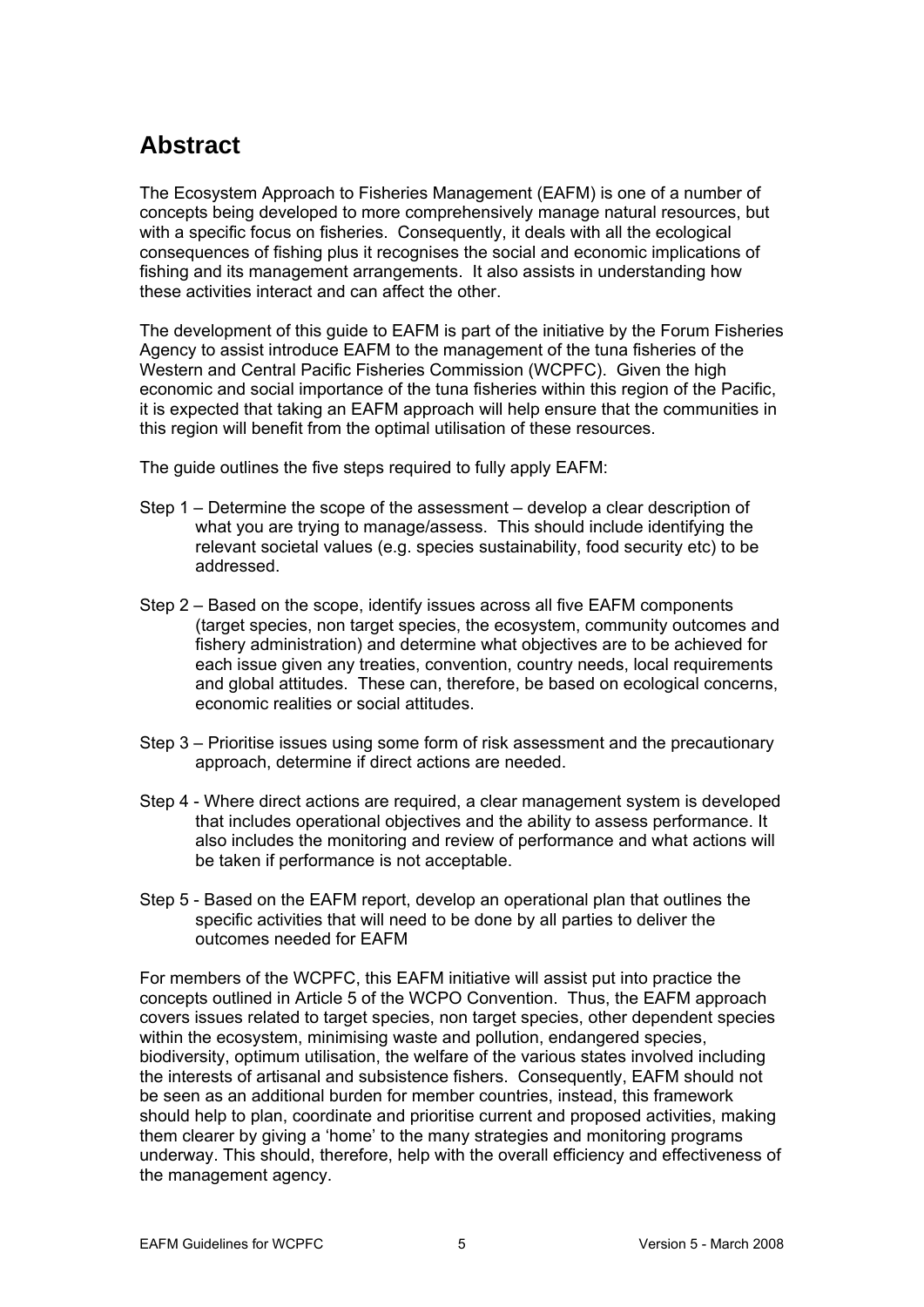# <span id="page-5-0"></span>**Section 1 Why are we Implementing EAFM?**

# *1.1 Background*

## **Why is EAFM being promoted by the FFA?**

In the past ten years there has been a worldwide shift to incorporate more holistic forms of management for natural resources. This change has been particularly evident within marine systems, and has been most commonly focused on fisheries management where one of the numerous titles for such a concept is the Ecosystem Approach to Fisheries Management (EAFM).

The major change required for these forms of management is that not only should there be management of the target stocks, but any impacts on the broader ecosystem arising from the fishing activity need to be considered, and importantly, the social and economic outcomes of fishing needs to be compared to other potential uses. This has resulted in assessments of impacts on bycatch species and a general drive to introduce more environmentally friendly fishing methods and techniques. The tuna fisheries of the Western and Central Pacific Ocean (WCPO) are one group that has been actively addressing these issues. Given the high economic and social importance of these tuna fisheries, taking an EAFM approach should assist in ensuring that the benefits from the utilisation of these tuna resources are optimised within each of the communities of this region.

Oceanic tuna fisheries are one of the major components of a complex marine ecosystem that exists in the western and central pacific region. Pacific island countries who are influenced by their obligations to various international and regional management regimes and treaties, have been involved in the development of viable management arrangements that will be effective in addressing issues such as resource sustainability, fishing capacity and effort control, maximizing benefits from resource utilization and mitigating impacts on the environment and non-target species. These issues are specifically covered by the objective of the Convention on the Conservation and management of highly migratory fish stock in the WCPO which is to ensure, through effective management, the long-term conservation and sustainable use of highly migratory fish stock in the WCPO in accordance with the United Nations Convention on the Law of the Sea (1982), and also many of the articles within this convention.

In addition to these externally based benefits, there are very good reasons for any fishery and fisheries management agency to implementing EAFM. The discipline that is involved in this process, which is largely based on risk management principles, can have significant benefits for the countries and agencies concerned. Therefore it is an extremely good strategic planning tool and can assist agencies to generate a clear understanding of how to prioritise their activities. Consequently, the system should be seen as a better way of undertaking all fisheries management activities, not as an extra burden to be completed in addition to normal management activities.

This guide forms part of an initiative of the Forum Fisheries Agency to assist member countries to introduce EAFM as a more holistic and practical approach to the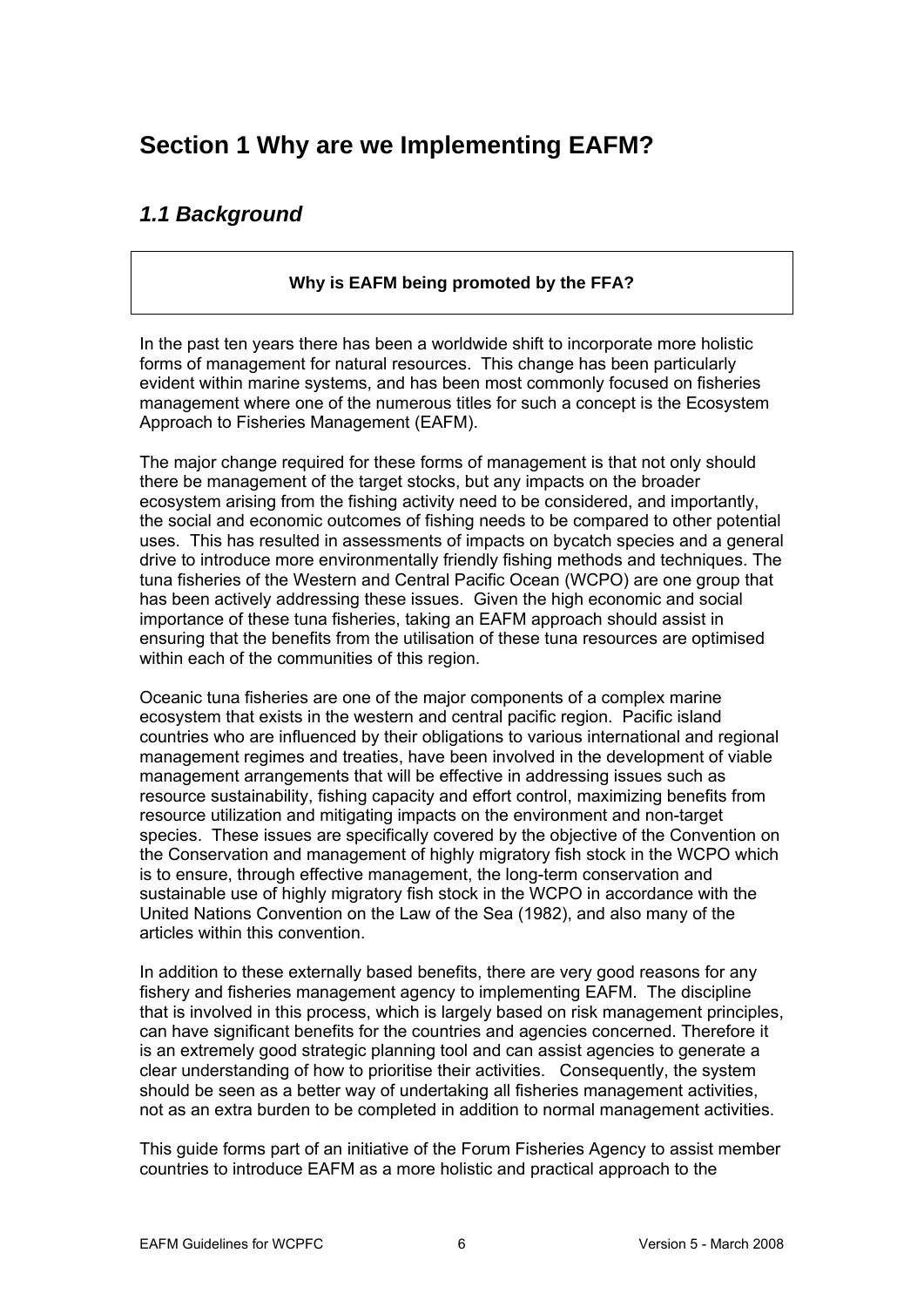fisheries management in the WCPO region. It is designed, therefore, to be of assistance in efficiently implementing the objectives and articles that are outlined in the WCPFC Convention. One of the most likely outcomes from undertaking this process is that it will help WCPFC members incorporate all the required elements into their Tuna Management Plans, either by revising their existing plans or through the development of their first plan.

It is recognised that our general knowledge of the complex marine ecosystem in this region is often limited, and many of the possible affects of tuna fisheries are poorly understood. This does not mean that EAFM cannot be implemented. Thus, the first myth to dispel is that EAFM requires full certainty about all the possible ecological, economic and social interactions and issues associated with a fishery before you begin. EAFM must be undertaken using a risk-based approach; there is no automatic requirement to collect more detailed ecological data. The level of uncertainty for an issue only needs to match the level of precaution that has been taken in determining the management settings (Fletcher, 2008). The process helps determine what level of management action, inaction and future research is appropriate given the level of risk and the current level of knowledge available.

#### **You don't need complete knowledge or certainty about issues to start implementing EAFM**

Consequently, EAFM is a long-term undertaking for FFA member countries in an effort to reduce uncertainty in the decision making process particularly for the sustainable development of the region's tuna resources. It is expected that this initiative should increase the long-term benefits for the communities in this region from the optimal utilisation of these resources.

Finally, the EAFM process will itself develop as more information and experiences are generated. Thus the specifics outlined in the current guide (e.g. the specific risk analysis methods) may vary between different issues, regions, information levels and time, but the basic concepts (i.e. the five basic steps) will probably not alter greatly.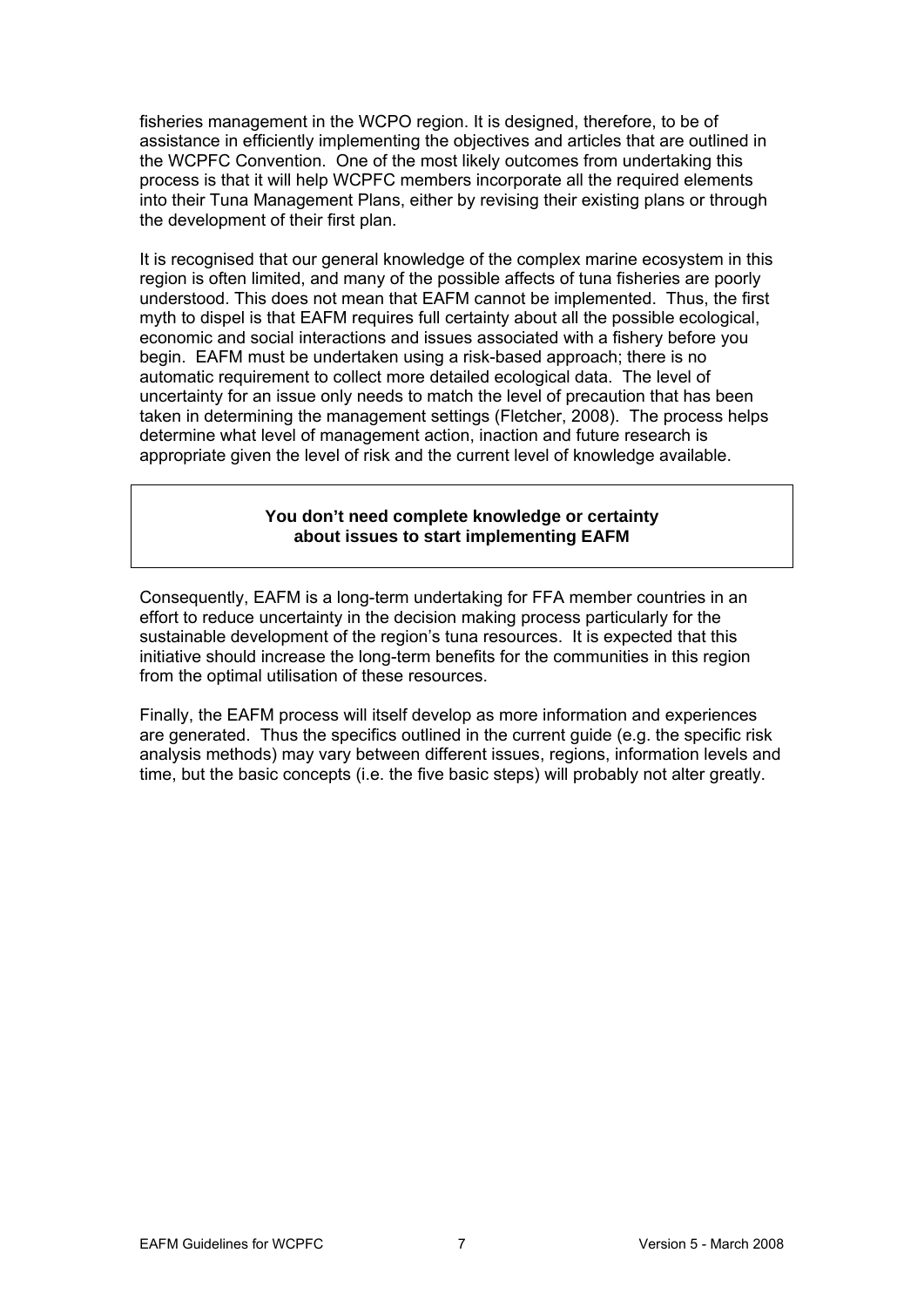# <span id="page-7-0"></span>*1.2 Introduction*

#### **A general explanation of EAFM concepts and how it relates to fisheries management and ecosystem related initiatives.**

EAFM is just one of a large number of terms and concepts that are currently being , relatively new, including Ecosystem Based Management (EBM; e.g. Ward et al. 2002), Ecosystem Based Fishery Management (EBFM; e.g. Brodziak & Link, 2002), Integrated Oceans Management (IOM; e.g. NOO, 2004). Others have been around used to describe how to manage natural resources in a more holistic manner; many of these concepts relate to the management of fisheries resources. Some are Ecosystem Approaches to Fisheries Management (EAFM; e.g. FAO, 2003) and for over 10 years, such as Sustainable Development (SD; WSED, 1987) and Ecologically Sustainable Development (ESD; CoA, 1992).

Such a large number of terms can be somewhat confusing but it is important to sustainable development, (or ESD as it is known in Australia) should be the overall taking of a more comprehensive approach to the management of natural resources (this term covers fisheries resources). All of these terms recognise that management recognise that they are all just variations on a theme (Fletcher, 2006). Thus, goal for governments and each of the other terms describe strategies that are being used by various sectors/agencies to work towards this overall goal (Fletcher, 2006). EAFM is, therefore, just one of a growing number of strategies that describes the must deal with the full set of ecological consequences of an activity and also understand the social and economic implications that the activity provides.

Thus another major myth to dispel is that EAFM (and all similar concepts) is just activities, plus having an understanding of the influences that natural variations may about ecology or the ecological impacts of fishing. It is equally about the people involved and the outcomes that are generated for society from undertaking these have on these systems and outcomes.

#### **EAFM is not just about ecology, it also covers issues about the fishers, their administration and the community**

The key difference amongst these various strategies is the scope of the issues that amongst the individual sectors). The level chosen will depend upon the scope of the they are attempting to deal with. This can range from a single activity operating in a small locality, up to all the activities that may be occurring in an entire region of an ocean. The defining element for EAFM (and for EBFM), is that the scope of issues covered is restricted to those that can be managed, or at least directly influenced by, the relevant fisheries management agency (hence the "F"), plus those that you need to react to. EAFM can, therefore, cover part of a fishery, all the issues affected by an entire fishery, up to managing the full collection of fisheries operating in a region (which should also deal with their cumulative impacts and the allocation of access assessment required and the jurisdiction of the agencies involved. To implement broader levels of management such as Ecosystem Based Management (EBM)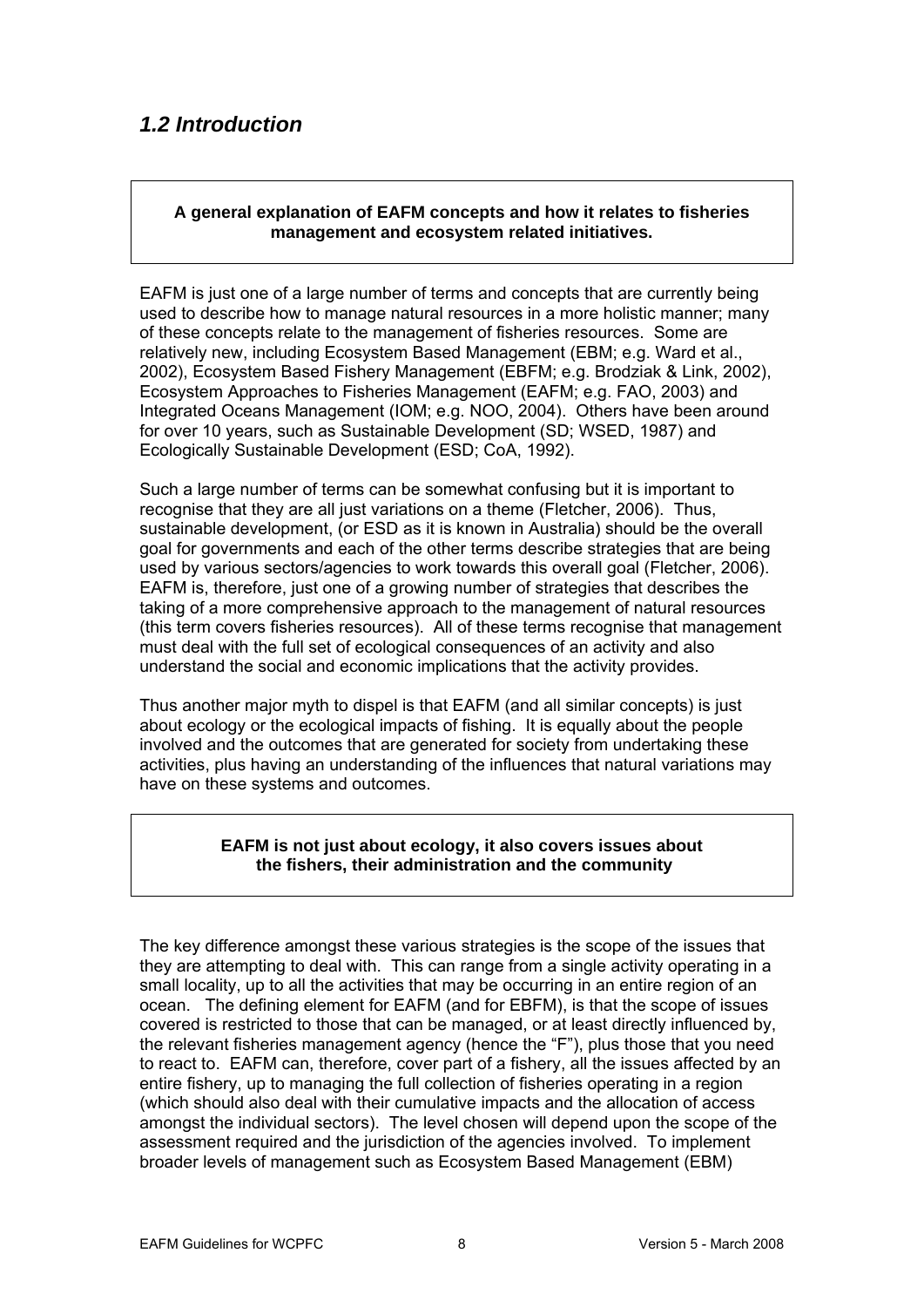would, however, not only require the management of all fishing related activities, but all other activities operating within the region (See Fig. 1 for details).



The issues outlined in the WCPO Convention are fully consistent with implementing EAFM. Article 5 of the convention outlined what is expected for "*target species, non target species, other dependent species within the ecosystem, minimising waste and pollution, endangered species, biodiversity, optimum utilisation, the welfare of the various states involved including the interests of artisanal and subsistence fishers*". Thus, the implementation of EAFM should not be seen as either a major change in direction for the WCPO Commission nor will it require adding EXTRA elements. Rather, it is a framework that should help coordinate current activities, making them clearer by giving a 'home' to many of the strategies and monitoring programs already being undertaken.

## **The implementation of EAFM is a way of meeting the WCPFC Convention and therefore does not add EXTRA elements.**

Implementing these concepts has often proven difficult (e.g. Staples, 1997; Chesson et al., 2000). Since early 2000, Australia has been one of the regions where there has been substantial progress in developing a practical way forward. A major reason for these advances has been connected to the requirement for any export-based state fishery and all commonwealth managed fisheries to complete applications to the federal environment agency against a set of guidelines for sustainable fisheries (CoA, 2001). If the application was not accepted, the fishery was at risk of being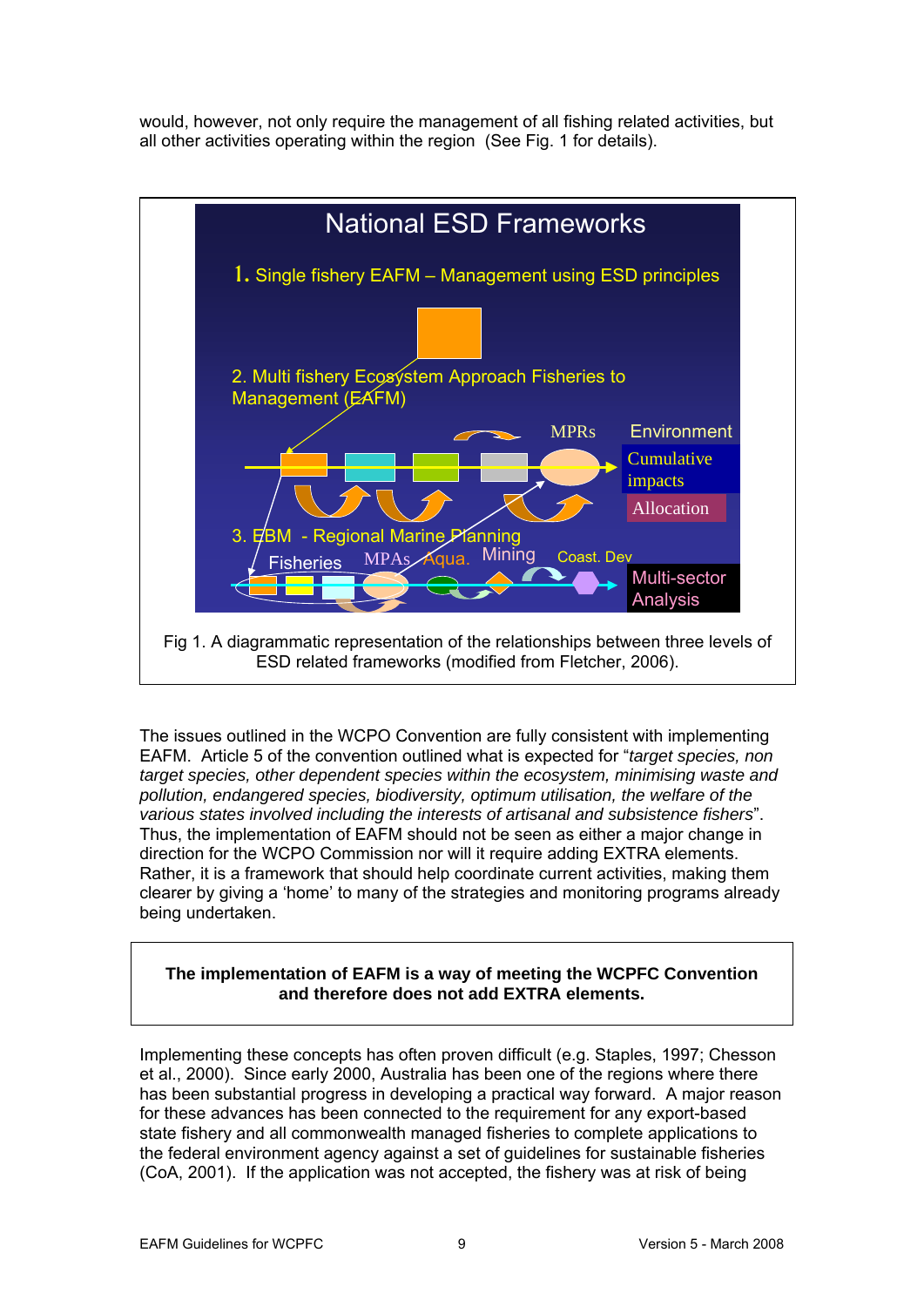<span id="page-9-0"></span>unable to continue exporting their catch. This was a powerful incentive to implement systems capable of providing the information needed across all the ecological elements of ESD.

Such incentives are becoming more wide spread around the world. This is occurring at both the government level (US ban on prawn/shrimp imports without turtle excluder devices); or at the market/wholesale level (e.g. Sainsburys, Unilever) leading to third party auditing schemes such as the Marine Stewardship Council system of certification. This situation is likely to get more common in the future.

Whilst external pressures will increase the need to implement EAFM style management, the real benefits to a fishery from undertaking this process should come from the increased efficiency and better management outcomes that should result from implementing these types of management systems.

## **Implementing EAFM should improve the agency's effectiveness.**

In almost all cases, if the systems imposed do not clearly improve the management arrangements for the local stakeholders, they are highly unlikely to persist in the longer term. Consequently, the challenge is to make a system that not only produces outcomes that external parties may consider more appropriate, but also one that assists the management outcomes for all the local stakeholders in the fishery – including the fishers, managers and local communities. Thus, the ultimate drive for EAFM must come from within the country/community/ industry or it is unlikely to succeed.

To assist with meeting their increased assessment needs in an efficient manner; Australian fisheries agencies commissioned the development of a framework for the reporting and assessment of wild capture fisheries against the principles of Ecologically Sustainable Development (ESD). This framework (which was based upon an initial system developed by Chesson et al., 2000) outlined a four step, risk based process to generate reports on all relevant ESD issues for a fishery; including impacts on target species and the broader ecosystem, and the potential social and economic outcomes and the current governance systems (Fletcher et al., 2002, 2005; see Figs 2 and 3 for an outline of process and the framework).

## *1.3 Elements specific to the Tuna EAFM Framework and benefits for the WCPFC members*

Given the success of these systems in meeting the needs of Australian fisheries, this approach was chosen by FFA as the basis for the development of a system specifically designed for use in the tuna fisheries of the Pacific region. A number of changes have been made to the basic ESD framework which relate both to the specific circumstances of fisheries management in the Pacific but also from further experiences using the system (e.g. it is now a five step process), but it is essentially the same concept with some details and complexity having been adjusted.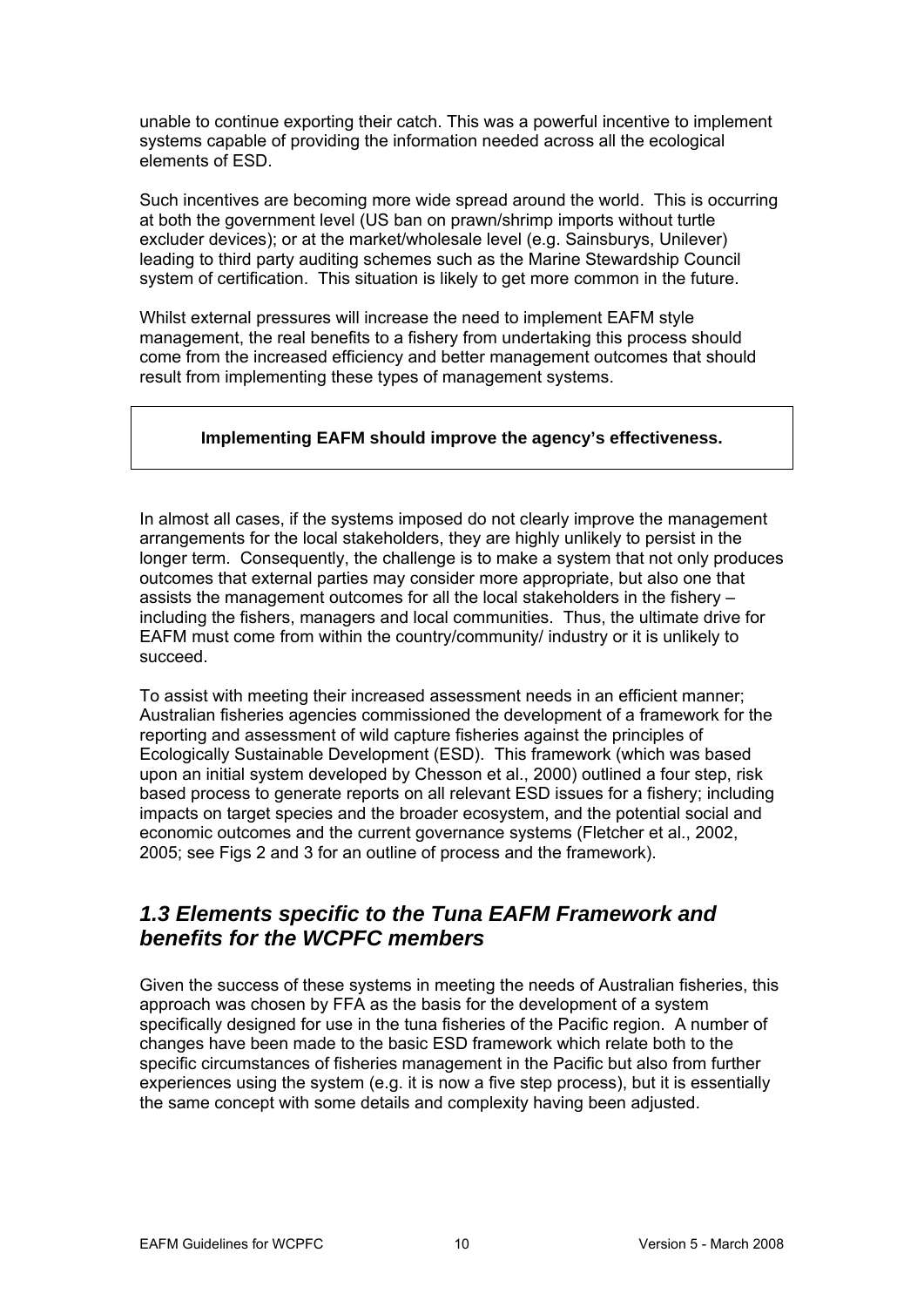

Figure 2 – Outline of the EAFM Process

One of the key issues that will be covered in more detail in this version is determining the scope. The scope may be difficult to define in some cases given that these are transboundary fisheries that capture highly migratory species such as tuna, and therefore management will often have to incorporate issues and operate at island, country and regional levels. Any complications that arise will not be a failure of the EAFM system, instead this framework helps identify where such issues are a problem so that they can be clarified and dealt with explicitly.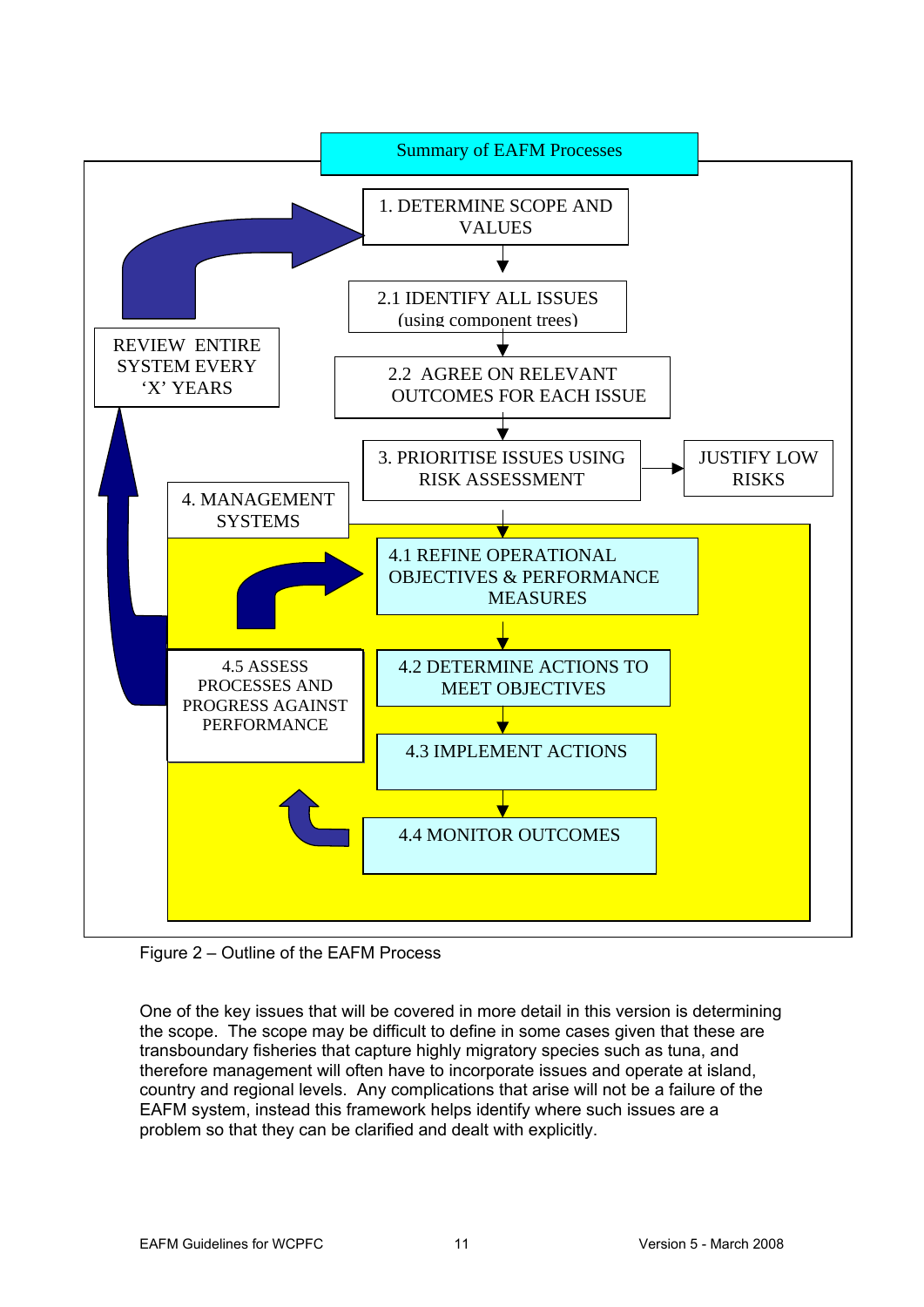

Fig. 3 The five key components of EAFM.

Given the importance of tuna fisheries to the economic and social structures of Pacific countries, the framework for assessing these fisheries has a strong emphasis on the identification and analysis of social and economic issues. Such issues are crucial in the decision making process for fisheries in Pacific countries especially given the co-management regimes that are currently practised. The EAFM system also recognises that there are likely to be different concepts about what is considered acceptable performance among countries and regions such as for interactions with species of customary importance.

Another benefit of the EAFM system is that it provides an effective way of ensuring that governance arrangements, such as the administrative activities of the agencies involved, are operating appropriately. It also an effective means of strategic planning for the agency by providing a clear home for all of the activities related to the fishery and assists determine which of these should continue and what is missing.

Fully implemented, this system should greatly assist decision-making because it provides an overall framework to understand the full implications of any management decision. Initially, however, its main value will be in identifying and assessing all relevant issues and the setting up of processes to enable their management to be undertaken effectively and efficiently. Therefore, this process should help all stakeholders recognise any impacts along with any overlaps between regions and between fisheries and any conflicts with outside country interests/benefits.

## **The system by itself, does not provide the 'answers' it merely assists the process**

A key point to remember though, is that the system by itself, does not provide the 'answers' – it merely assists you in the process of trying to find these. The issues that need to be addressed and how you address these must come from the people involved in the management of the fishery. These may vary among countries and the stakeholders who participate and are affected by the management of a shared resource.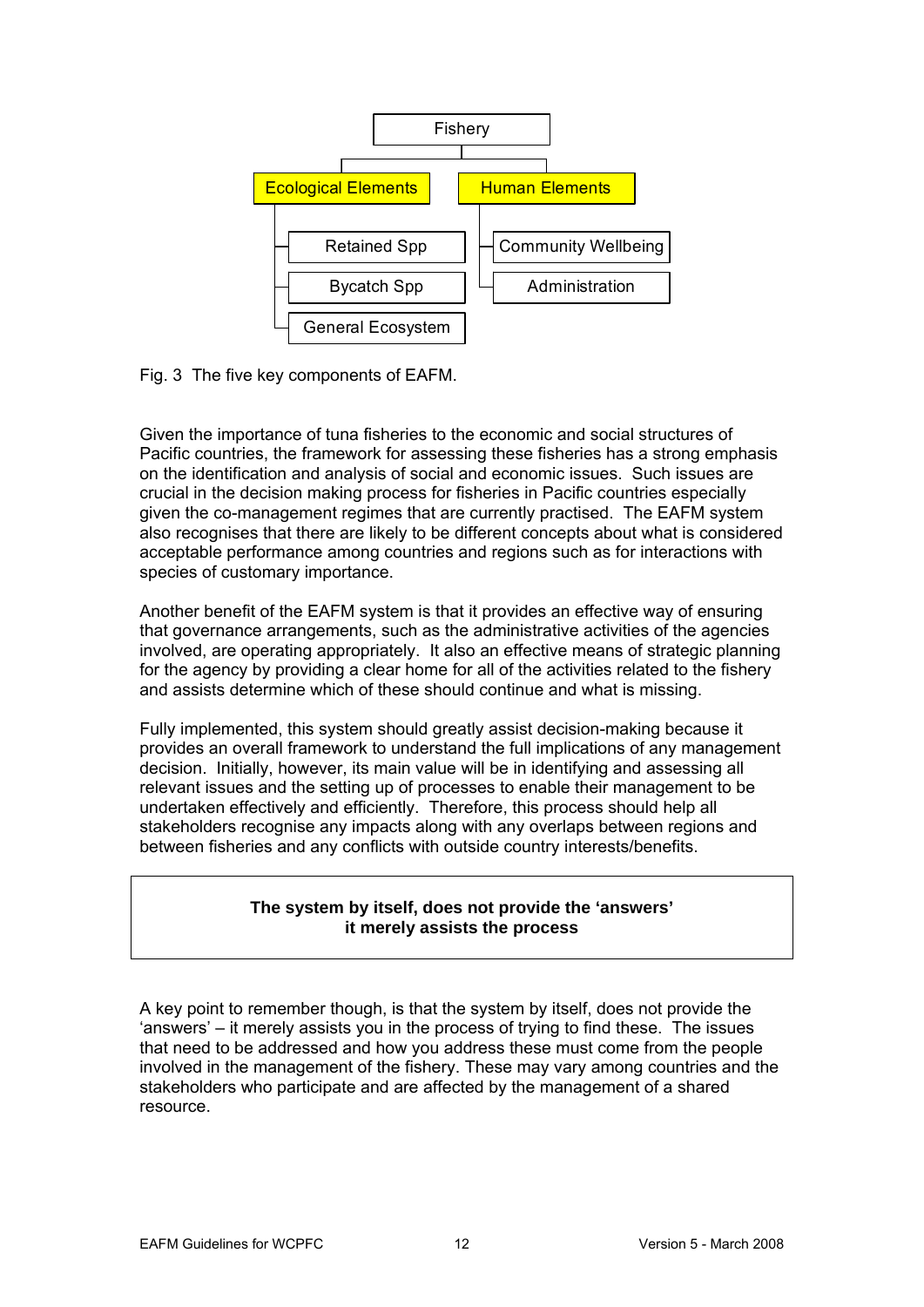# <span id="page-12-0"></span>**Section 2 Details for Implementing EAFM**

## *2.1 Step 1 – Identify the Scope of the Assessment/ Management System*

## **Describes how to determine the scope of the fishery to be assessed**

## *2.1.1 DETERMINING WHAT NEEDS TO BE MANAGED*

The first step in developing any management system is to determine the scope of what is to be managed. This may seem a trivial task "of course I know what we are trying to manage" - has often been the response. Yet, when questioned further this has frequently revealed large differences of opinion amongst the individuals involved in the management process about exactly what they are managing, and what are the overall goals for management. It has, in some cases, taken half a day at workshops to resolve this question even for simple fisheries.

Spending time to clarify this scope is not, however, a waste of time because if there is not a clear understanding at the beginning of the assessment, there is a high probability that confusion will continue to spread through the rest of the process and it is unlikely that a sensible outcome will be generated. Without resolution, in some cases the entire process could fail.

#### *So how do you work out what is the appropriate scope?*

The EAFM framework we are using examines all the elements that are relevant to an activity – in this case a fishery, however this is defined. Thus, it examines all the outcomes from this activity and the issues that may be affecting this activity irrespective of where these may be operating (or who manages them). There is no absolute formula for defining what should be a 'fishery' - it is a term of convenience to describe the activities that you are trying to manage in a collective manner. Consequently, the fishery can be one that is based on the type of gear  $-e.a$ . long line, purse seine, trolling, pole and line – or it could be on a species/group of species (e.g. skipjack, yellowfin, bigeye and albacore tuna) as taken by all methods. Whether it covers part of a country, one entire country, or it covers multiple countries depends upon who is involved, and part of the process, along with who has management responsibility and authority.

#### *General*

The easiest situation is where the fishery to be examined has already been defined clearly in some form of instruments including legislations or a convention as in the UNCLOS, UN Fish Stock Agreement and the WCPFC Convention. Where this hasn't been done formally, answering the following questions can assist generate what the scope should be.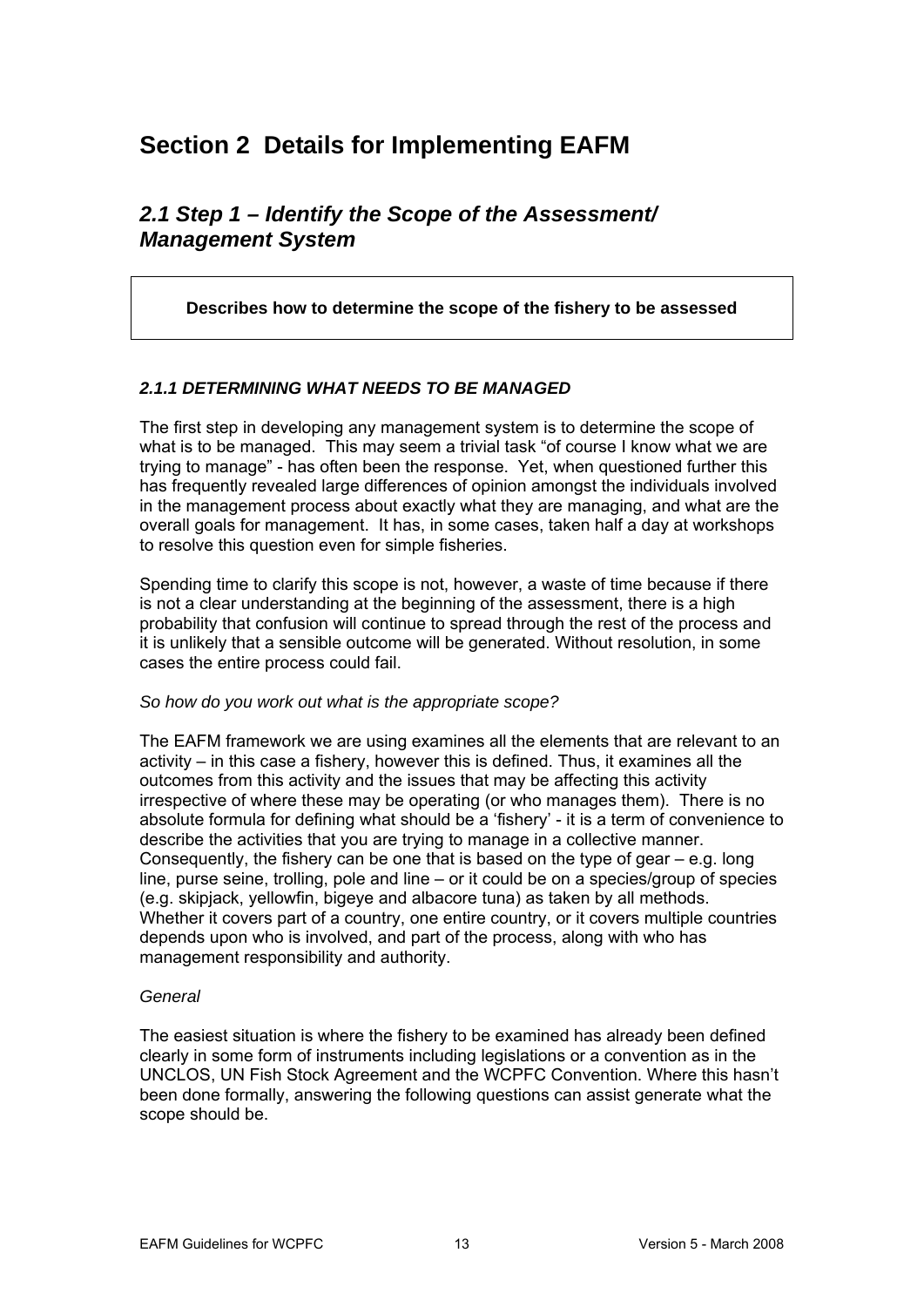1. What groups or type of fishers should be involved in the management (e.g. all commercial, distant water fishing nations (DWFNs), local; artisanal, sport, charter)?

2. What fishing methods are involved – just one (e.g. purse seine) or all relevant methods (long line purse seine pole & line etc.)?

3. What is the geographic area it will cover (the EEZ, national waters, the WCPO region, specific depth strata, specific distance from land - waters in between islands; archipelagic waters, etc.)?

4. The species caught (tuna; billfish, etc)

5. The agencies involved in the management of the resource (e.g. the national fisheries agency, other national agencies – customs, police; a Regional Fisheries Management Organisation – e.g. WCPFC).

6. What authority do these bodies have to control what happens, over what area, species, activities, do they have control? (e.g. what controls does the Convention require, what controls do individual agencies have?)

## *Level of Control and Management Actions Available*

Often there can be confusion about what should or should not be included in the scope due to uncertainties about how this interacts with the responsibilities of different agencies and groups. To assist with this issue it is important to understand that there are three types of management actions that can be taken depending upon the level of control that you have over an issue. It is clearly not possible to effectively manage something or be held responsible for the outcomes if you do not have any authority or real control. This doesn't mean that these elements should be ignored in the EAFM process, it just means that they must be taken into consideration for the planning for what you do have control.

The three types of issues are those that you:

- 1. MANAGE These issues must come under your direct legislative responsibility (e.g. controlling the number of fishing boats in your EEZ). You can generate regulations/management plans etc to deal explicitly and directly with these issues. The agency must take full responsibility for these issues.
- 2. INFLUENCE These issues are not under your legislative responsibility and therefore you cannot manage them directly, but because they come under someone else's legislative responsibility (e.g. another Agency/Department; the WCPFC for impacts of fishing by other countries on your fisheries) you can have input into the process and try and influence what they do.
- 3. REACT TO These issues are generated by the external environment that you can neither manage nor influence but they still affect you. You can still be ready to deal with these issues (e.g. natural changes in the oceanography, cyclones, changes in currency exchange, market prices, fuel prices) as much as possible.

All three types of actions can be considered within the EAFM framework, although the specific actions and activities that need to be taken will differ depending upon what type of control the agency has.

Within the Pacific region, there will be many issues associated with being part of regional fishery because tuna fisheries operate across wide regions of the Pacific Ocean. This has been the reason that a number of regional agencies, multi-lateral and bilateral fishing agreements and Conventions have been generated (e.g. FFA,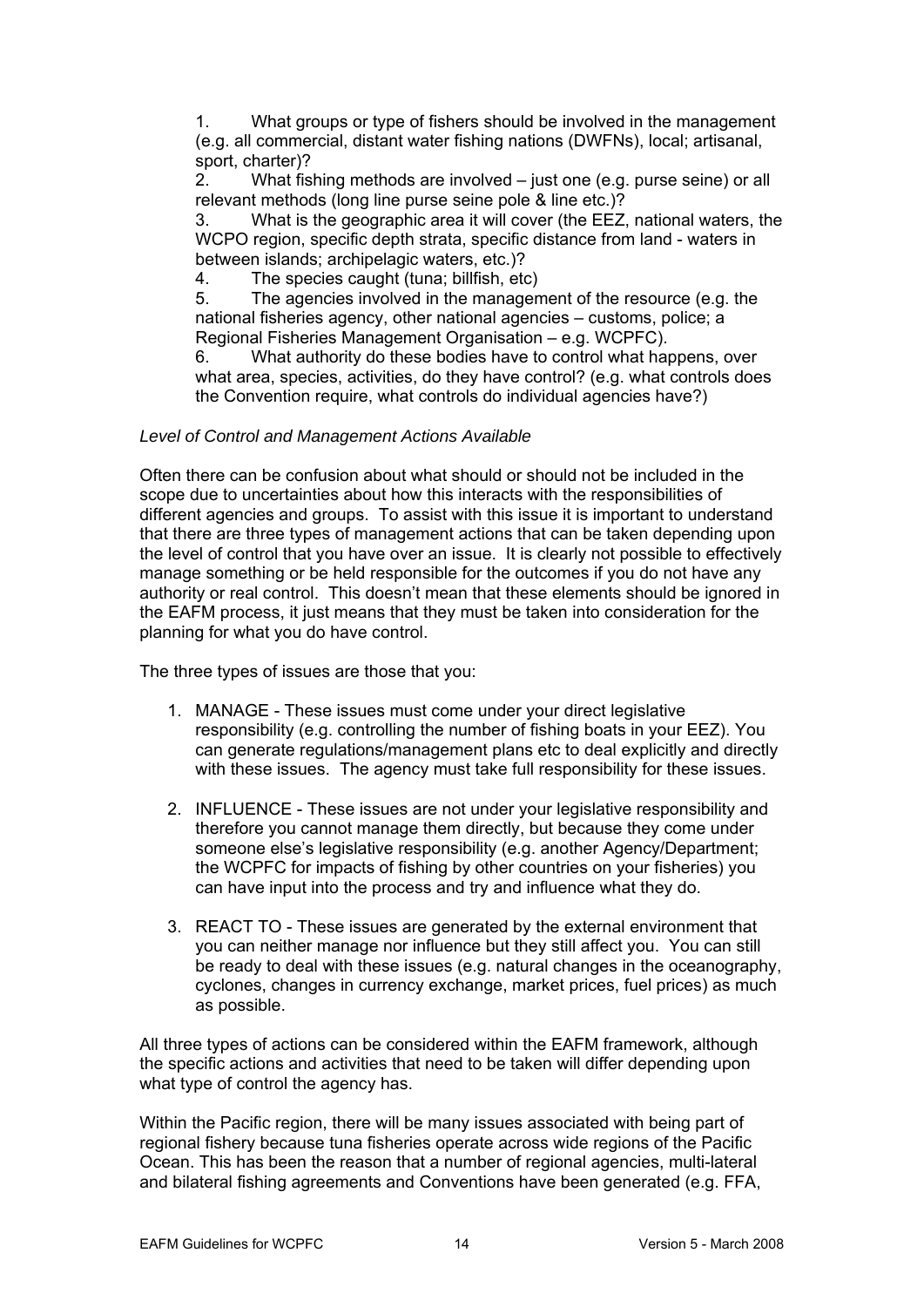<span id="page-14-0"></span>WCPFC, US Multi-lateral fishing agreements, and bilateral fishing access agreements).

If the scope of the assessment is to only deal with part of a more widespread fishery, the assessment should still identify and include any relevant potential impacts and issues outside the scope of what is being directly examined – this could include other fisheries that may also be affecting the stocks, other activities that may be affecting the environment that the fishing activity operates within or other activities that may be competing for alternative uses of the space or resources.

The explicit identification of what can be controlled and what influences performance is one of the more useful outcomes from this system. For example, each country within the WCFPFC can directly control the fishing activities that occur within their EEZ, but they can only influence the level of fishing that occurs in other regions through the regional body (in this case the WCPFC) and they can, however, only react to issues such as any fishing that occurs outside of the WCPFC plus any shifts in oceanographic conditions that may influence local fish abundances.

For simplicity all subsequent references to the 'entity' being examine in this EAFM guide will be called a 'fishery' even if it is only part of a large entity or if it were a collection of what otherwise would each be called 'fisheries'. Given the focus on Tuna fisheries in this guide, a common distinction that will be made will be for those assessments and arrangements that relate to the:

- Regional level (e.g. WCPFC)
- Individual country level and;
- Within country (commercial, artisanal) level

## *2.1.2 DETERMINING VALUES AND HIGH LEVEL OBJECTIVES*

The second element of determining the scope is what is the purpose of management? What am I managing for? Again this is often not as clearly understood as it should be. Not being really clear about what is trying to be achieved by management, and more importantly, who will benefit from this, is an extremely common problem. There are three elements to this that are assisted by undertaking the EAFM process.

1) The key element of undertaking an ecosystem based management is that all the values that a community wants to achieve from a resource need to be considered in determining what is the acceptable performance for an issue. In short, what do the communities want to 'get' from undertaking management? In many cases these values can be aspirational. To be useful in decision-making however, these values need to be defined in such a way that ultimately they can be made into operational objectives that are measurable.

2) Another critical element is that EAFM does not only assess issues from one type of value (e.g. just species sustainability). During the various workshops associated with the development of this guide, it was identified that there are at least five types of values/objectives that can often be relevant to the same issue (see Table 2). These values could be used as the starting points to identify issues and ultimately assess the priority (risk) associated with any specific issues (because risk is the chance of not meeting your objectives – see later for full details).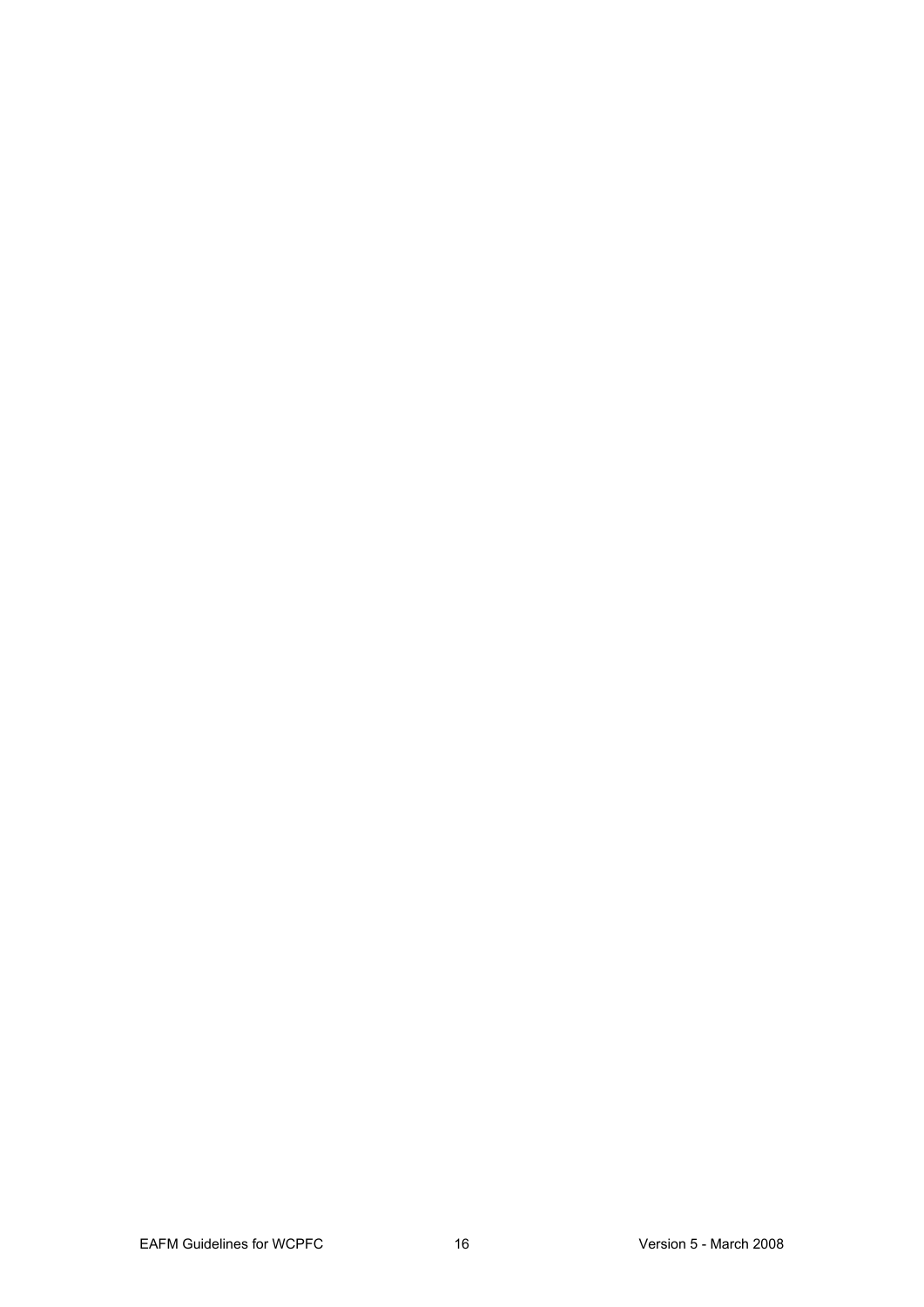**Table 2** *A brief description of the five different societal values that were identified as being potentially relevant for assessing risks within the fisheries operating in the Pacific region. nb - not all values were relevant to every issue.* 

|                 | <b>VALUE</b>                  | <b>OBJECTIVE</b>                                                                                                                 |
|-----------------|-------------------------------|----------------------------------------------------------------------------------------------------------------------------------|
|                 | <b>Species Sustainability</b> | keeping biomass levels above $B_{\text{msv}}$                                                                                    |
| $\mathcal{D}$   | <b>Species Viability</b>      | avoiding extinction for a species (i.e. B <sub>current</sub> can<br>be $\leq$ B <sub>msy</sub> but $\geq$ B <sub>extinct</sub> ) |
| 3               | <b>Economic Outcomes</b>      | Optimising economic benefits to the community                                                                                    |
|                 | <b>Social Outcomes</b>        | Optimising social benefits to the community                                                                                      |
| $5\overline{5}$ | <b>Food Security</b>          | Maintaining access to sufficient resources to<br>enable survival                                                                 |

Depending upon which of these values are used, the outcomes of any risk assessment (outlined in the next section) may differ greatly. Similarly, the types of performance measures and indicators to monitor performance would also likely to differ.

3) The third element of undertaking EAFM is that it requires explicitly looking to see if the effective management of one objective is causing unwarranted problems in the performance of another objective. There are often situations whereby managing to optimise one objective can result in generating poor performance in another. In such situations a compromise will need to be made preferably by explicitly determining which of the objectives should have precedent over the other.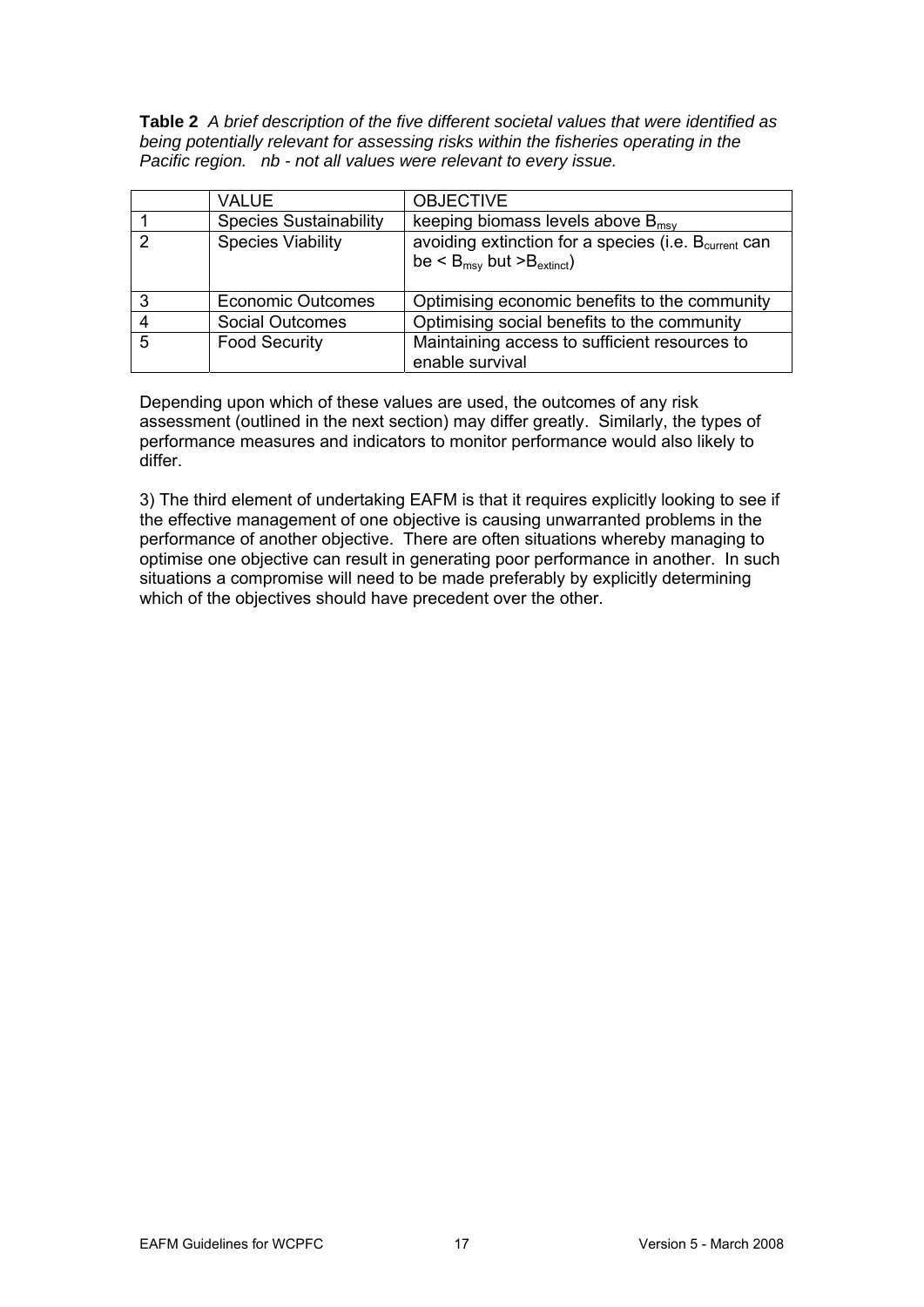# <span id="page-17-0"></span>*2.2 Step 2 - Identifying Issues*

## **Provides details of how to identify all EAFM issues relevant to the fishery.**

The scope of the assessment, including what activities and sectors are included and what societal values are expected affects what issues will ultimately need to be managed. Thus, while there will be a similarity in the issues managed across the various fisheries within the WCPFC, each fishery will almost certainly have its own unique set.

To help determine the collection of issues we use a set of component trees that cover each of the five key areas of EAFM (as outlined in Figure 2 and described in detail below). Each of the five key areas has a detailed generic component tree for which many of the potential issues have been included based upon experiences of what issues are likely to be relevant for fisheries operating within the Pacific region.

hese trees are tools to help identify issues and to lower the chances of missing T important issues. They also help by structuring the issues into related groups, which strategies. The generic trees just make a good starting point to help the process of assists in determining their priority and developing management objectives and identifying what issues are relevant to the fishery being assessed. So just because an issue is present on the generic tree does not mean that it will always be relevant to a particular fishery, nor does it mean that all relevant issues will be present.

The process works by modifying each of the trees<sup>1</sup> by adding any relevant issues not generic issues are removed, written justification should be provided on why it wasn't already included and deleting any issues that are totally irrelevant. If any of the applicable (e.g. bait collection for a fishery that does not use bait). Merely because you do not have data or direct information is insufficient reason to ignore a potential issue.

At this stage, the process is about issue identification, not prioritisation so there should be little discussion of the importance of an issue. If a stakeholder raises an many situations describing what is NOT important is more valuable than what is. So, issue that is known to be wrong, this is usually valuable to document because in if one group thinks it is an issue, deal with it.

Identifying the issues is best done during a workshop where all relevant stakeholders community-based a fishery (i.e. the less industrial), the more appropriate it may be to because you are clearly focusing on the issues most important to them, but it may also help decide what values the communities want to achieve from the utilization of values on others; different societies have different concepts of what is acceptable are present. This could include representatives of the fishers, managers, scientists, community groups, and environmental groups etc. Such workshops provide each of these groups with the opportunity to have input to the process. The more begin by identifying the community wellbeing issues, rather than starting on the ecological issues (but not always). This could help to engage the stakeholders, their resources. In any case it is important for the facilitator not to impose their and important.

1

 $1$  You can also use lists of issues rather than trees if this is more convenient.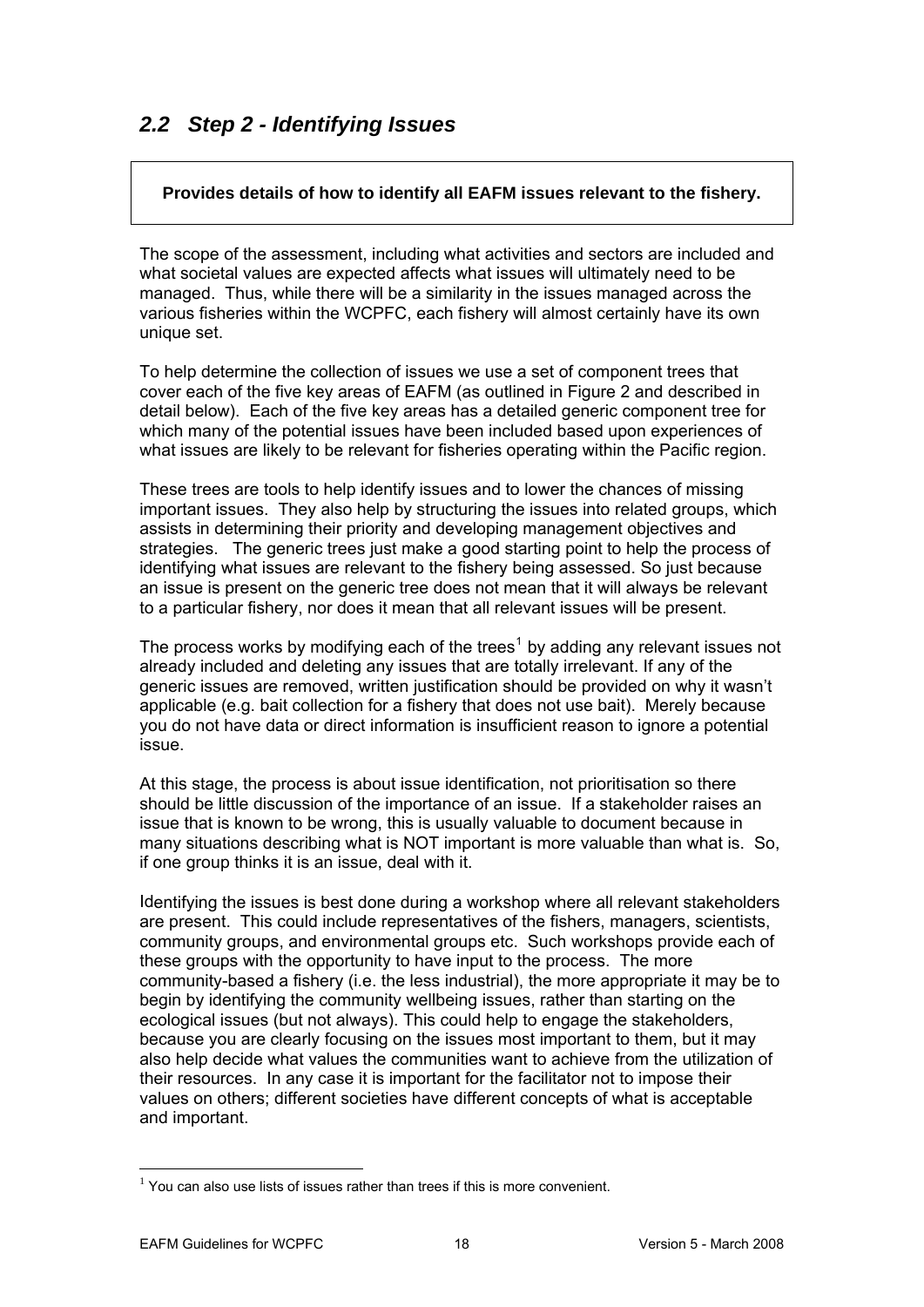<span id="page-18-0"></span>At stakeholder meetings it is necessary that these are undertaken in the most common language of the participants. This may require the translation of some of meeting. It may also assist if there has been some communication with the whole the core documentation into the local language and distributing this prior to the community – via media - press radio etc. to ensure that the stakeholders come well informed and that they have been able to discuss the issues widely prior to the workshop.

It is often useful if the discussions on the individual issues were lead by a local fisheries agency person rather than a consultant – who should, nonetheless, still manage the overall process and ensure that the conversations don't drift too far.

If a large workshop is not possible to organise/hold, the issues can still be identified component trees. The fewer people involved in this stage just increases the chances by a smaller group or even just the one person (scientist/manager) using the of some issues being missed and it also reduces the 'ownership' of the process by groups that were not present. The impacts of this can be minimised by sending the modified trees (lists of issues) to these groups for their input.

Each one of the component trees has its own set of peculiarities; the following is a set of hints to help with the identification of issues within each of the five key areas.

Whilst the order below begins with retained species - this is not necessarily the order that has to be used in any workshop situation (see above).

#### *2.2.1 RETAINED SPECIES*

(those species that the fishery wants to capture and use)

#### General

Because these are 'species' based assessments, once a species/group has been included on any one tree, all elements are covered. This includes issues concerning their abundance, distribution, genetic changes, along with any impacts of discarding by this fishery for being undersize, over quota, or any other impact on it by other sectors (e.g. capture by other fisheries, illegal fishing).

This approach is taken because it is more efficient (and appropriate) to deal with the dealt with in multiple places when ultimately this system is designed to understand issues collectively for a species and it becomes confusing if the same species is the risk to the stock as a whole and, where necessary, manage it appropriately – so this should be done in a comprehensive manner.

To assist in classifying issues, the tree can be divided into three branches:

- Target species the key species that fishers specifically try and catch. These are usually assessed at a species or at least a 'stock' level.
- Non-t arget (byproduct) species/groups those which are those caught and minor concern. kept whilst out trying to catch the target species. Normally they would only make up a small part of the catch and can often be assessed at the group level (e.g. billfish) rather than at the species level (e.g. blue marlin), unless they are especially at risk/vulnerable. The distinction is sometimes difficult to get agreement on and ultimately doesn't matter greatly – as long as it is identified in a box, which branch it is on is a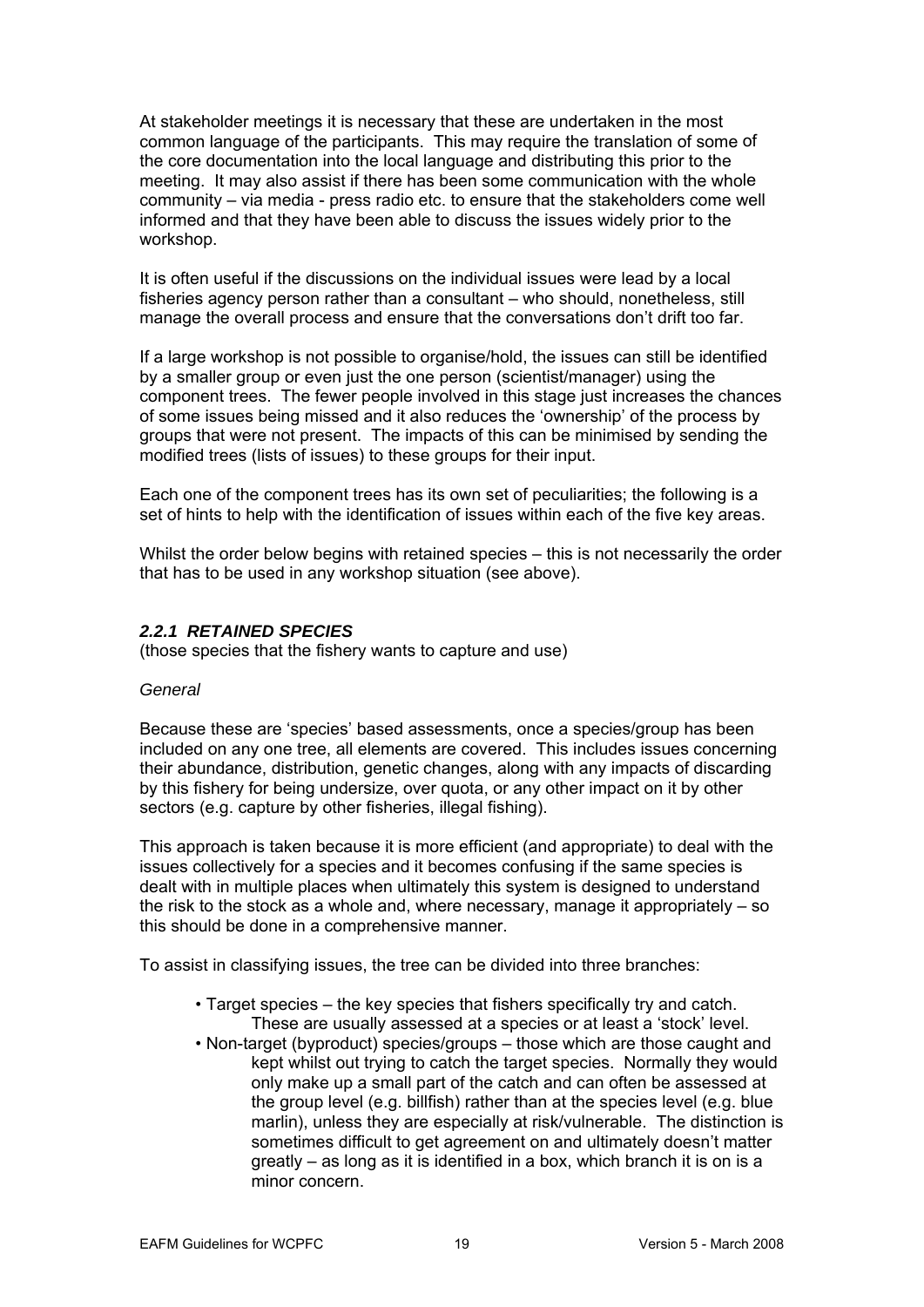• Bait c ollection – this covers those fisheries that capture their own bait.



Fig 4. The generic component tree for the retained species (modified from Fletcher et al., 2002).

## *Target Species*

These are the species that are the main focus of the fishery. Whether you need to divide a species issue into more than one stock or leave it at the species level stock structure of the species and how fishing effort/catch is managed. It needs to include all aspects of the management of the species/stock including all landed and depends on what is the appropriate level needed for management based on the non-landed catch by all fisheries, any discards and illegal fishing on the stock.

The process for determining the right level of division of the stocks can be used to heck if the current management arrangements are appropriate. A useful question c is: does the scale of our management match (as much as possible) the biology/dynamics of the stock(s)?

In the example for the WCPFC (Fig. 5), the target species include Albacore, Skipjack, Bigeye and Yellowfin. If, however, the retained species tree was generated for some member countries of the Commission, the list may differ because not all these species are a target everywhere.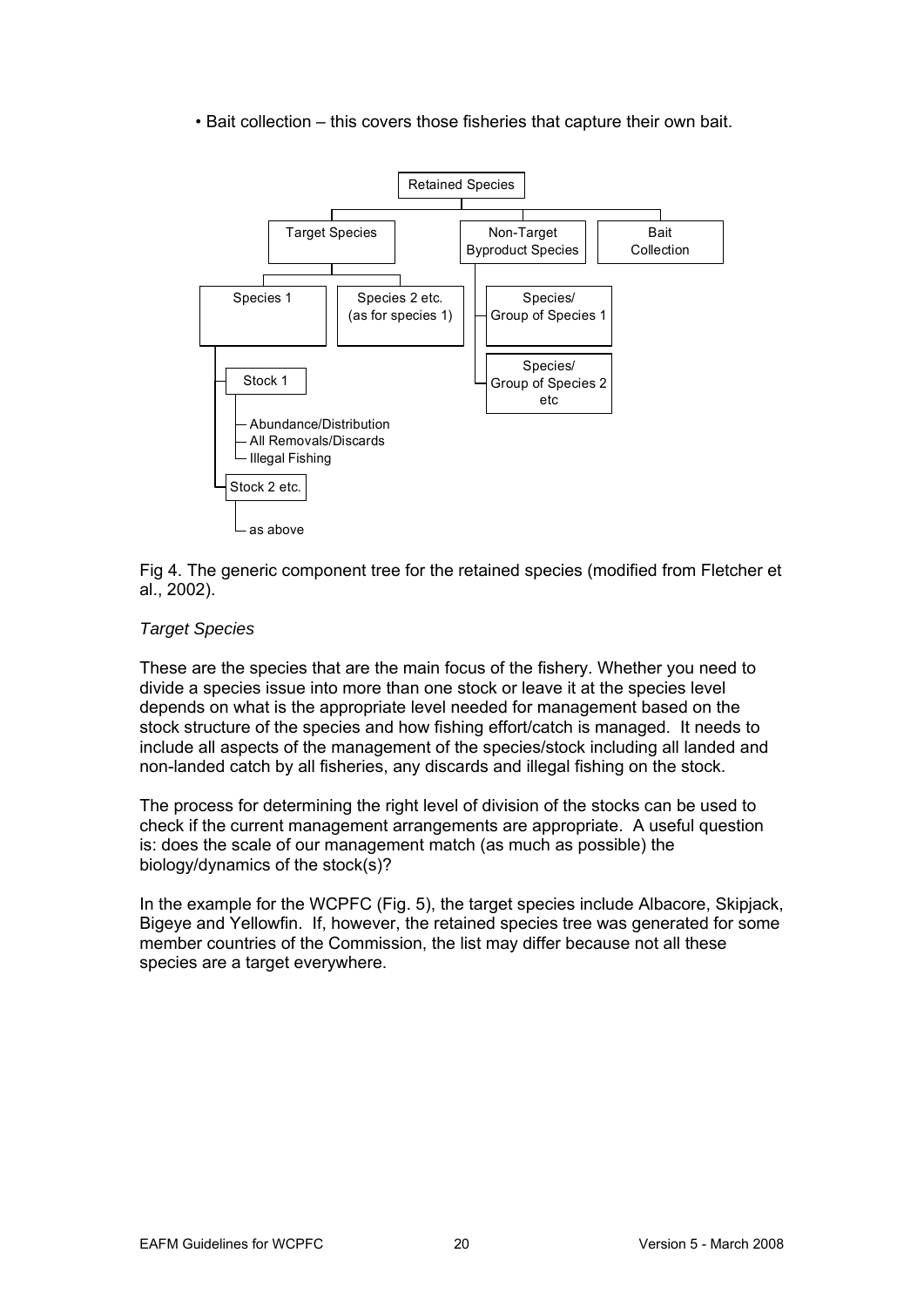

Fig. 5a A draft component tree for retained species in the whole WCPFC.



Fig 5b An example of a draft component tree for retained species for a long line fishery in the WCPFC.

## *Non-target (By-Product) Species/Groups*

Within this branch, the decision to group species or assess them separately depends on the level of catch and the biology of the species involved. In the WCPFC example, a mixture of individual species and groups was identified. Where groupings are made, they should be sensible from a monitoring and management basis - e.g. similar quantities taken, similar life histories/vulnerability to capture etc. Many assessments also use an 'Other' category - which covers a wide variety of species each of which are only captured rarely. These byproduct species may include the target species of other fisheries. For example in the WCPFC (Fig. 5a) sharks are often the target species of other fisheries in the region.

## *Bait Collection*

For fisheries that capture their own bait – e.g. many pole and line fisheries, an assessment of the impacts on these stocks is also required. The decision to assess these at a species level or at the group level will again depend upon the catch levels, and information available.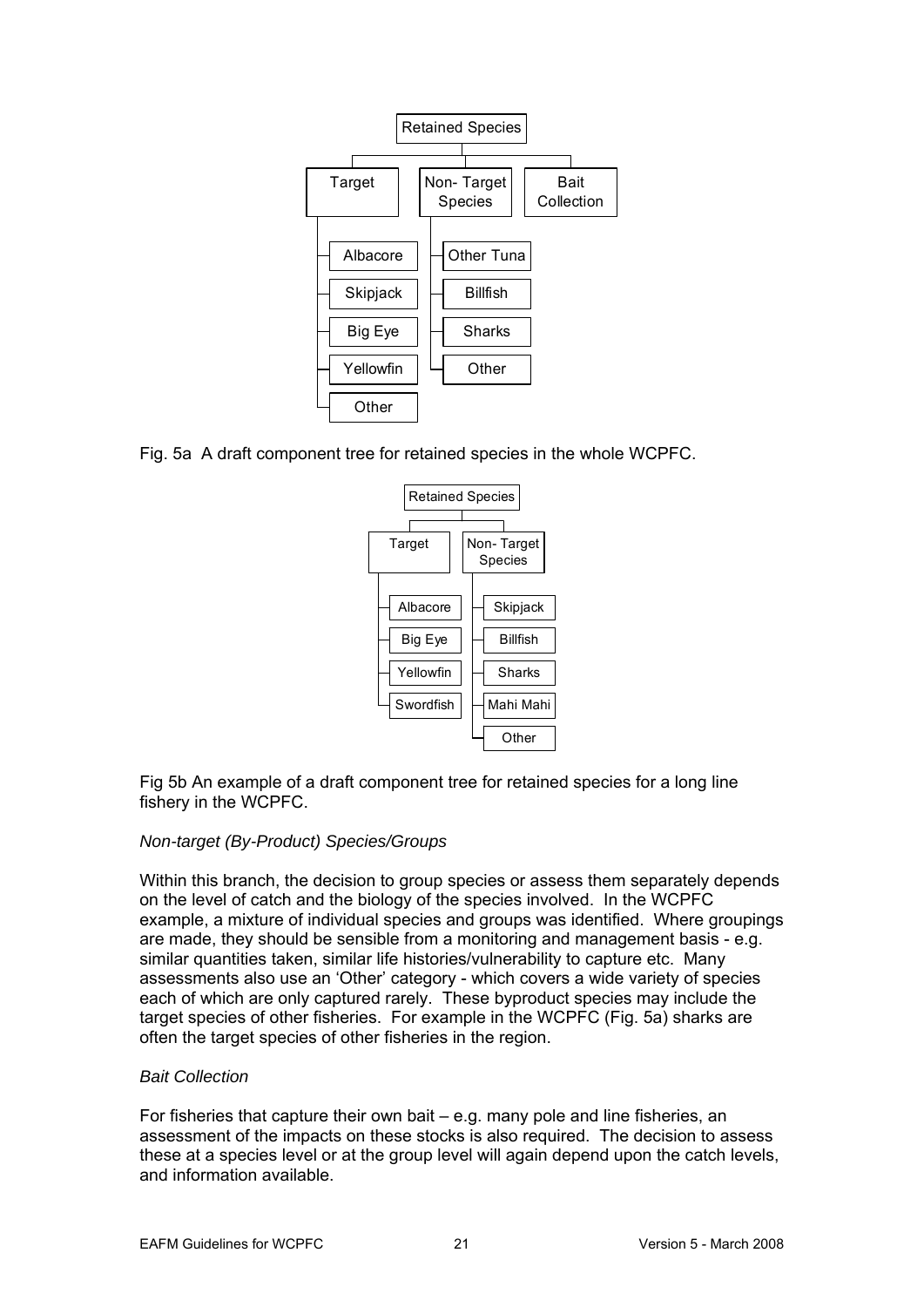## <span id="page-21-0"></span>*2.2.2 NON-RETAINED SPECIES*

(those species caught or directly impacted by the fishery but not used – they are often called 'trash' species)

The issues that are covered in this tree relate to those species that no one in the fishery wants to keep at any time, irrespective of their size or life history stage. There are likely to be different types of objectives for trash species compared to target species - in most cases this would be to avoid or minimise their capture. This tree can also cover those situations where some species may not be caught but still affected by fishing activities (i.e. accidental collisions between fishing boats and dugongs). But remember if such a species is also caught by the fishery, just deal with it once.



Fig. 6 Generic component tree for non-retained species (modified from Fletcher et al., 2002)

The two classes of non retained (bycatch) species are 'General Discards' (often termed trash fish) and "Protected" or "Special" species (listed in IUCN or they have some special cultural significance which prohibits them being kept). The number of species within this second category will vary greatly amongst countries. In the Pacific there are a large number of species in the protected or special category and some fisheries capture a variety of these species (Fig. 7a). At the WCPFC level, it was recognised that the impacts on species may vary across fishing methods and what was recognised as protected may vary amongst countries (Fig. 7b).

Again, the decision to examine the issue at a species level, group level or higher level depends upon what is considered appropriate. Often a large number of species can be identified separately during this phase, but the risk analysis phase often results in them being lumped because they have relatively similar risk profiles.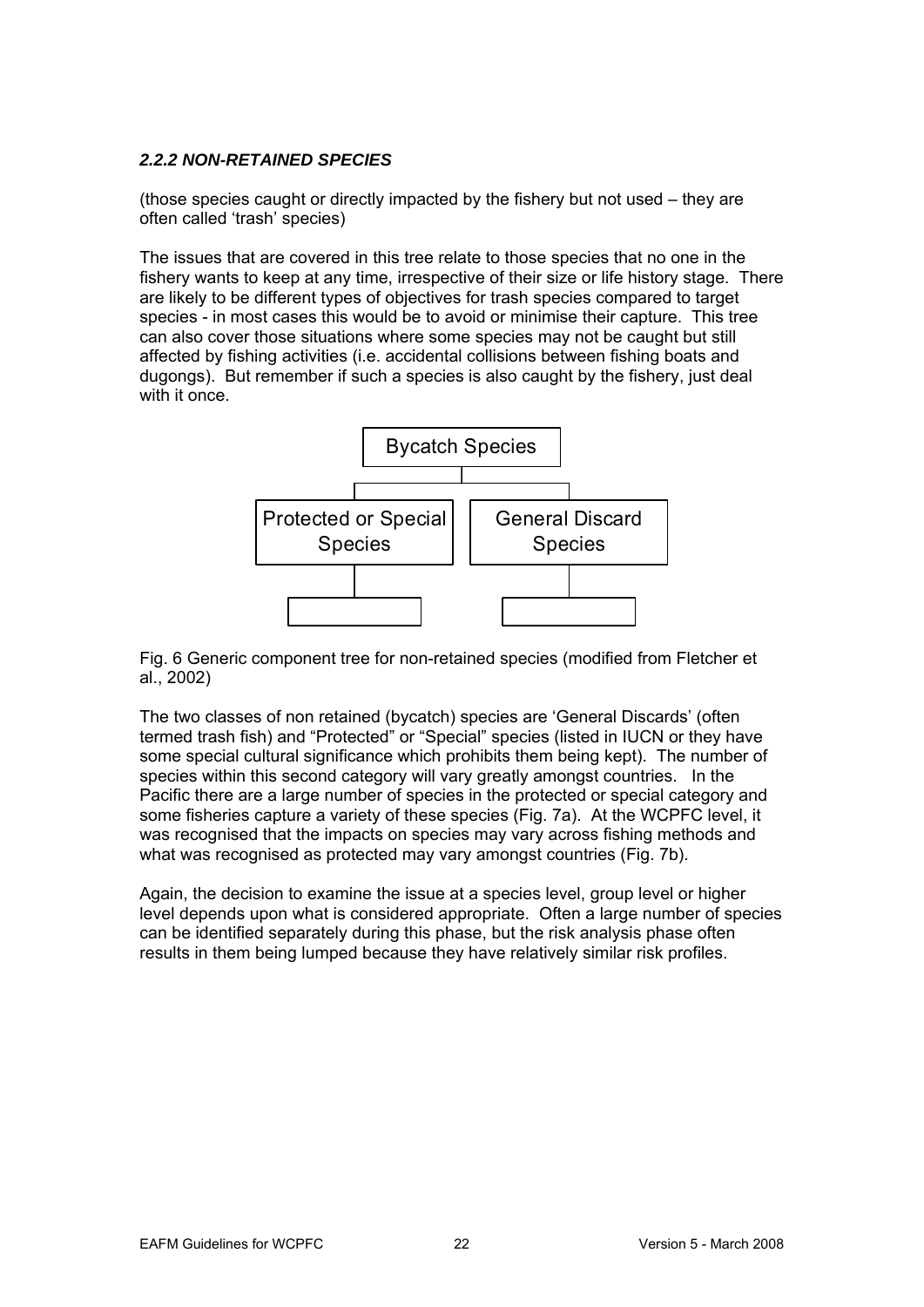

Fig 7a A draft by-catch (non-retained) species component tree for the whole WCPFC.



Fig 7b Examples of draft by-catch (non-retained) species component trees for two of the countries in the WCPFC.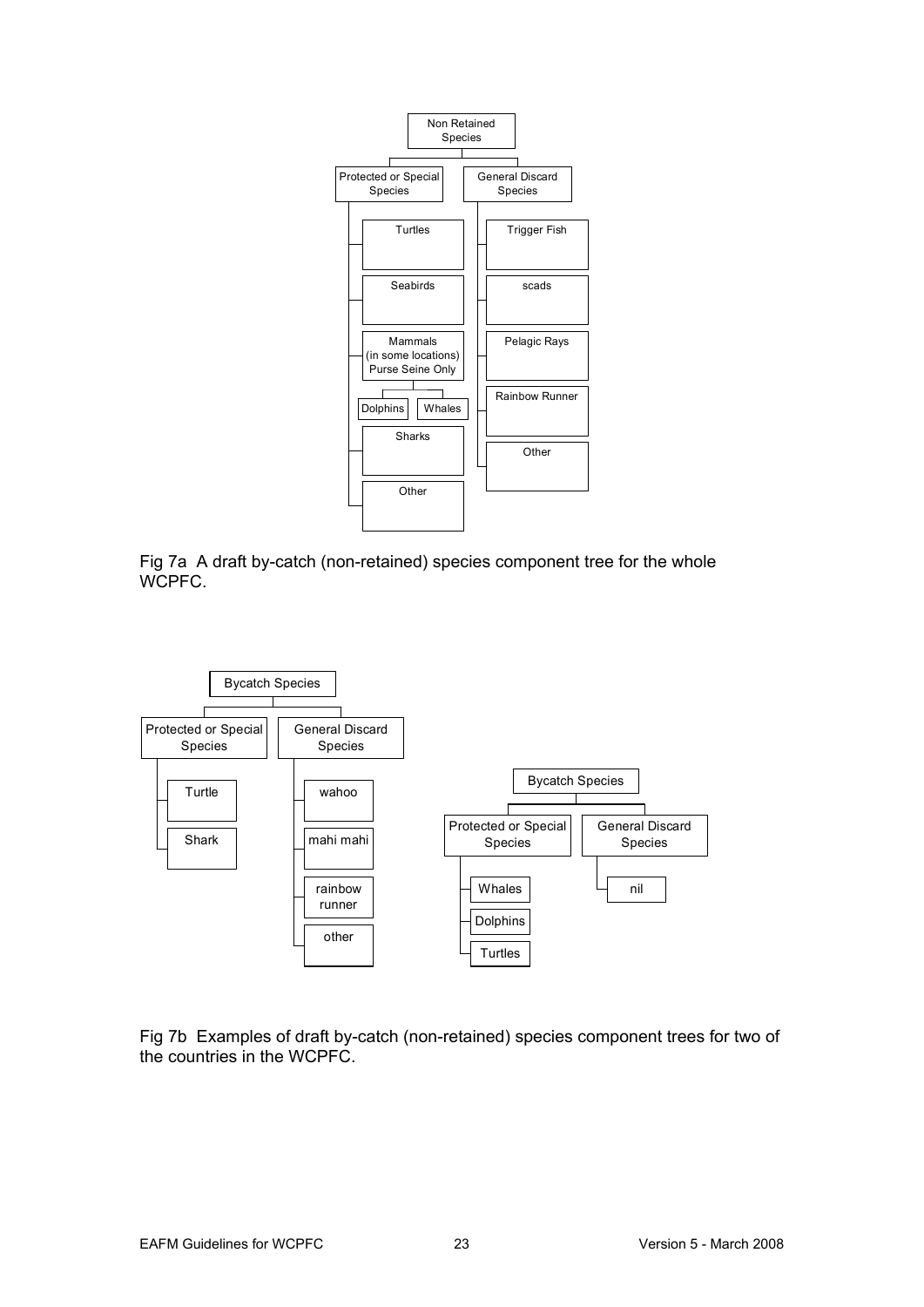## <span id="page-23-0"></span>*2.2.3 ECOSYSTEM EFFECTS*

(this tree covers the potential indirect and more general environmental impacts of the fishery).

The issues in the 'Ecosystem Effects' component tree cover the indirect and more diffuse interactions of the fishery with the broader ecosystem and environment. This fisheries agencies and the industry. Consequently, there will generally be a greater includes the types of issues that have only recently begun to be dealt with by degree of uncertainty about what is, or is not, likely to be an issue.



Fig 8. Generic tree for the ecosystem Issues (Modified from Fletcher et al., 2002)

The tree is split into three branches that cover:

• Impacts from the damage, removal or additions caused by the fishery to the rest of the ecosystem structure.

• The more general issues associated with fishing activities that could impact on the broader environment.

• The influence of the environment on the performance of the fishery.

## *Ecosystem Structure*

The direct and indirect effects on the general ecosystem caused by damage to - or issues for groups wanting fisheries agencies and the industry to take an 'ecosystem removal of - material due to the fishing operations are one of the highest priority approach to management'. There are a number of possible elements within this branch that may need to be assessed.

## *Ghost Fishing*

For many fisheries, the possible impacts of 'ghost fishing' need to be considered. been lost. One of the most well-known methods in this category is monofilament drift This refers to fishing methods that use gear that continues to 'fish' even after it has nets that have been lost. However, many other gear types, if poorly designed, can continue to capture fish when lost - this includes traps, pots, etc. In the example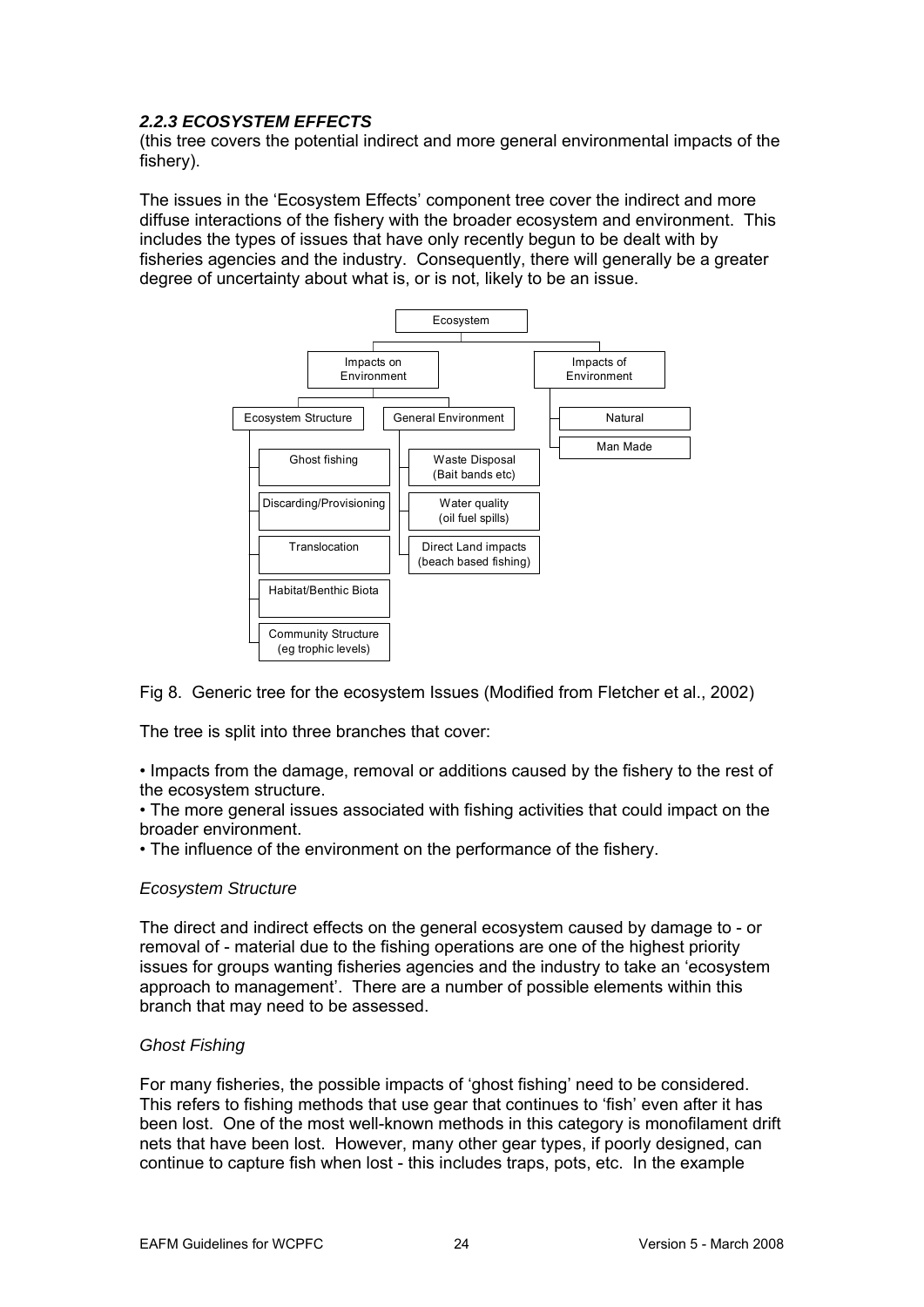completed for the WCPFC (Fig. 9), this was considered not to be an issue because the longline and purse seine methods used do not 'capture' fish when they are lost.

## *Discarding/Provisioning*

The possibility that there could be impacts from the discarding of unwanted catch and the 'provisioning' that occurs from the addition of bait may need to be considered. These will only be relevant to fisheries where there is a significant level of unwanted catch (or old bait) discarded, particular if it is dead/or available for easy capture.

This process may be providing a source of food to other species that would not normally have access to it (e.g. birds), or at least not as readily. It also covers situations associated with loss of bait – especially when live bait is used.



## Fig 9. The draft general ecosystem tree generated for the WCPFC.

#### *Translocation*

This category covers the translocation of material by the fishery. This can cover both the movement of the target species outside of their normal distribution, or even the potential for the boats operating in the fishery to translocate fouling organisms from one region to another. There is also the possibility for the introduction of diseases through the use of imported baits.

#### *Habitat impacts*

One of the major categories in this branch covers the possible impacts of the fishing methods on benthos and benthic communities. This is likely to be relatively significant issue for a trawl fishery, and could required splitting this issue into a number of sub-categories, depending upon the number of habitat types affected. However, it is unlikely to be an issue for hand-gathering types of fisheries, such those for trochus. In the WCPFC example, it was recognised that the impact of fishing needed to be examined along with the impacts of FADs by creating 'habitat'.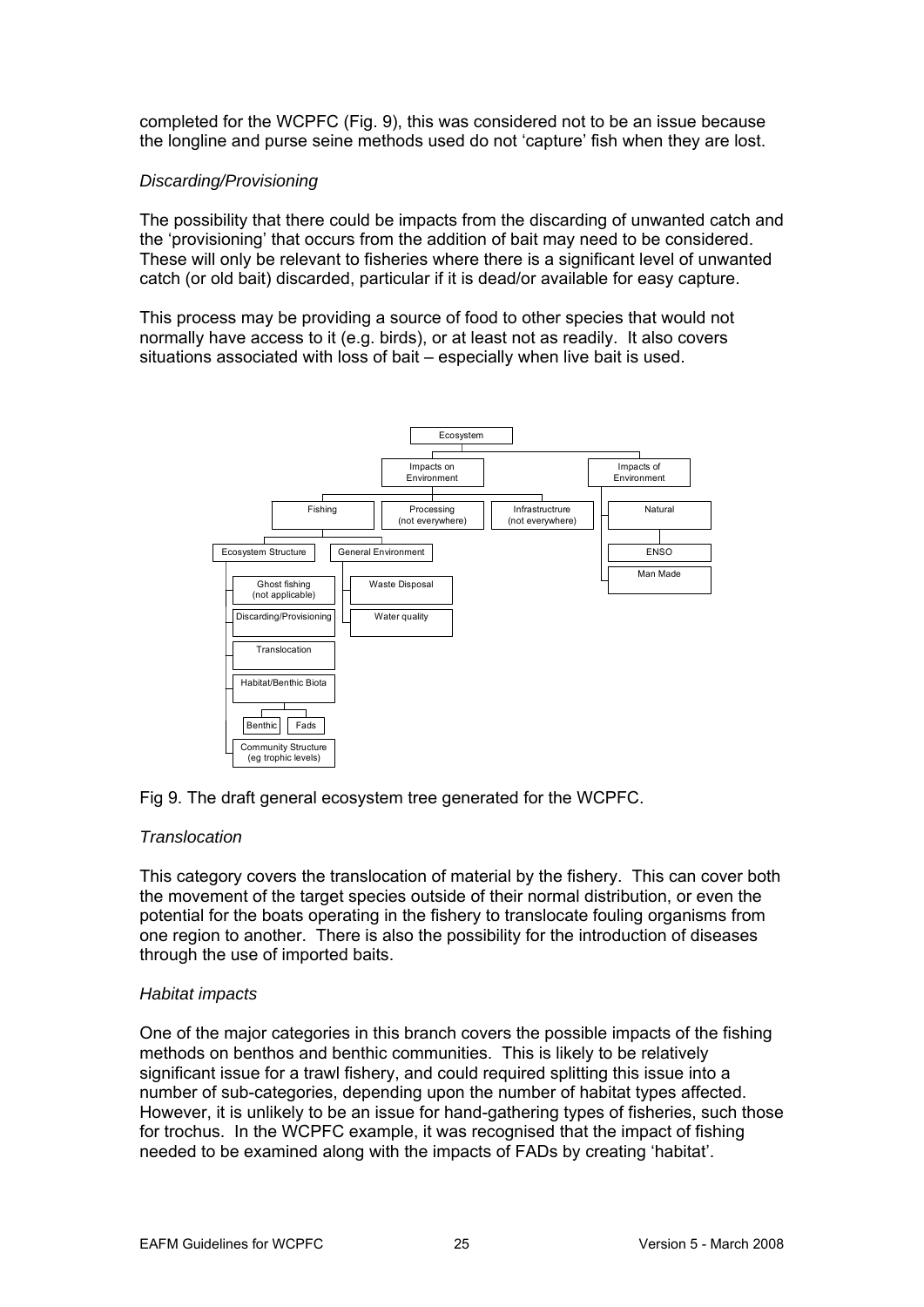#### *Community Structure*

The potential for disruptions to trophic interactions causing changes to the community structure of ecosystems that may arise from the removal of too many individuals of the target or bycatch species (such as taking too many predators or too many of their prey), changing the habitat or from provisioning; and it is an issue that needs to be considered in every fishery. In many respects this summarises and integrates all of the other elements in this branch along with all the removals outlined in the previous two trees – i.e. what is the cumulative impact of the fishery.

The level of potential interactions and changes to community structure will obviously vary, depending upon the species being harvested (some species are more likely than others to have an impact if removed – i.e. keystone species) and how much is taken (the more you take or affect, the more likely for flow-on effects to occur) and the methods of capture involved (some fishing methods are more likely than other to have an effect). Determining what may be an appropriate/acceptable level of impact is discussed in the next chapter.

#### *General Environment*

This branch covers the more general environmental impacts that could occur from the fishing operations. Many of these impacts may not appear particularly critical at this point, but as the debates over greenhouse gas emissions continue, the need for a fishery to have systems in place to report on this kind of environmental performance may become more necessary. Whether there is also a need to assess the associated port facilities, processing plants for a fishery will depend on whether they are specific to the fishery and where they are operating. These potential issues were identified in the example for the WCPFC (Fig. 9).

#### *Waste Disposal*

This covers the potential environmental impacts of debris from fishing operations, such as loss of bait boxes, bands, general rubbish, etc, dumped into the water.

#### *Water Quality*

This includes the impacts on water quality that could come from the possible accidental release of fuels, oils, etc, if appropriate codes of conduct/protocols are not in place. Transhipping risks in lagoons

#### *Direct Land Impacts*

Possible impacts on the foreshore can also be included, particularly where fishing requires the fishers to drive along the beach in a 4WD to reach their fishing locations and launch their boats. Port and processing facilities may be relevant here too.

#### *Impacts of the Environment*

The Impacts of the Environment on the Fishery tree has been designed to capture the major issues that are/or may at some time impact upon the performance of the fishery, but which are beyond the scope of the relevant legislation of the fisheries management agency. Even though they are not controllable directly by the management agency, these issues still need to be taken into consideration when developing management arrangements because they are likely to affect what is possible, which directly affects how strong or cautious management should be.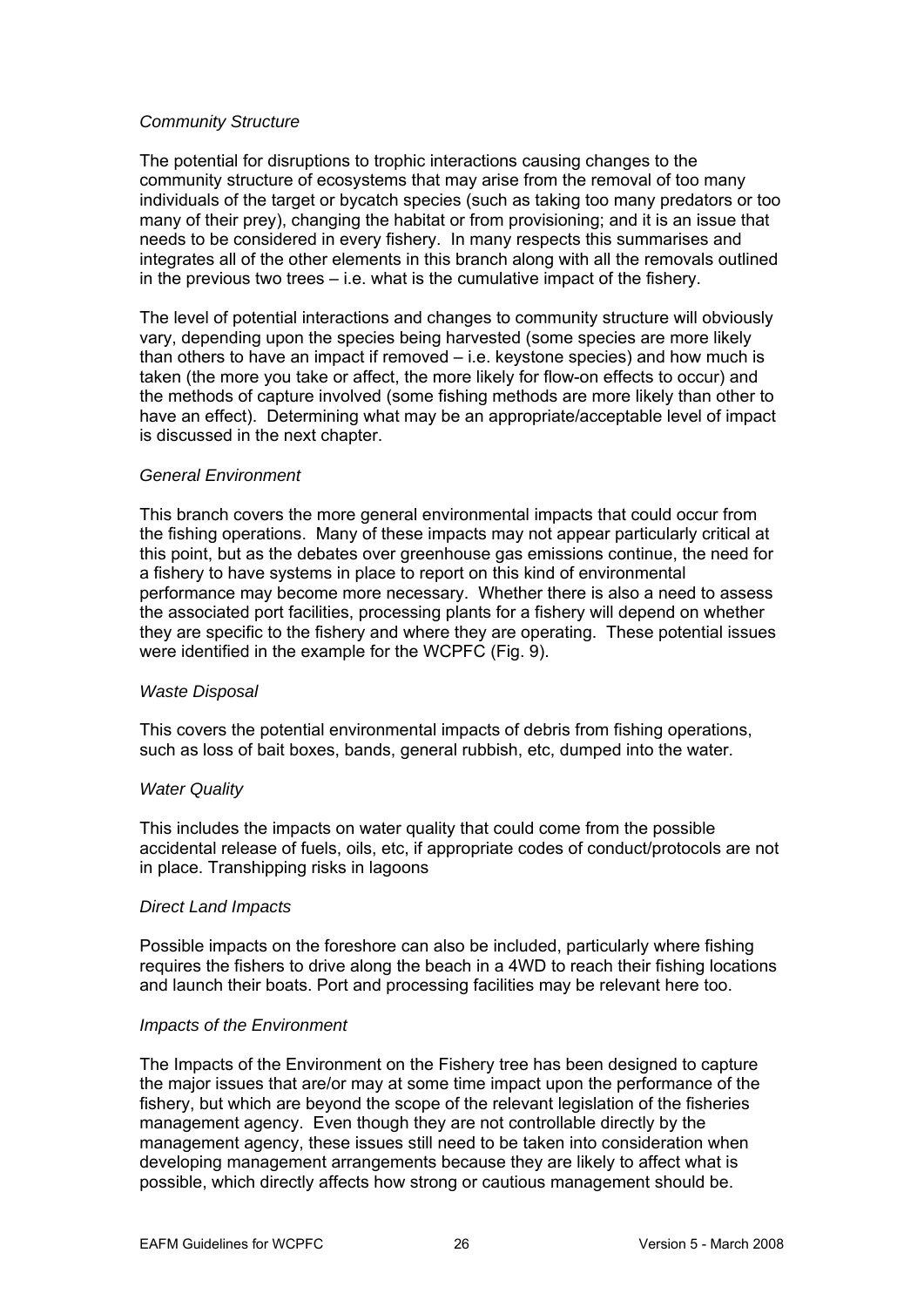#### <span id="page-26-0"></span>*Natural*

There are two major types of issues in this tree. The first are impacts that arise from natural changes to the environment, a good example of which is the strong link between the variations in the strength of the ENSO, La Niňa and El Niňo events which affects many fisheries throughout many oceans.

These impacts are much more likely to be noticeable at a country level rather than regional and will probably vary on an annual basis. Thus some shifts in oceanography may benefit some countries but result in negative impacts elsewhere by affecting the distribution of fish.

#### *Man Made*

The other branch covers the anthropogenic impacts from non-fishing activities on the performance of a fishery. These can include impacts on water quality such as those occurring from increased sediment loads or water pollution from land-based activities.

Other types of impacts come from the removal of nursery areas for coastal developments and the introduction of exotic species that may swamp or eat native species. In freshwater areas, the use and removal of water from the streams by agricultural activities is seen as probably the major potential issue for many of the native species living in these environments.

Not many examples have been identified for tuna fisheries in the open ocean. Impacts of mining in coastal waters have been identified.

## *2.2.4 COMMUNITY WELLBEING*

(The local or regional communities and their dependence on the operation of the fishery)

The 'Community Wellbeing' tree covers the potential social and economic impacts (both good and bad) of the fishery on the wellbeing of the local or regional communities associated with that fishery. This includes the fishing industry itself, the small villages or local towns that may be directly and highly dependent upon the fishery for their existence, and the communities that are only indirectly affected by the fishery. The community wellbeing component tree is broken into two main branches, one dealing with the industry community (those directly employed in the industry and their families) the other dealing with the local communities directly or indirectly affected by the industry.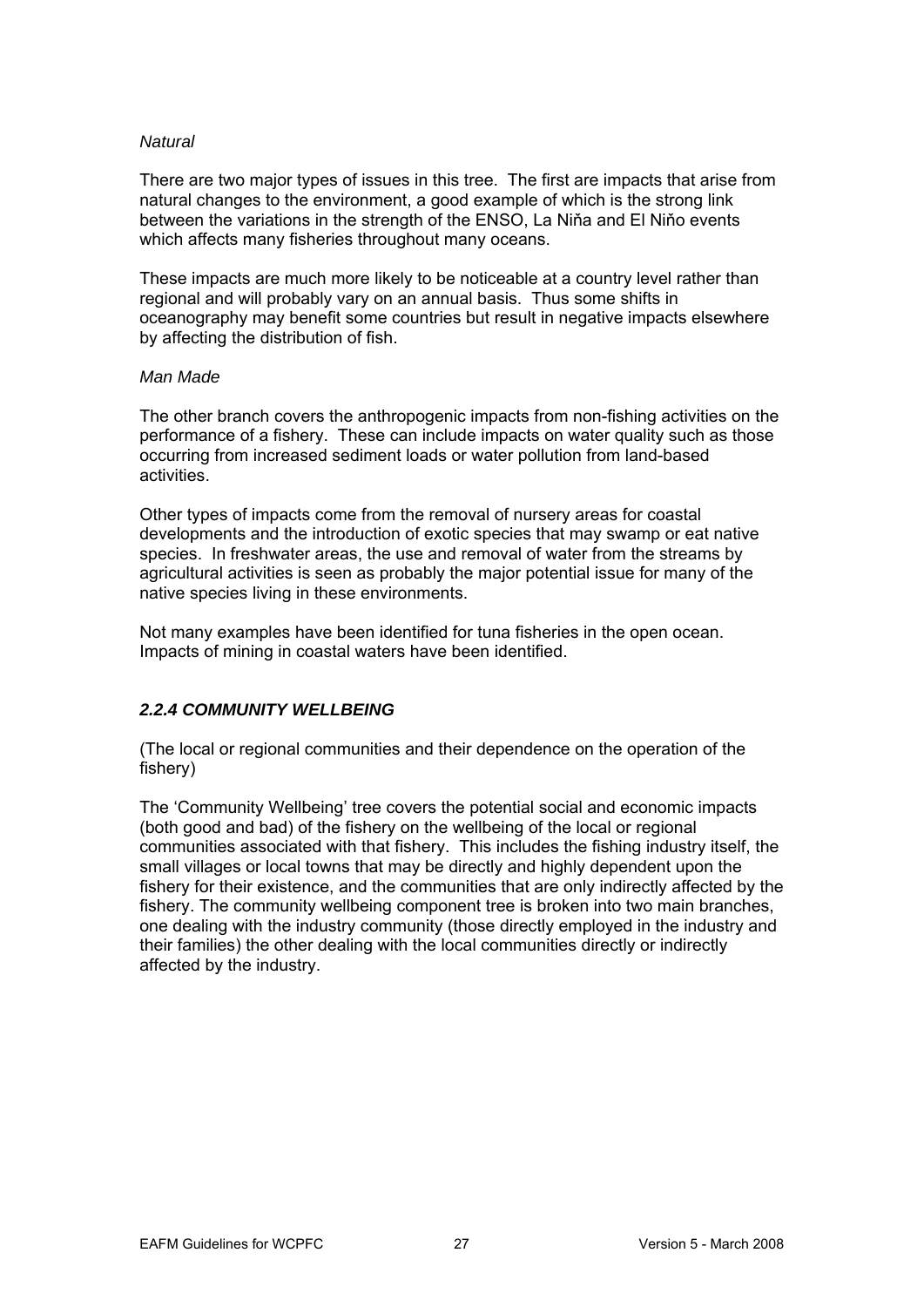

Fig. 10 The generic component tree for socio-economic wellbeing of affected communities (modified from Fletcher et al., 2002).

#### *Industry*

The 'Industry Community' branch can include contributions to wellbeing of the fishers and their families through a range of factors directly associated with the industry. The components often identified include income, contribution to the lifestyle along with their general wellbeing and occupational health and safety.

#### *Income*

A clear issue is the level of income that is generated by the fishing activity for the individuals involved. This can be assessed as a dollar amount but also in terms of the proportion of the average wages for the region.

#### *Work related injuries*

Fishing can be a dangerous occupation. There may be a need to monitor the level of such injuries and to ensure that there are policies used in the fishery to minimise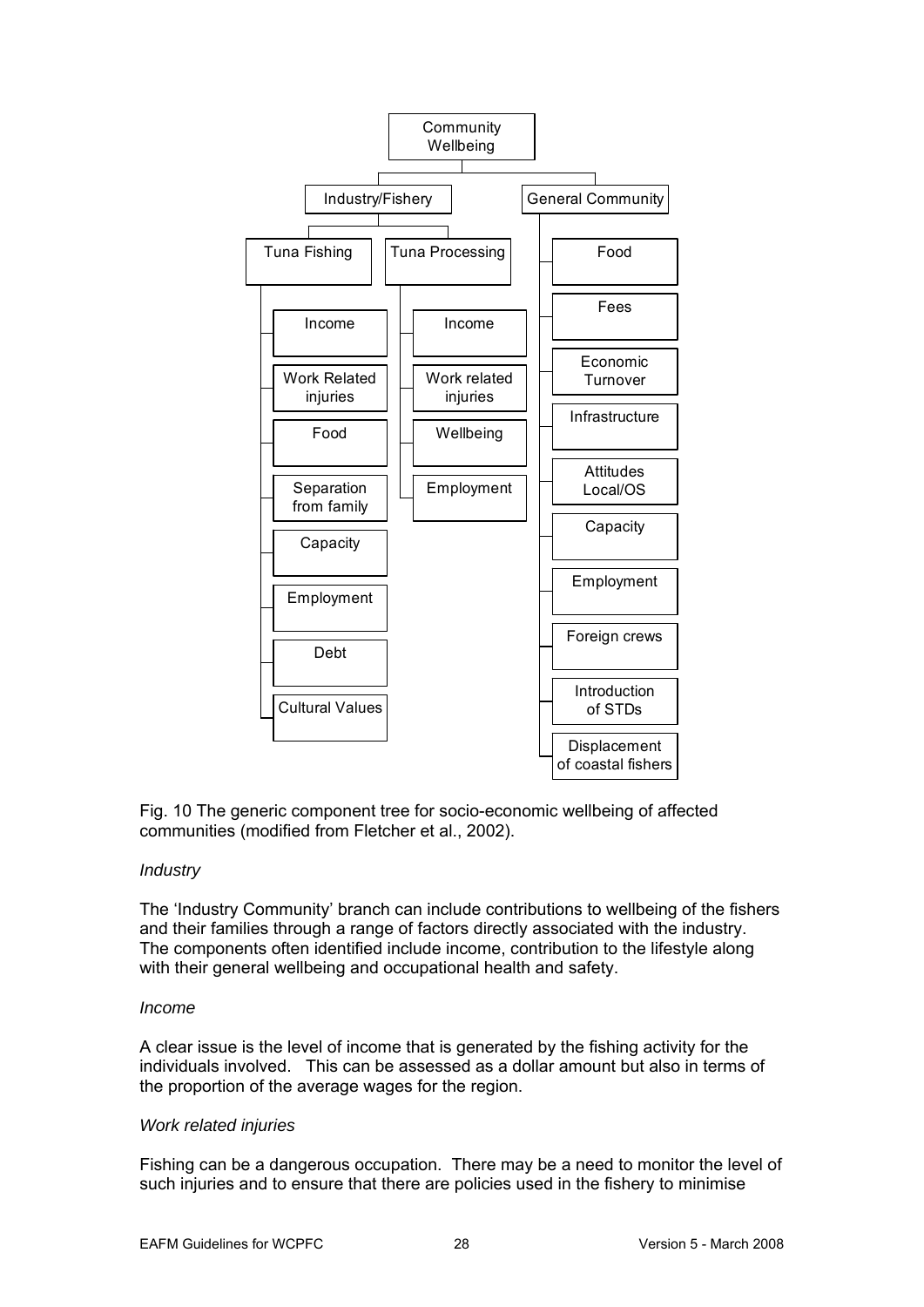these. There may also be concerns with regard to other more indirect impacts, including the movement of communicable diseases of those who work on foreign boats travel to other regions.

#### *Food*

The fishery may not only or always generate income. In some regions the main benefit from the fishery may be the provision of food for the participants (and the community). This can include some of the non-targeted but retained catch.

#### *Wellbeing*

This issue covers both spiritual and physical elements. Fishing may instil a sense of pride or status within the community, or it may be considered a lower form of employment. It can also provide a good environment or in some cases it can be associated with high levels of injury and in some cases even death.

#### *Separation from family*

Work on tuna boats can regularly involve the separation of fishers from their families for extended periods. This can result in significant social problems associated with loss of contact with children, infidelity etc. which may cause the ultimate breakdown of the relationship.

#### *Debt*

The purchase of the vessels and gear may require a large level of debt to be generated. This can put a level of stress into a village or region and result in severe problems particularly if the enterprise is not successful.

#### *Cultural Values*

By undertaking tuna fishing activities this may or may not assist in maintaining cultural values of the community. This can also be a result of interactions with species that may have a high social value (e.g. whales, turtles).

#### *General Community*

The community wellbeing branch covers both the financial benefits/costs to local and regional communities of having the fishery continue to operate in the area, along with the social impacts of the industry, including the general attitudes of the community towards the industry.

While the importance of local industries to income and employment opportunities is obvious, other impacts could include attracting or maintaining services and contributions to the general infrastructure of the region.

It may also be somewhat difficult in some circumstances to identify and isolate for this component tree the issues associated with a single fishery from those issues associated with other fisheries that operate in the area.

#### *Employment*

Direct and indirect employment that result from activities such as fishing are easily understood as issues that can contribute to the well being of communities. The key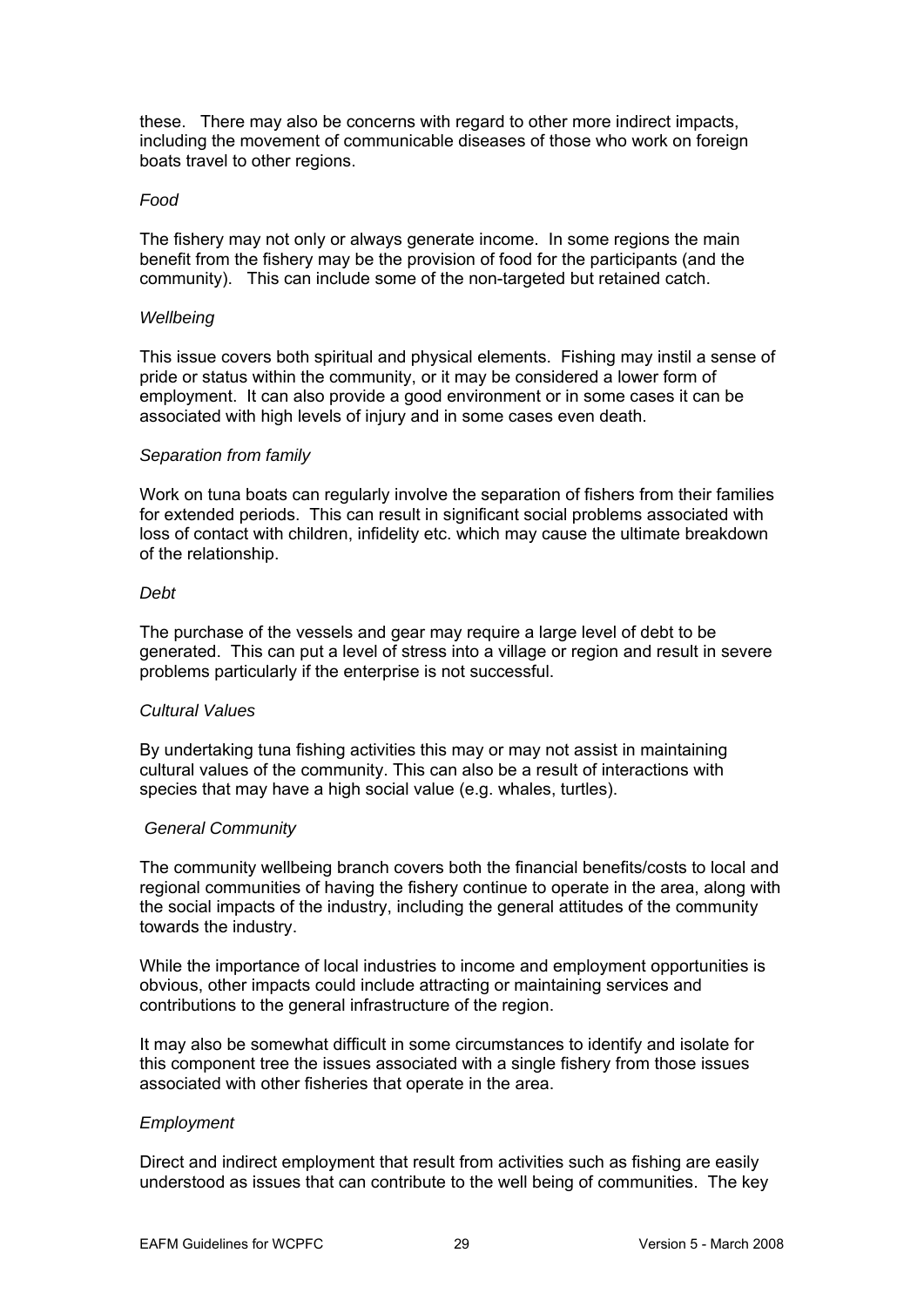element is what proportion of employment does this industry contribute; a relatively small amount or a relatively large amount. This will affect how dependent the community is on this industry (see above). Whilst the fishing may not occur directly in the area, the income that is sent "home" by boat crews can be a major source of income in some countries.

Clearly one of the key drivers for understanding these linkages is that communities that are highly dependent on fishing will be vulnerable to the effects of any changes in the fishery. Of course, this does not mean that fisheries management decisions can be made in a way that prevents any community impacts. The value of understanding the community impacts of fisheries management actions is that:

where a management decision is likely to have a severe negative social impact, the relevant government agencies can be informed so that they can target employment, business development etc assistance to the area;

where there are two or more management options which are equally beneficial in ecological and economic terms, understanding the social impacts would allow managers to chose the option which causes the least community impact.

#### *Food*

In many locations the fishery is one of the main suppliers of protein to the local communities. In these situations, it will probably not be possible to implement major management changes that interrupt this without having some alternative source of food in place beforehand

#### *Fees*

In some cases the fishery may generate access fees from participants. This is often the case when they are operated by foreign owned fishing vessels. These fees may be a source of considerable foreign capital to a region.

#### *Economic Turnover*

The fishery resource may also contribute jobs related to fish processing, retailing, provision of boat fuel and parts, accountancy, groceries for fishers and their families, school teaching for the children of fishers, and so on. These are the multiplier effects of the fishery. Each dollar earned fishing that is spent in the community generates employment and income for other community members.

#### *Infrastructure & Services*

Fishery-related infrastructure can be identified as a component of the contribution of a fishery to community wellbeing. For example, a harbour and associated infrastructure that exists primarily to service commercial fishing provides benefits to other users.

Alternatively, if a fishery requires the construction of a significant level of infrastructure in order to develop (e.g. roads, wharves, freezers etc), then government may have to decide if the investment needed to complete this infrastructure is worth the value that is generated by the fishery.

As well as the direct and indirect employment/income/expenditure links between a fishery and local communities, access to services for a community may also depend to some degree on a fishery.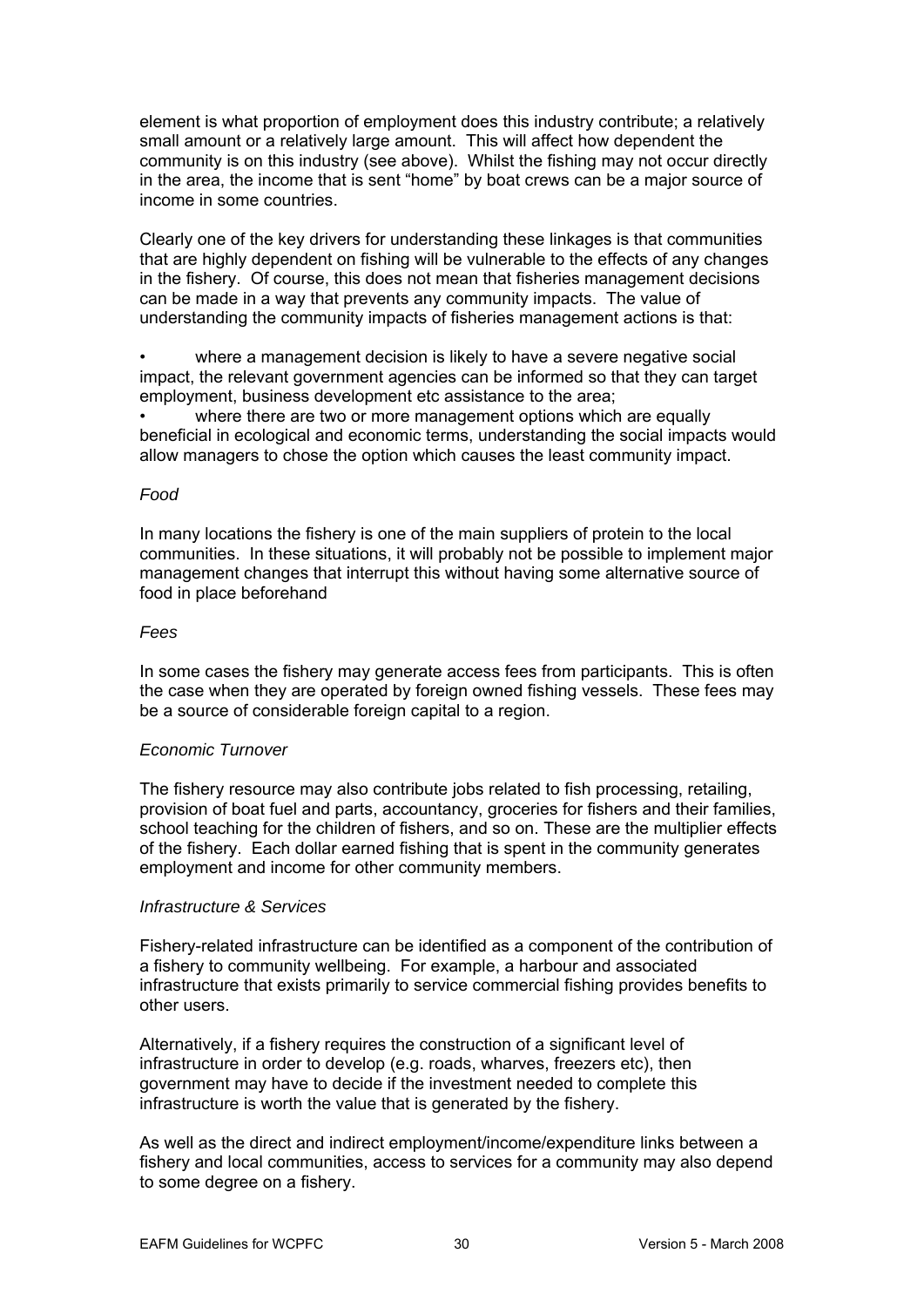#### <span id="page-30-0"></span>*Attitudes*

The perceptions of the local community about the fishery and its impact on that community are also seen as important. This could be especially the case where the fishery is not undertaken by local fishers.

#### *Foreign Crews*

For fisheries where a large number of foreign crews are housed in a region this can have a significant impact on the local community. Tensions can sometimes occur between locals and foreigners.

#### *Displacement of coastal fishers*

The commercial tuna fishery may affect small scale fisheries either by affecting their markets through the supply of high levels of cheaper fish, and/or through there fishing activities reducing local densities of fish and therefore affecting the catch rates of coastal fishers.

## *2.2.5 ADMINISTRATION*

(The management processes and arrangements needed to assist achieve an adequate level of performance)

The administration tree covers all the legislative, administrative and bureaucratic processes that need to be completed to enable the issues in the previous four trees to be dealt with effectively. These issues may cover a number of levels of government and the industry. For the WCPFC, most of these elements are outlined in Article 10 of the Convention, under the function of the Commission.



## Fig 11 The Generic Component tree for Administration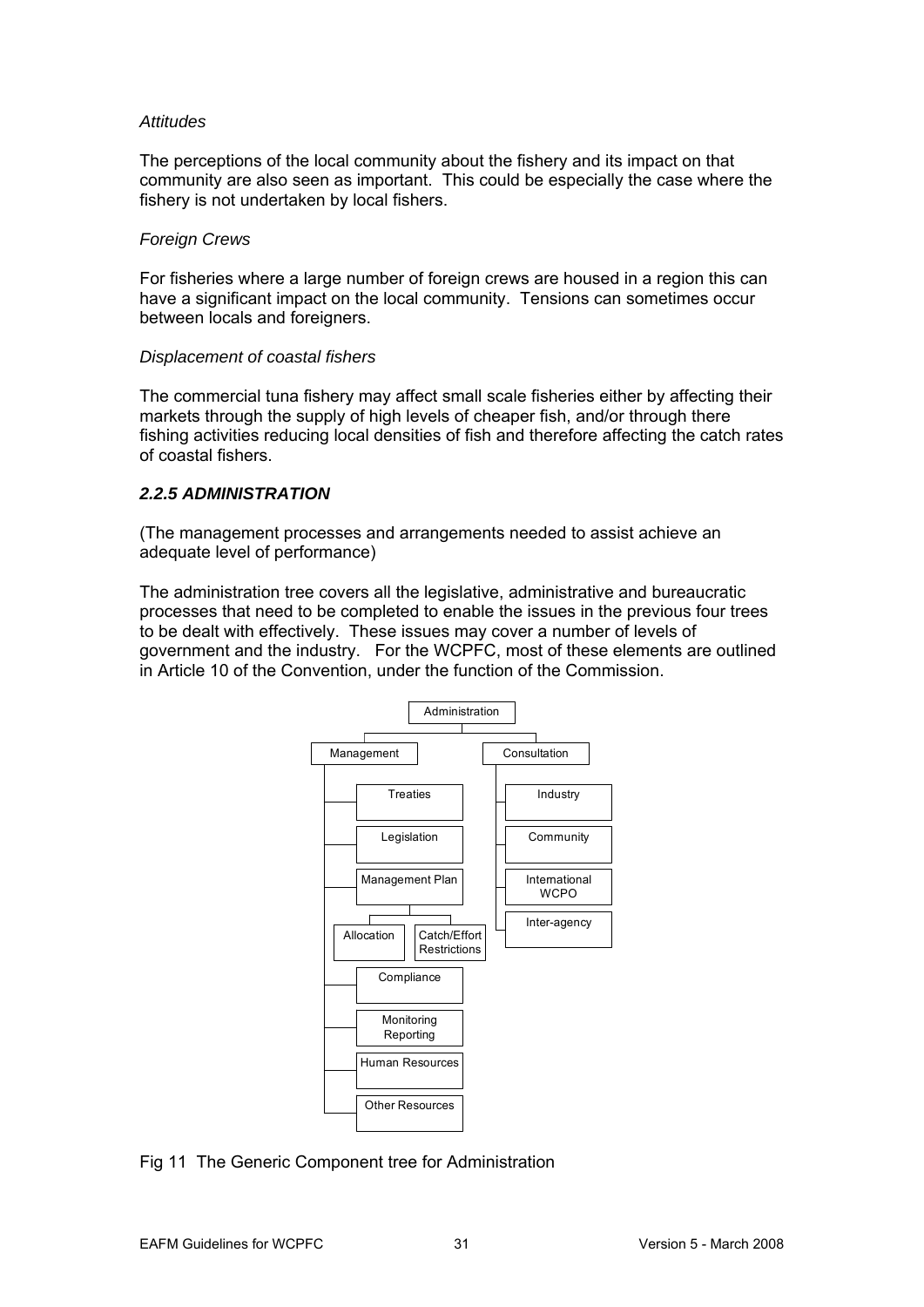#### *Management*

The management branch of this tree covers the issues which are relevant to the management agency.

#### *Legislation*

Is there adequate legislation that will enable all management plans, regulations etc that may be needed to manage the fishery in place and valid? For the WCPFC, the key legislation is the Convention. At a country level this includes having a "Fishery Act" and any subsidiary legislation or regulations.

#### *Treaties*

What treaties have been signed that relate to the operation of this fishery? What conditions are required to uphold this treaty and are they being met?

#### *Management Plan*

Is there a plan that outlines what is being managed and how it will be done (in many respects this is the plan that will be described in the following section)? If completed fully the EAFM outlines how this can be done.

For the WCPFC, the key elements of this are that it must operate at two levels- there must be a plan for the Commission that specifies allocation amongst the countries – this is spelt out in Article 8 (2) when in establishing compatible conservation and management measures the commission shall "*take into account biology, geography and "the extent to which stocks occur and are fishing in areas under national jurisdiction"*. Moreover, Article 10 (g) states that the commission "must develop, where necessary, criteria for the allocation of the TAC or TAE for the fish stocks in the Convention Area."

Similarly, at the country level Article 7 (1) states that principles and measures for conservation and management in the convention area shall be applied by coastal States. Moreover, Article 8 (3) states that each coastal State shall ensure that the measures adopted and applied within its jurisdiction do not undermine the effectiveness of measures adopted by the commission".

## *Compliance*

Is there adequate observance of any regulations rules by the individuals in the fishery; is there any checking by officers of the relevant department? For the Commission this would entail the checking of catches and monitoring of vessels through VMS. These activities are managed by the Technical and Compliance committee (Article 14).

## *Monitoring and Reporting*

Is the performance of the fishery against each of the objectives monitored on a regular basis and are these results reported in a manner that allows the general public or interested parties to be aware of these assessments? Are there peer/independent reviews of the fishery and the assessments?

For the WCPFC, much of this information comes from the Scientific Committee and Scientific services (Article 12 and 13).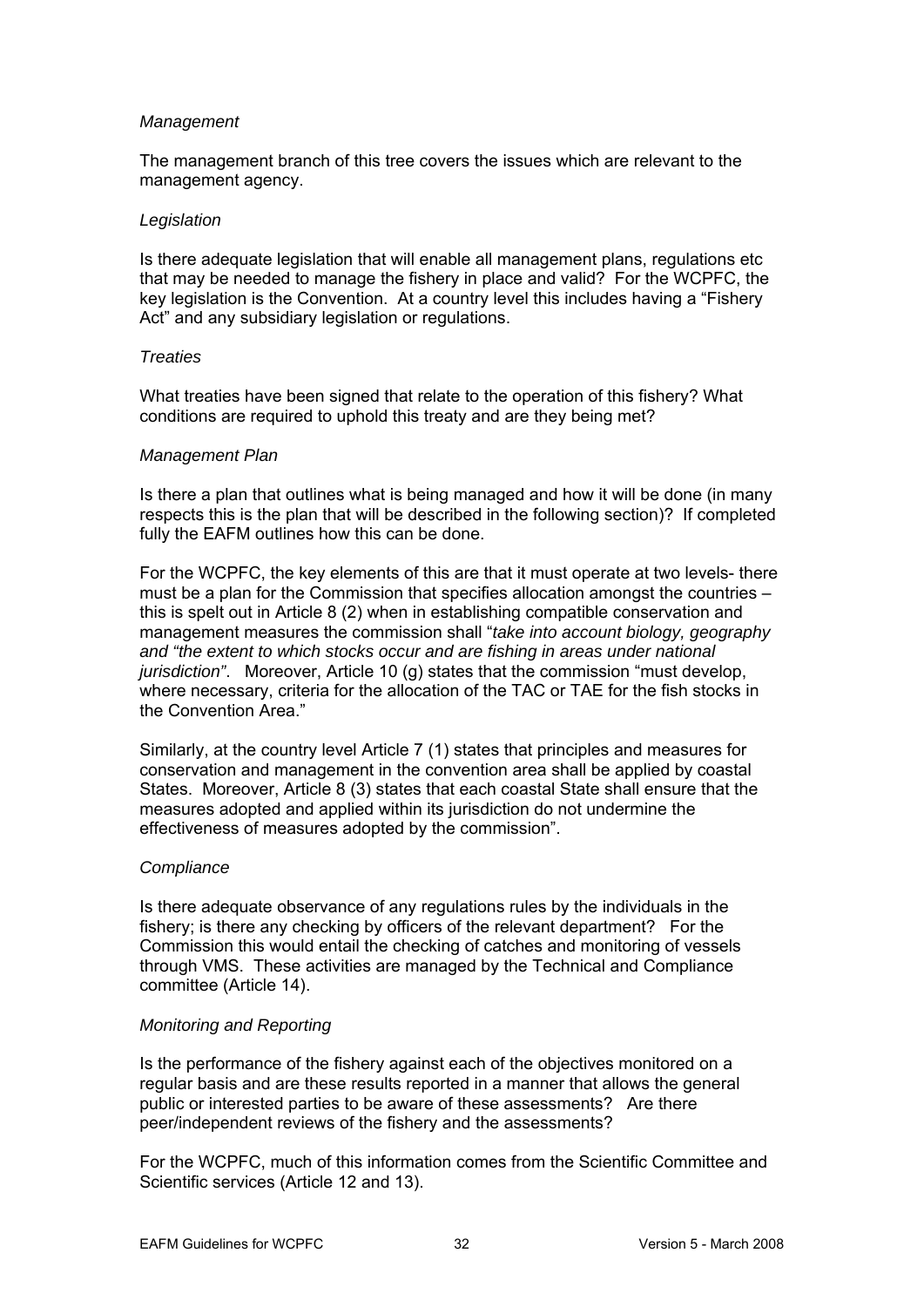## *Human Resources*

To ensure that the administration operates effectively, there is a need to have adequate numbers of skilled people. The greater the complexity of management, the more people required.



Fig 12 A draft governance/administration tree for the WCPFC.

#### *Consultation*

This branch covers the consultation issues that require the management agency. For the WCPFC this is the commission and/or FFA with the requirements outlined under Article 15 of the Convention.

#### *Industry*

Are processes in place for communication with the fishing industry?

#### *Community*

Is the community, at what ever levels is necessary, informed and are they able to input to the processes

#### *Interagency*

Are there appropriate linkages with other agencies within the country, with other countries or with regional organisations?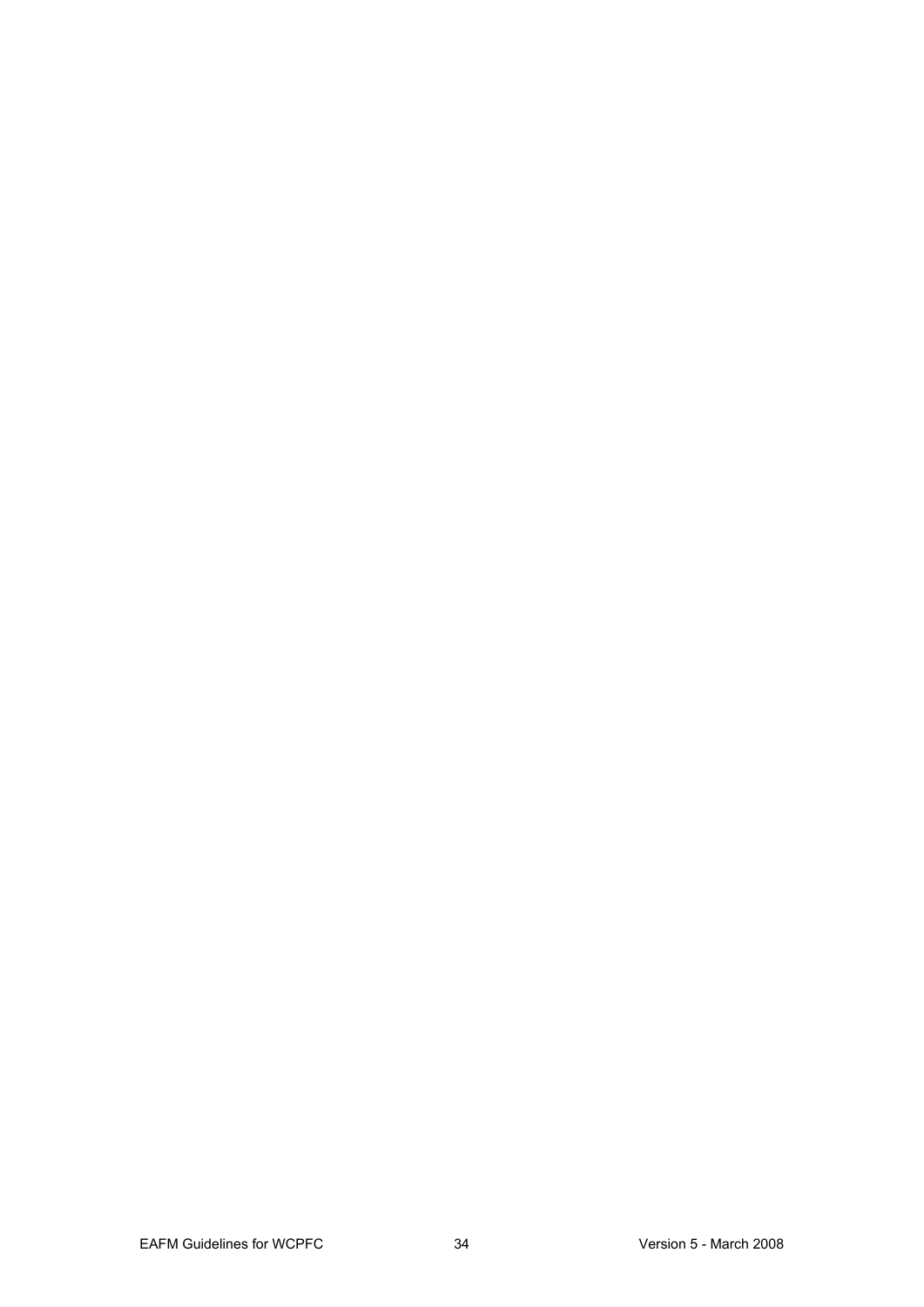## <span id="page-34-0"></span>**This section outlines the methodologies and principles to help determine the priority of issues including which need direct management.**

The methods outlined in this manual include a number of simple risk analysis methods that can be completed in a workshop forum but they are not the only possible risk analysis methods that can be used. More importantly, if appropriate risk values or priorities are already available for an issue, these scan be used.

## *2.3.1 BACKGROUND*

Using risk assessment approaches to assist with fisheries management is not new .g. Lackey, 1994, Francis & Shotten, 1997; Lane and Stephenson, 1998). Complex (e quantitative risk assessments are now often employed in stock assessment analyses to calculate the probability that stock abundance will meet some agreed level of performance (e.g. Francis, 1992). These types of analyses, however, require significant levels of information and can only be applied in a small number of situations (usually stock assessments of key target species in large fisheries). Given the large number of issues and the different values identified as part of the EAFM process, many of which have minimal data, alternative methods of assessing priorities can be used.

available and the level of knowledge and training of the participants. There are a number of different risk assessment methods available for use in prioritising issues. The methods outlined in this guide are those that can operate with minimal levels of data and can be completed within a workshop environment. The determination of which risk assessment methodology (or priority setting process) is the most appropriate in any one circumstance will come from the level of information

One of the critical factors in the EAFM process is to get input from a wide group of stakeholders. So there will be often more than one set of methods used to obtain information from stakeholders and relevant experts on what level/type of management actions should occur. This can require different methods of consultation to get effective input from the different groups. It also means that you may end up with more than one list of risk scores - this may sound like a problem but priorities is a normal circumstance of taking this broader approach to management. the multi- level nature of EAFM may result in different risk scores if the issue being assessed has more than one possible objective so having to reconcile different This is not a problem of the system; it just explicitly recognises that has always been the case for fisheries that there are often multiple competing factors. What it does demand is that you identify upfront the criteria for determining which objective has precedence.

*What is Risk?*

# **Risk** *"is the chance of something happening that will have an impact on objectives"*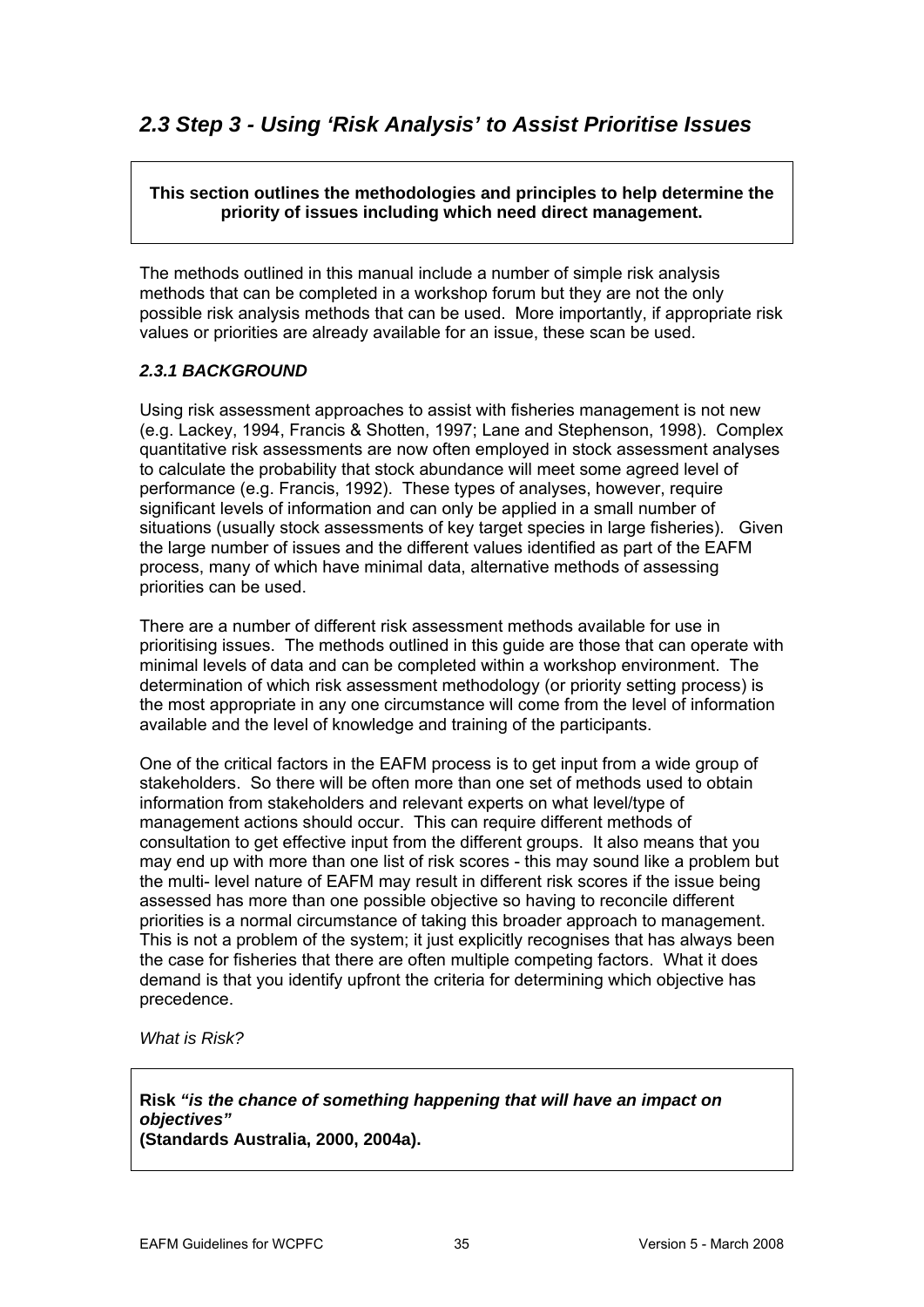<span id="page-35-0"></span>This is a very important definition to understand because it covers all elements of the EAFM process and every issue that is identified. Given the different types of value s and objectives that need to be assessed in this EAFM process and we need to be clear a bout "what" and "whose" objectives are being assessed. Different outputs may be achieved depending upon what values/perspective is chosen.

So risk assessment for EAFM is not just about the risks to 'ecological sustainability'. societal values important to the EAFM process<sup>2</sup>. Consequently, there are likely to be many risks associated with a fishery that have nothing directly to do with ecological sustainability and could ultimately be the biggest risks for the country/community and Whilst an Ecological Risk Assessment (ERA) is useful, it only covers one of the five the ones to which management actions need to be directed.

## **Just assessing ecological risk is not sufficient for EAFM**

## *Including other Processes*

The prioritisation process may occur by using the risk methods outlined in this guide or by using the outcomes of other risk assessment processes already available. For example a number of proc esses and analyses may have been generated prior to any stakeholder workshop, and it will often be necessary to determine how the are available (so long as the scale of the assessment is appropriate). In general, if assessment of issues completed elsewhere will be included within the EAFM process. An obvious example is the formal stock assessments completed for many target species by SPC. It will often be most sensible if the outcomes of these quantitative analyses are used to determine the stock sustainability risks where they other formal risk assessments are already available against a specific objective, the default status could be to accept these assessments unless the meeting could justify why not.

## *2.3.2 OUTLINE OF DIFFERENT METHODS*

## *Basic categories ('non formal' qualitative)*

includes many community consultation processes), the simple use of a three level prioritisation process can be the most appropriate and effective method to use. In situations where there is little formal/quantitative knowledge, or where the participants would not be confident using more sophisticated techniques (which

This process still uses the same basic concept as the more sophisticated approaches outlined below but targets the process at a level that can be undertaken without a high level of training. It is still important to make sure that the participants are assessing a risk to a clear objective – and which objective/societal value they are assessing.

For the assessment of the risks associated with economic, social and food security values, this methodology may often be the most appropriate to use. When assessing ecological elements, this method is probably best used in combination with one of the

1

 $^{2}$  Generic objectives based on the societal values have been included for use where no specific ones are available, and where relevant, WCPFC objectives have been listed.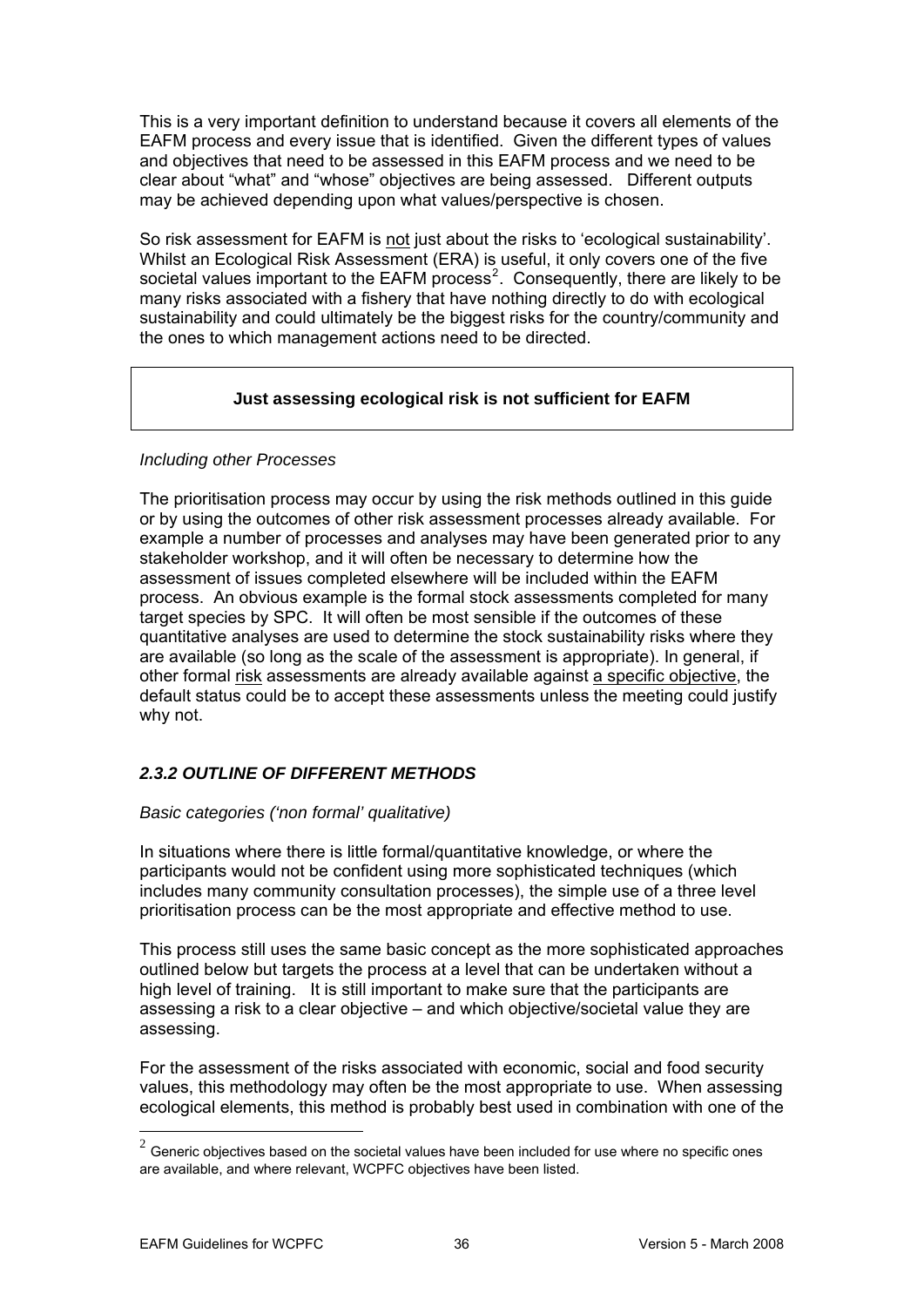more formal methods that may be completed afterwards by more trained i ndividuals. Nonetheless, even having individuals outline from their perspective explicitly i f an issue is of high, medium or low priority/risk and why, can still be useful in its o wn right.

## *Formal qualitative (CxL)*

The formal qualitative risk assessment techniques are now well documented. These are outlined in detail below and in the scientific literature (e.g. Fletcher, 2005).

The qualitative ecological risk assessment methods outlined here for the EAFM system were originally adapted for use within a fishery context to form a module of the Australian ESD framework (see Fletcher et al., 2002; Fletcher 2005 for details). This approach provides a consistent method for the calculation of the relative level of which ones require direct management and monitoring (and importantly, which ones don't!). These qualitative risk analysis methods are based on the Australian & New Zealand Standard Risk Analysis (Standards Australia, 2000, 2004) and involve issue identification (which was covered in the previous section), the potential impacts (consequences) that may result from these issues and the likelihood (probability) that 'risk' from each issue, which can be used to prioritise issues and help determine a particular level of impact will actually occur – which when combined together calculates the risk level.

The key element for these types of analyses is having good descriptions for each otential level of impact and likelihood. The more precise these are, the easier it is to p assign the 'right' levels to each issue. Five comparable sets of impacts were developed tha t cover most of the ecological issues being assessed (Table 6). Thus, assessments of target species issues use Set A - where these were of highly targeted/vulnerable species; Set B is used for 'byproduct and most 'discarded' species, with the main exception being for the assessment of 'Protected Species' (for either cultural or conservation reasons) – these are completed using Set C. General ecosystem issues are either assessed using Set D for 'ecosystem (food chain)' issues or Set E for 'habitat' related issues.

Each of the sets has four levels of impact ranging from minor (no or little impact with a score of 1) to extreme (possibly irreversible with a score of 4), with the moderate conseq uence. The qualitative likelihood table (Table 7) also has four ordinal levels ranging from remote (never heard of, but not impossible; with a score of 1); to likely xpected to occur; with a score of 4). (e level (with a score of 2) being defined as the highest acceptable level of

The fol lowing two types of assessment methods may also be used. They are not outlined in this manual because they are too complex to include in this format but could, w here appropriate be used as part of the EAFM process.

## *Semi-quantitative*

Various semi-quantitative risk assessment processes are available for some types of issues. Within the animal health area, there are semi-quantitative approaches especially associated with the risk of disease and exotic pest introductions. There are also a number of semi quantitative ERA methods currently being developed. The critical point in using these systems is whether they are clearly assessing the risk against a specific objective. Some methods, such as the Productivity and Susceptibility Assessment PSA (e.g. Stobutszki, et al, 2001) are not strictly risk assessments, the scores they generate are only the relative/inherent vulnerability of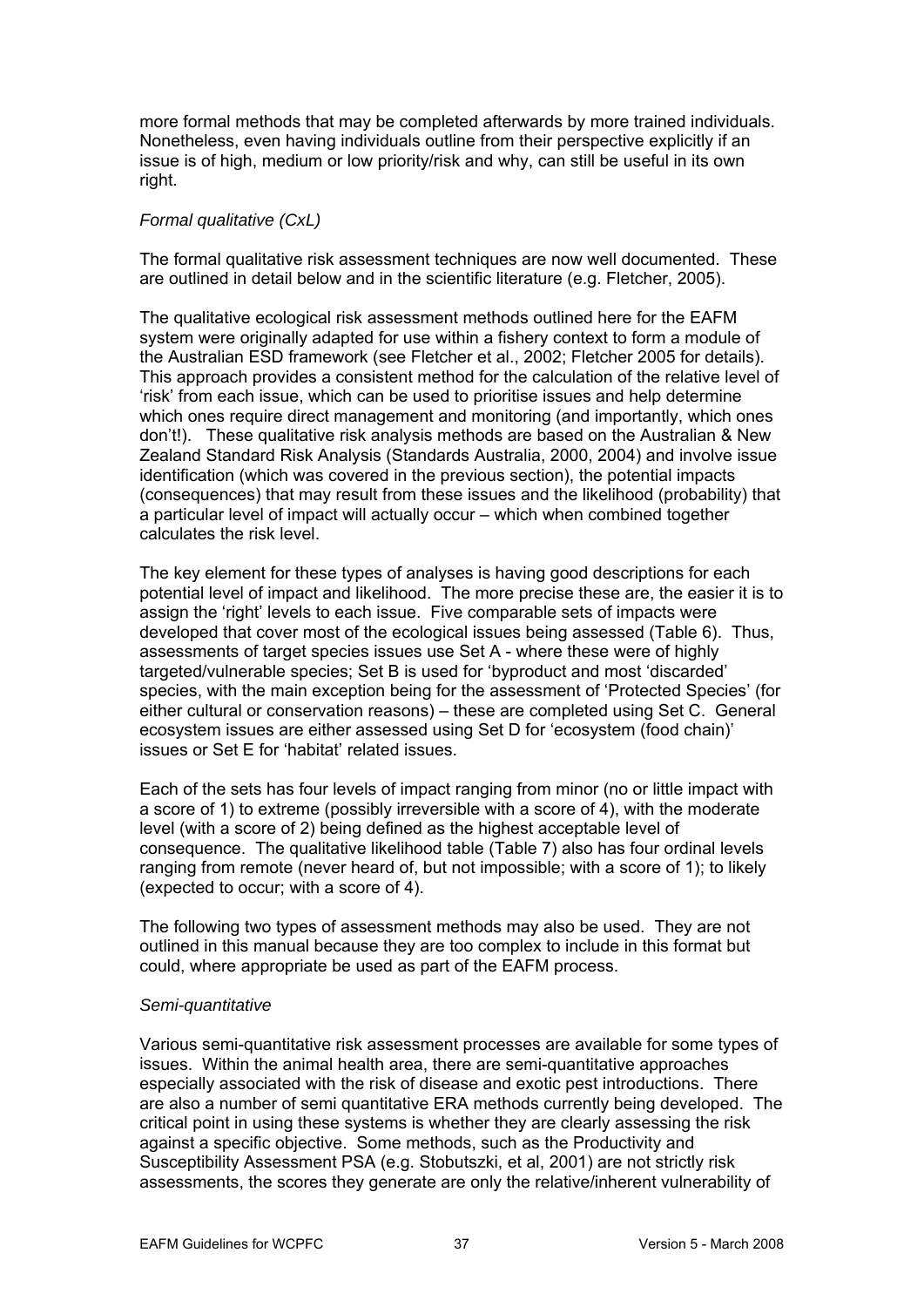individual species and they are generally insensitive to major changes in management. Such analyses are nonetheless, very useful ways of collating available biological and fishery information for use within a risk assessment.

#### *Quantitative*

Quantitative risk assessments are now regularly done for many target stocks where there is sufficient information (see references above). Many of the formal stock assessments for target species completed by SPC assessment group would come under this category.

## *2.3.3 CALCULATING RISK RA TINGS*

For the purposes of this prioritisation process, a relatively high level approach is taken by asking

'What is the risk (for each issue) from having the fishery?'

The impact and likelihood levels are determined given the management controls already in place. The outcomes of a risk analysis should be different depending upon whether the current management arrangements are, or are not, included in the assessment. If they do not change then the management is not having any impact at all!

## **Risk is the likelihood of NOT meeting your objective –**

## **Thus it is the likelihood of a BAD consequence occurring**

## *Basic Category System*

The risk associated with each issue is assigned to one of three categories – High, Medium or Low.

- existent, or the chances of a major impact are extremely small. So you are Low – Either the level of impact on the objective is expected to be low to nonhighly likely to achieve your objective.
- Medium There is a reasonable chance that unless some actions are started then the objectives wont continue to be met to a satisfactory level; or the reason the objectives are currently being met is because there are direct management actions currently operating that would need to be maintained.
- High The issue is already at a point where severe problems are known to be occurring or this is very likely to happen in the near future. If there is already management it is not working to a sufficient level.

The management outcomes from these categories are outlined in Table 5.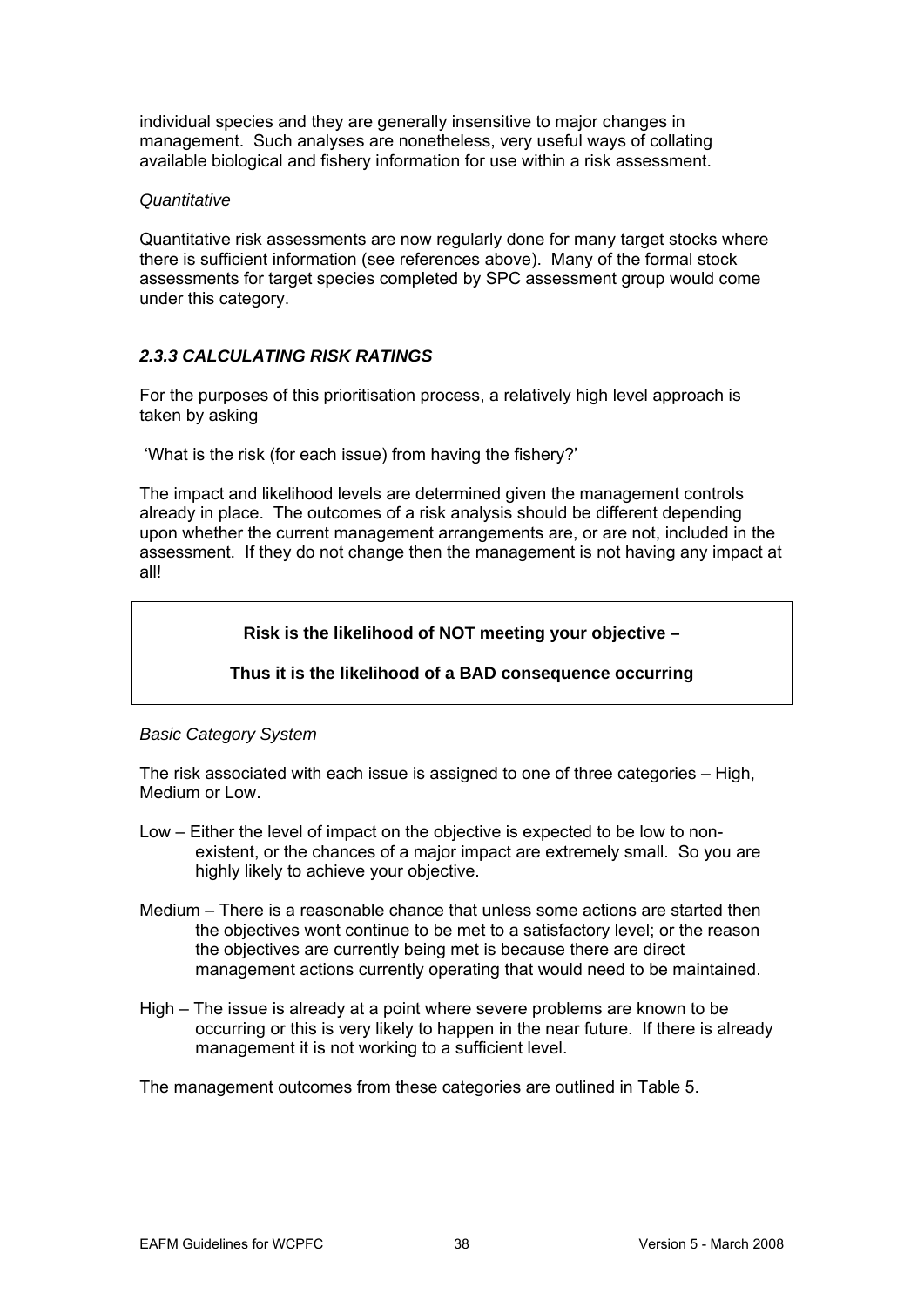## *Qualitative System*

scores for impact and likelihood combination chosen as being the most appropriate for the issue. The possible values are between 1 – 16 (Table 4). In the formal system, the risk level for each issue is calculated as the product of the

|                 |              | <b>Consequence Level</b> |                 |              |                |  |
|-----------------|--------------|--------------------------|-----------------|--------------|----------------|--|
|                 |              | <b>Minor</b>             | <b>Moderate</b> | <b>Major</b> | <b>Extreme</b> |  |
| Likelihood      |              | 1                        | $\mathbf{2}$    | 3            | 4              |  |
| Remote          | 1            |                          | $\overline{2}$  | 3            | 4              |  |
| <b>Unlikely</b> | $\mathbf{2}$ | $\overline{2}$           | 4               | 6            | 8              |  |
| Possible        | 3            | 3                        | 6               | 9            | 12             |  |
| Likely          | 4            |                          | 8               | 12           | 16             |  |

Table 4 - Risk Matrix – numbers in cells indicate risk value, the colours/shades indicate risk rankings (see Table 5, 6 and Appendix 1 for details).

To correctly assign these levels, it is important to recognise that when assessing the likelihood of a consequence occurring, this is a conditional probability. It is the likelihood that, given a particular fishing management strategy (e.g., the current allowable catch levels for a tuna fishery), a particular level of impact (e.g., a reduction in spawning biomass to x% of unfished levels) may ultimately be the result (either from an accumulation of small events over time, or from a single large event). It is NOT, as is commonly done when beginning this process, mistakenly assessing the likelihood that the particular fishing activity (i.e., catching the species) will occur. This type of error must be avoided.

involved in the process. The decision about what levels should be chosen include an understanding of the scale of impact required. If more than one combination is considered appropriate, the combination with the highest risk score should be Each issue is placed into the appropriate combination of impact and likelihood levels based upon the information available and the collective wisdom of the people chosen. (i.e. this takes a precautionary approach).

time frame to use is the timeframe of the management plan - which is usually in the assessing it at an undefined point in the future. The combination should be based on the risk of something happening over a defined time period - not the risk of it happening at any point in the future<sup>3</sup>. Because this process is assessing risks to objectives based on a management plan, a convenient vicinity of five years. For example, if you are assessing the risk of the management arrangements on the stock of target species – you could assess the likelihood of it being at some consequence level within this period. This is simpler to conceive than

 $\overline{a}$ 

1

 $3$  If the time frame used to assess risk is infinite, then the risk of extinction for all species will be high – because it will almost always be certain to happen at some point in the future!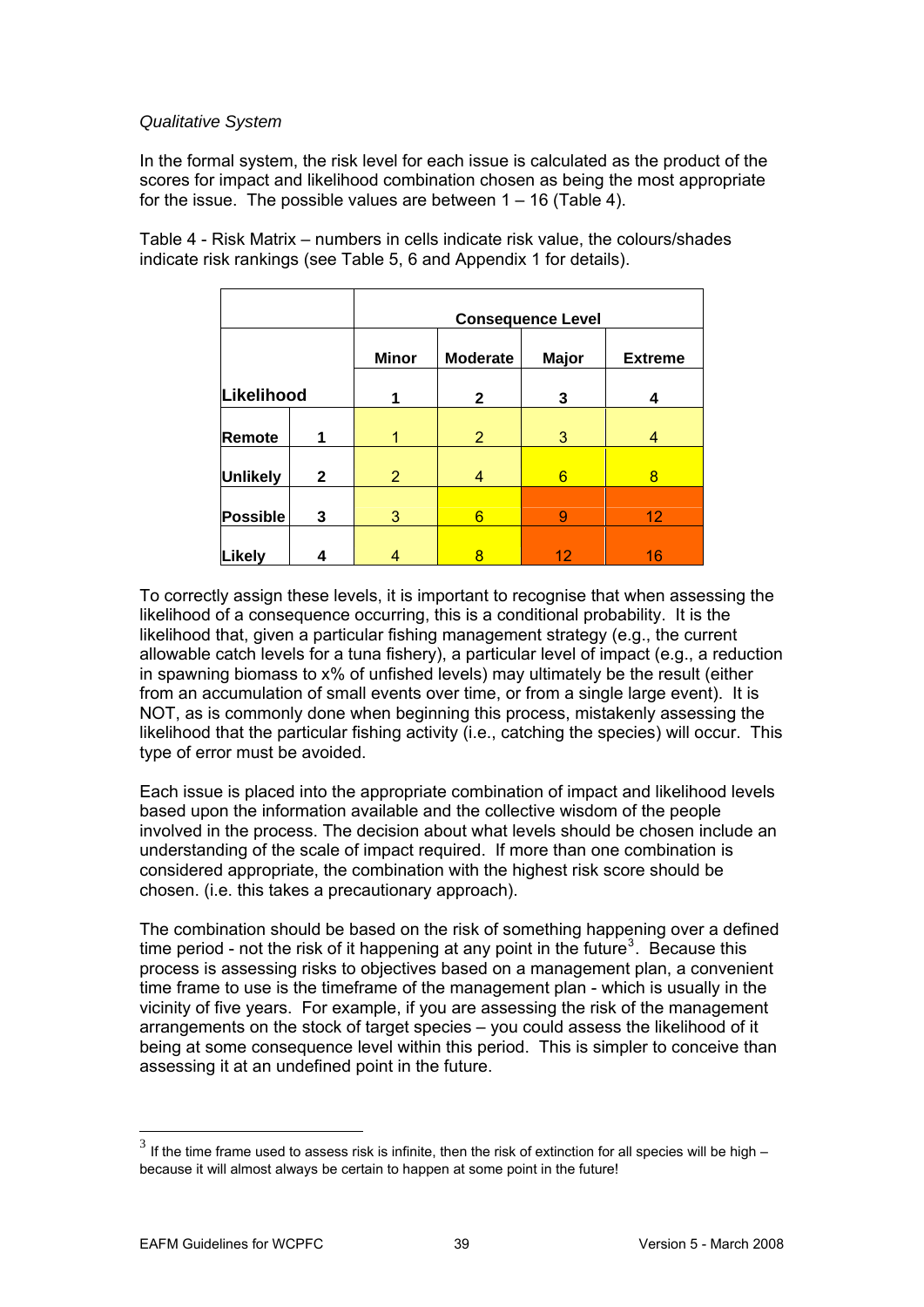## **THE RISK OF AN UNACCEPTABLE OUTCOME SHOULD BE DETERMINED FOR A SPECIFIC TIME PERIOD**

Whilst using the management plan period (5 years) is normal, it can also be useful for some issues to assess the risk at some longer time frame (10-20 years) this can be very useful for assessing the impacts of climate change, or fuel prices etc, those issues for which the time scales are longer than the management plan.

Whichever combination of consequence and likelihood is chosen, it is very important th at the justifications for choosing these levels are recorded. The key element is that other parties who were not part of the process to generate the report need to be able to see the logic and assumptions behind the decisions that were made. It will also greatly assist the review of the risk at some time in the future if you know why the levels where chosen the first time.

## **The risk assessment is not just the scores generated but must include appropriate justifications.**

## *2.3.4 OTHER QUALITATIVE RISK ANALYSIS METHODS*

There are a relatively large number of qualitative risk analysis systems that could be used to undertake these analyses. The ones that have been presented here in this levels where other risk analysis methods (which are all fundamentally based on the C X L process anyway) may be more suited than those presented here (e.g. Hobday et manual are representative and easily available. There may specific situations or data al., 2005). Whatever risk analysis method is used it should be appropriate to the situation; the individuals undertaking the analysis should be confident in its use and the outputs and the rationale for the outcome must be documented so that they can be scrutinised by others where needed and reviewed at a later date.

## *2.3.5 LEVELS OF DATA, UNCERTAINTY AND RISK SCORES*

necessary. Consequently, many risk assessments are completed with relatively little quantitative data. This is not uncommon nor is it an error. Dealing with uncertainty in a risk based nature is a feature of all facets of life – we generally just don't realise that we are doing it. If you do nothing because it is seen as too hard, you have actually made a decision by default – this is a problem. Risk assessment is a way of Almost by definition, a risk analysis involves uncertainty- if you are certain of the outcome of something then undertaking a risk assessment is generally not making the most informed decision you can with the information available.

## **Risk Assessment is about making the MOST informed decision you can**

Even fisheries that have significant levels of data for their target species generally have limited information for many of their by-product species; by-catch species or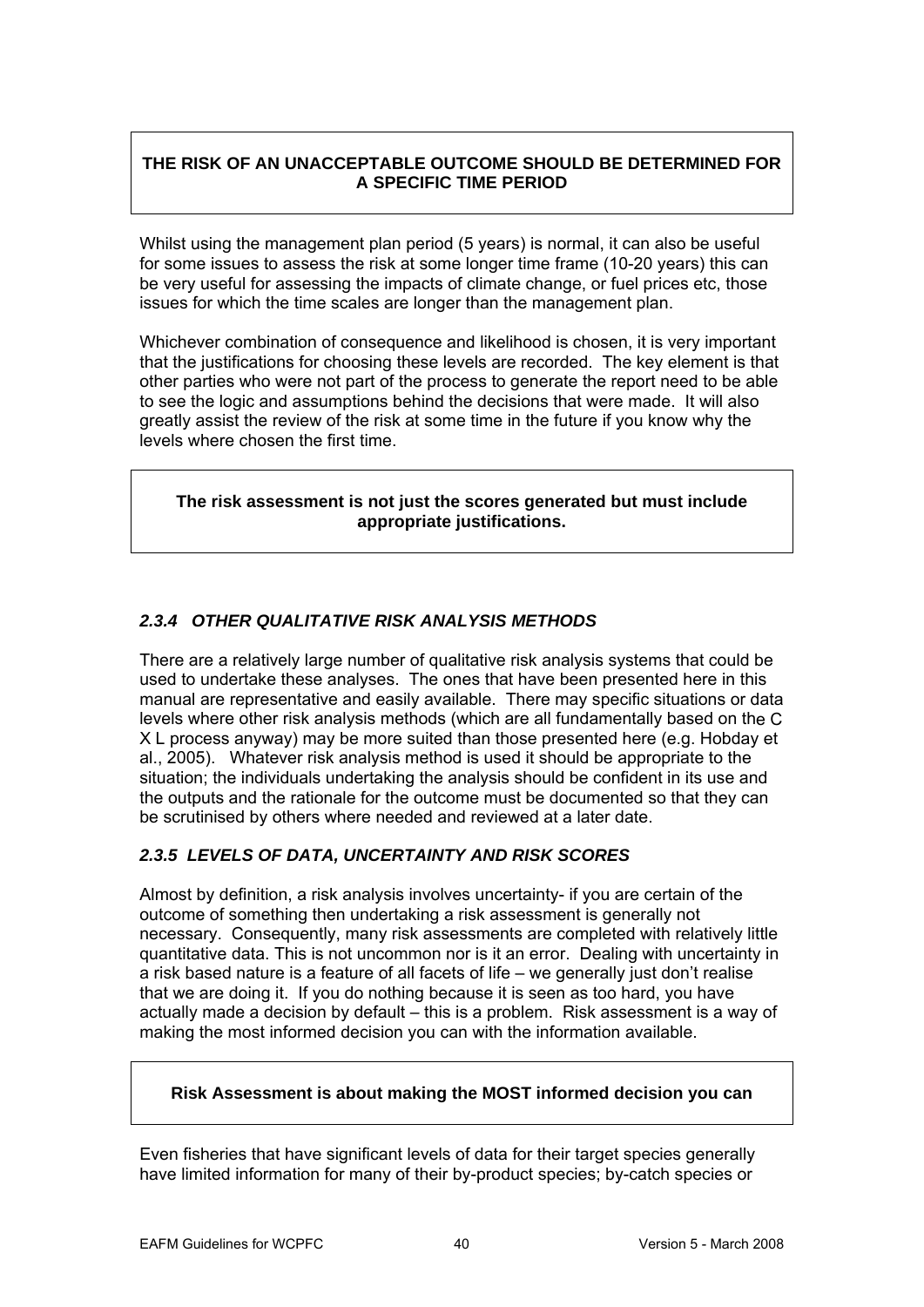ecosystem issues (Whitworth et al., 2003). In such circumstances scientific inferen ce from the literature, and management experiences associated with similar issues and impacts elsewh ere, can be used effectively. There are very few issues for which no information is available to make an informed assessment. The key point to applied to the future management and/or monitoring of an issue should be matched with the level of risk (this may include the need to collect more data to reduce the remember about the process is that it is trying to ensure that the level of resources uncertainty – see below).

## **It is NOT necessary to have full certainty for issues to rate its risk**

## **The level of uncertainty is a component of the risk calculation process, not a separate risk**.

The level of uncertainty associated with an issue should be factored into determining which combination of likelihood and consequence are chosen that best reflect the level of understanding. For example, if there is some uncertainty about the effectiveness of management for a target stock, it is probably more appropriate to score the fishery as possibly having a severe impact rather than expressing it as likely to have only a moderate impact. Whilst the risk score s may be similar the former combination more appropriately reflects the current knowledge of its status. In other cases the risk score may be rated higher because of a higher level of uncertainty makes the likelihood of a bad consequence more appropriate to be at a higher level. The appropriate management response in these circumstances may be to reduce this uncertainty to a level that is acceptable.

It is also important to recognise that the methods outlined in this manual are just the first stage risk analysis techniques, and therefore may be just the first step in the process. Once an issue is rated as medium or higher risk, then it requires a more detailed assessment to determine what specific management, research or monitoring are necessary – which may involve a more detailed (semi quantitative or quantitative risk analyses). Where the process initiates the collection of more information (e.g. be because of uncertainty), more precise, quantitative assessments of risk may possible. In such cases these reviews could either confirm the need for direct management, identify that an even greater level of control is needed, or suggest that the initial risk rating was too high and that direct management may not be required. Where greater management controls are needed, this system should help the focus of additional measures to either reduce the potential consequence level resulting from the activity, or the likelihood of the unacceptable consequence occurring, or both.

## *2.3.6 MANAGEMENT OUTCOMES OF RISK ANALYSIS*

The possible risk values are separated into three Risk Categories ranging from minor levels of restrictions, collecting more data) would be required to reduce or maintain the current level of risk. to high risk (Table 5). These categories identify the level of reporting needed and, more importantly, whether direct management of the issue (e.g., imposing increased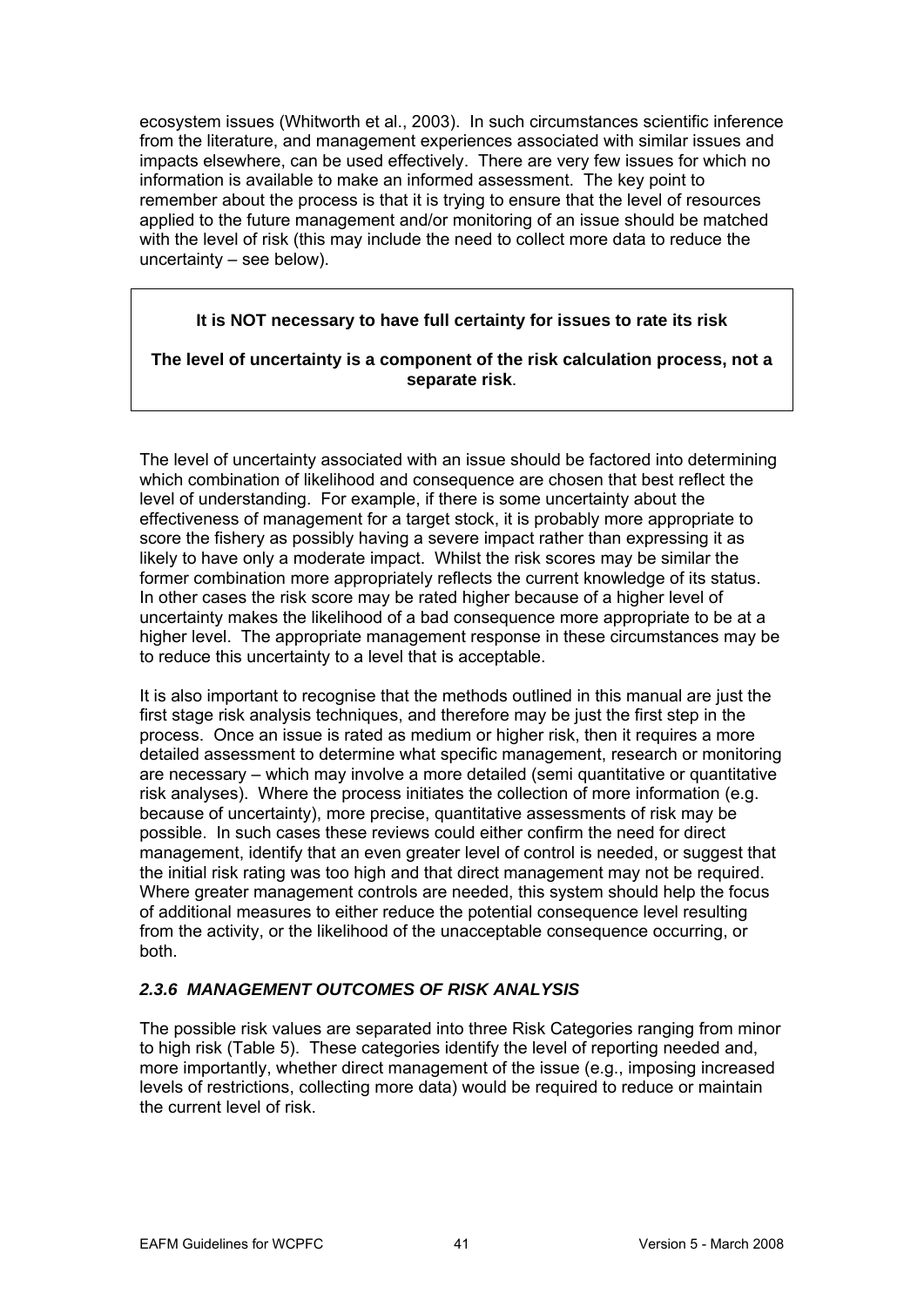The outcomes from the risk assessment should be used a tool to help you decide what yo u should, and should not, be spending your resources (both people and operati ng) on.

- (1) For issues you are not currently addressing directly this should help identify if:
	- you should continue to do nothing directly (Low Risk) or,
	- imposing direct management, starting a research program)? • you really need to be doing something (Moderate or High levels of risk - e.g.

(2) For issues that are already being managed or investigated the scores should help decide if:

- you are doing an appropriate amount (moderate risk levels);
- not doing enough (high risk levels)
- or doing too much (low risk levels).

| <b>Risk</b><br>Category | <b>Qual. Risk</b><br><b>Values</b> | <b>Likely Management</b><br><b>Response</b>  | <b>Likely Reporting</b><br><b>Requirements</b> |
|-------------------------|------------------------------------|----------------------------------------------|------------------------------------------------|
| Low                     | $1 - 4$                            | None Specific                                | <b>Full Justification needed</b>               |
| <b>Medium</b>           | $6 - 8$                            | Specific<br>Management/Monitoring<br>Needed  | <b>Full Performance Report</b>                 |
| <b>High</b>             | $9 - 16$                           | Increases to management<br>activities needed | <b>Full Performance Report</b>                 |

Table 5 Risk Categories and Outcomes

## *2.3.7 SPECIFICS FOR RISK ANALYSIS FOR EACH EAFM CATEGORY*

*TARGET SPECIES* 

The WCPFC has the objective for target species to:

*'maintain or restore stocks at level capable of producing maximum sustainable yield as qualified by relevant environmental and economic factors…*"(Part II Article 5 (b))

species (if one is not already developed) is: An alternative objective that can be used to assess the risk to each of the target

"*maintaining spawning biomass at least above the level where it is likely that to result in recruitment overfishing*"

other objective), the risk assessment should integrate/incorporate the following: To assess the risk of the fishery on each of the target species against this (or any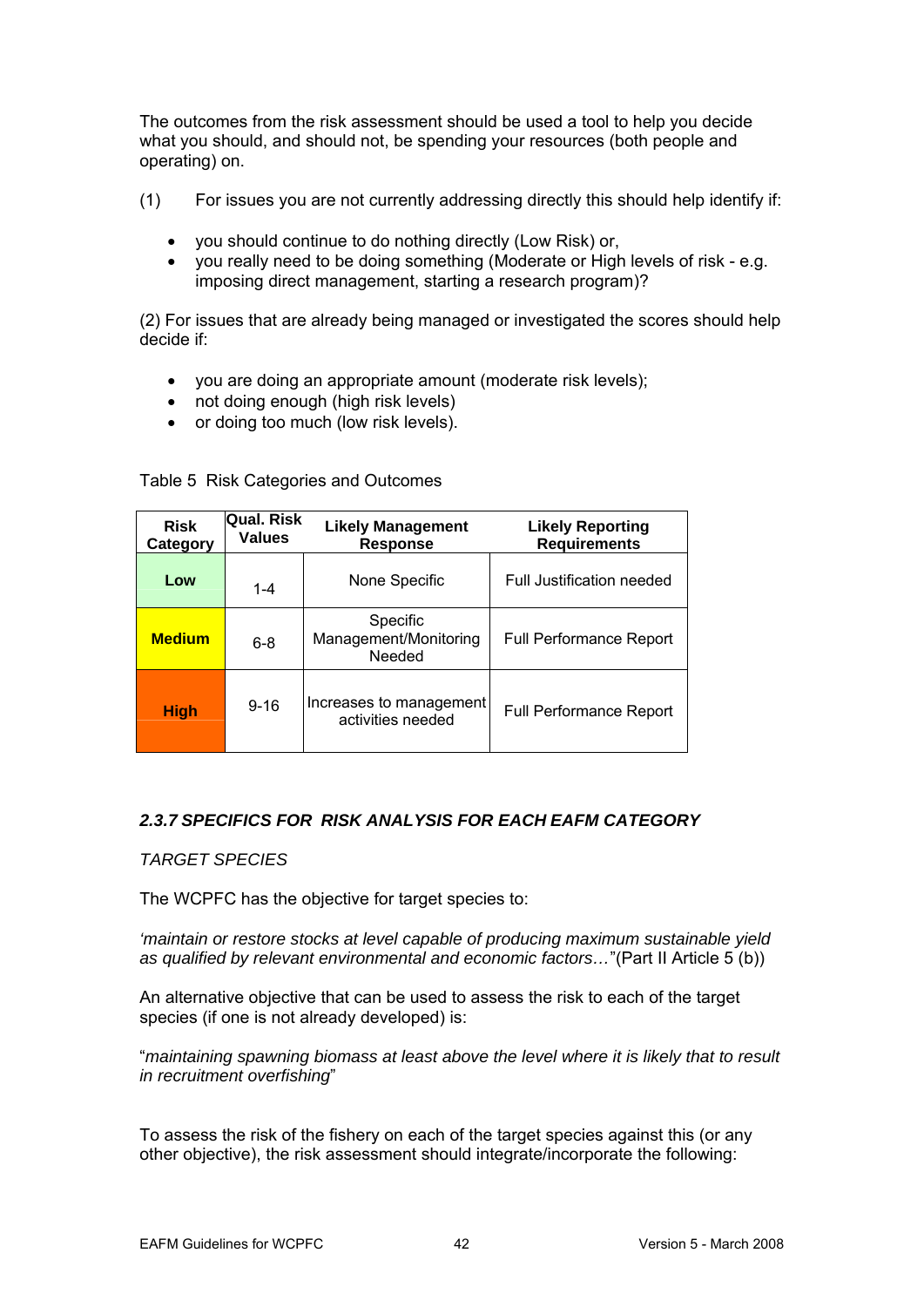- The removals, by all sectors (i.e. commercial fishing, recreational fishing, indigenous, illegal and discards). How many fisheries capture this species? Do you know what these amounts are? The greater the relative amounts of catch being removed and the larger the number of other sectors catching the species, the higher the possible consequence is likely to be.
- Species biological characteristics/dynamics. Does the biology of the species make it more likely to be susceptible to over fishing? For example, is it longlived and low fecundity, short lived and high fecundity, widely dispersed, local populations only, etc?
- The current knowledge and understanding available on these issues the species and the sources of mortality? The less data available, the higher (including distribution versus area fished) Is there a large amount of data on the risk is likely to be.
- effort limitation methods, working? • Current management arrangements - their effectiveness and problems. Are the current management arrangements, including compliance with rules and
- The assessment must be about the risk of where YOU WILL BE at the end of the specified period, not just where you are.

Obviously each of these elements interacts with each other. For example, you may management arrangements are imposed combined with effective monitoring that demonstrates that these arrangements are working successfully. The consequence be able to have a relatively large catch on a "susceptible" species if appropriate categories for this type of species are outlined in Set A in Table 7. Although, Set B may be an alternative depending upon the objective (see later).

. overall risk to the sustainability of stock within the WCPO region maybe high (e.g Yellowfin), the risk generated by different countries may vary – those that take 1% of the catch would have a low risk of impact, whereas those countries that take 10% or more should generate a moderate to high risk. The scope of the assessment of target species, particularly those within the WCPFC can be done at the commission level, and at the country level. Thus whilst the

even within the one country. There maybe, therefore, a need to assess these areas There can also be issues of jurisdiction between inshore and offshore operations separately.

## *NON-TARGET (BYPRODUCT) SPECIES*

Default objective – (may be the same as target species – but the Convention has alternative objective to maintain viability of non-target species – see also section 2.5.1)

Assessing the risk of having this fishery for each of the byproduct issues should integrate/incorporate

- The relative impact of this fishery compared to the distribution of the species and other impacts on the stocks
- The biological characteristics and dynamics of the species/group
- The current knowledge and understanding available on these issues and current management arrangements.

To assess these issues, Set A, B or C may be appropriate depending upon the level of capture and the objective used.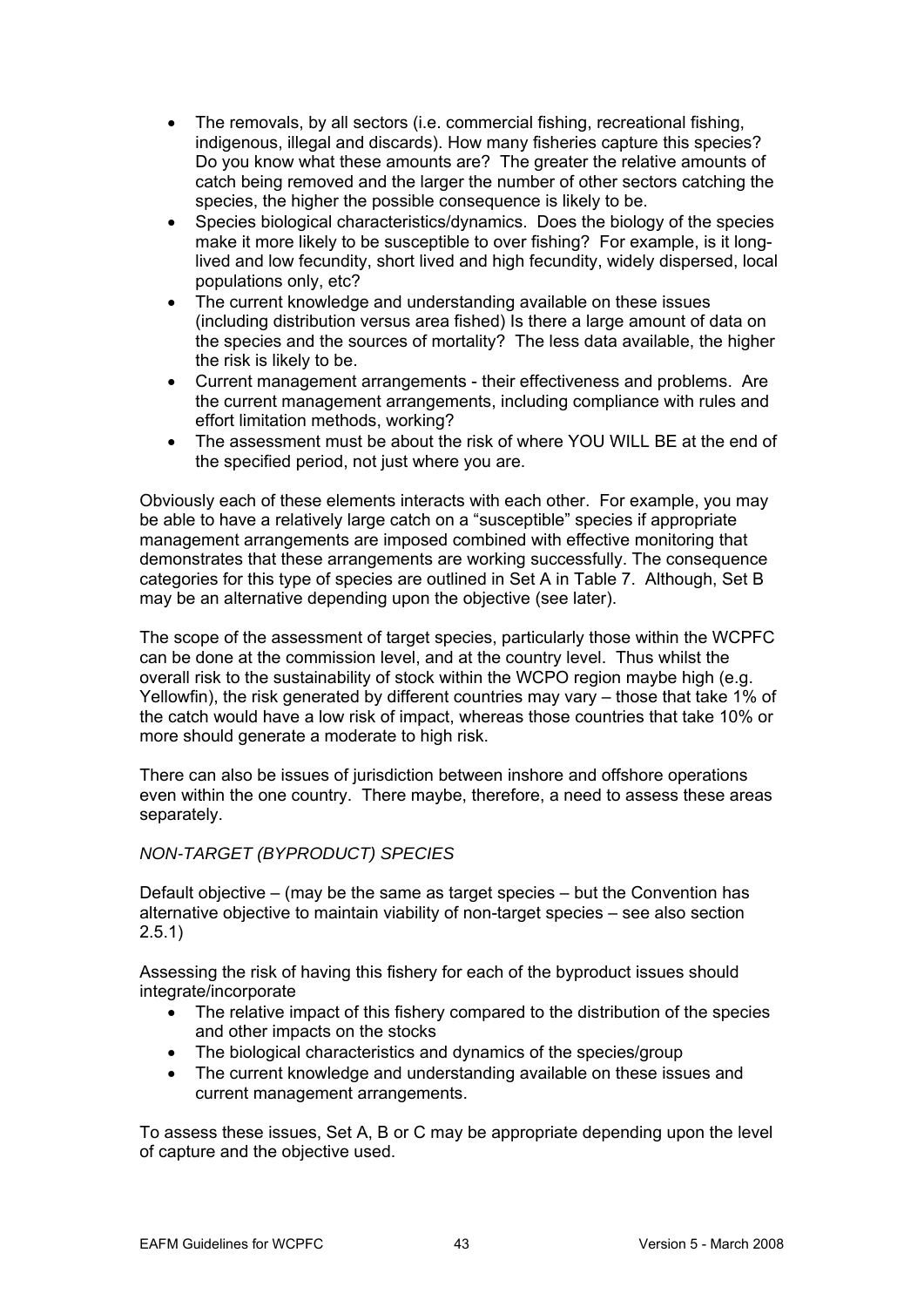## *BYCATCH SPECIES*

#### Default objective

*minimize any significant impact on their dynamics and the broader ecosystem* Or- use the target species objective (Discards) – *To maintain appropriate levels of biomass of bycatch species to* 

(Protected) – "*To keep the level of capture of this species at acceptable levels*"

For the WCPFC, they must adopt measures for non-target species and dependent species with a view to maintaining or restoring their populations above levels at which their reproduction will not be seriously threatened (Article 10 c). This may be substantially lower level than the objective outlined above. This has implications for determining risk values, depending which objective is appropriate and used, different outcomes may be generated.

The questions covered (and the types of data used) for the assessment of bycatch discard issues are generally the same as for target and byproduct species. The analysis can be complicated when assessing 'special icon' species, such as cetaceans and pinnipeds, which not only have different dynamics to finfish but for which different levels of impact may be accepted by the public. In such circumstances the second objective and Set D is used to assess the risk.

In some cases it has been recognized that separate assessment of the cumulative risk to some bycatch species from all fisheries/activities in the region (not just the fishery being examined) may need to be done where a full understanding of all impacts was not possible at the workshop. When this happens you need to clearly state in the report that it only relates to the one fishery, not all levels of impact.

#### *ECOSYSTEM*

## Ecosystem Structure

#### Default objective '*To maintain any impact on the wider ecosystem by fishing to be within acceptable levels'.*

The assessment of potential overall consequences on ecosystem structure from the removal of biomass and other changes resulting from the fishery should also be done at the level of the entire ecosystem (Set E). This can often assisted by separately assessing the potential impacts on any prey and predators species and by determining whether any potential "keystone species" (*sensu* Paine, 1966; which is not equivalent to just being a higher order predator) are being affected. It is largely a result of the level of redundancy of function. If there is a large number of species that occupy this trophic level or undertake similar functions, there is minimal chance of there being a keystone species. If they are the only species that occupies a specific trophic level or form a clear majority, then this increases the chances of them playing a keystone role.

This is a difficult concept to grasp because there are very examples where these attributes have been measured in a quantitative manner. There is also few metrics available to define what is 'acceptable change' – this will be a much more qualitative process than for individual species. What we have tried to do is identify some reasonably clear descriptions of different levels of change to use as the consequence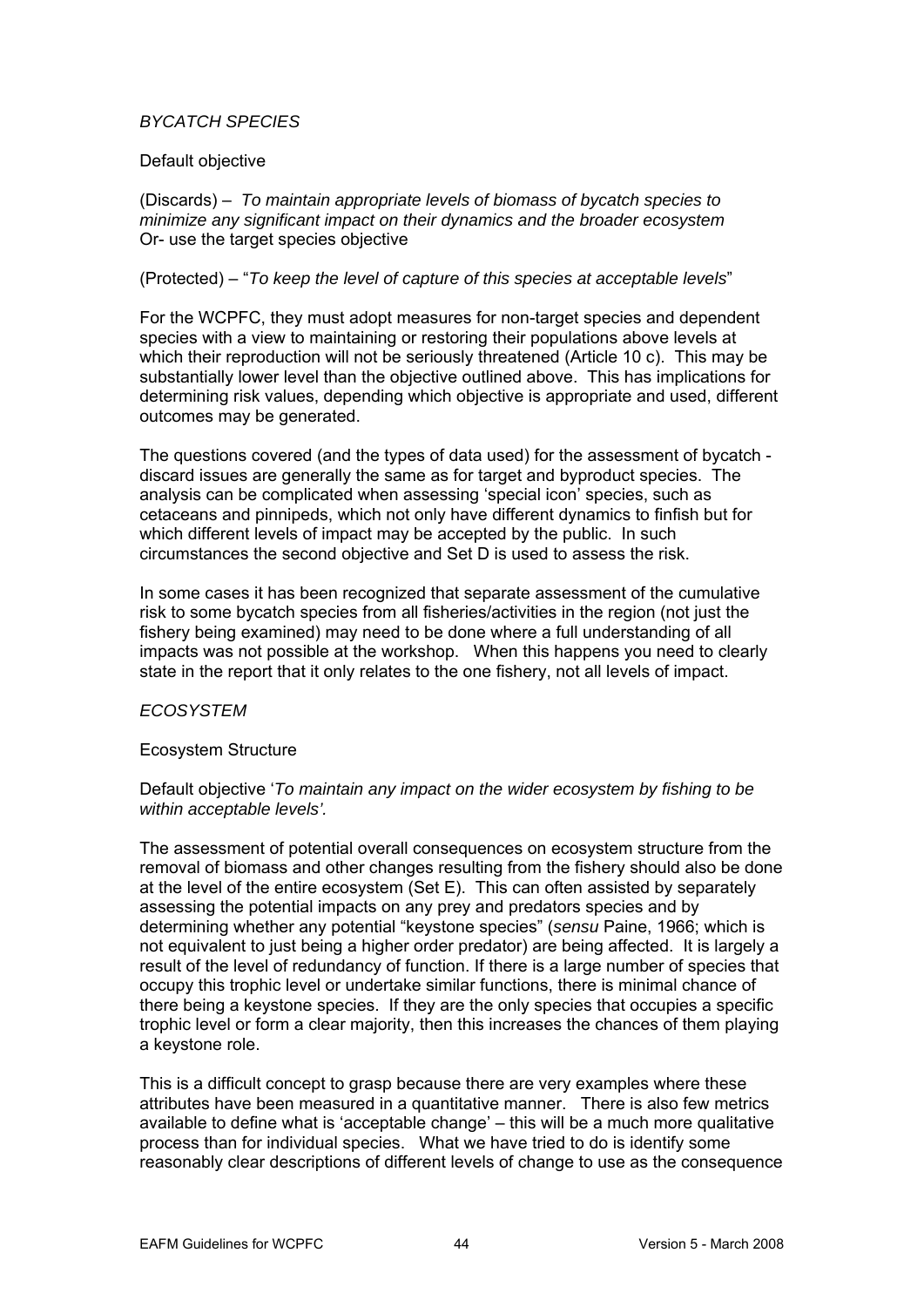levels that go from only a minor shifts in structure (recognising that changes occur without any human impact) up to the total collapse of the ecosystem.

The four graphs below (Figure 7) provide a schematic representation of the types of changes that may be associated with each of the four level of consequence as outlined in Table 7.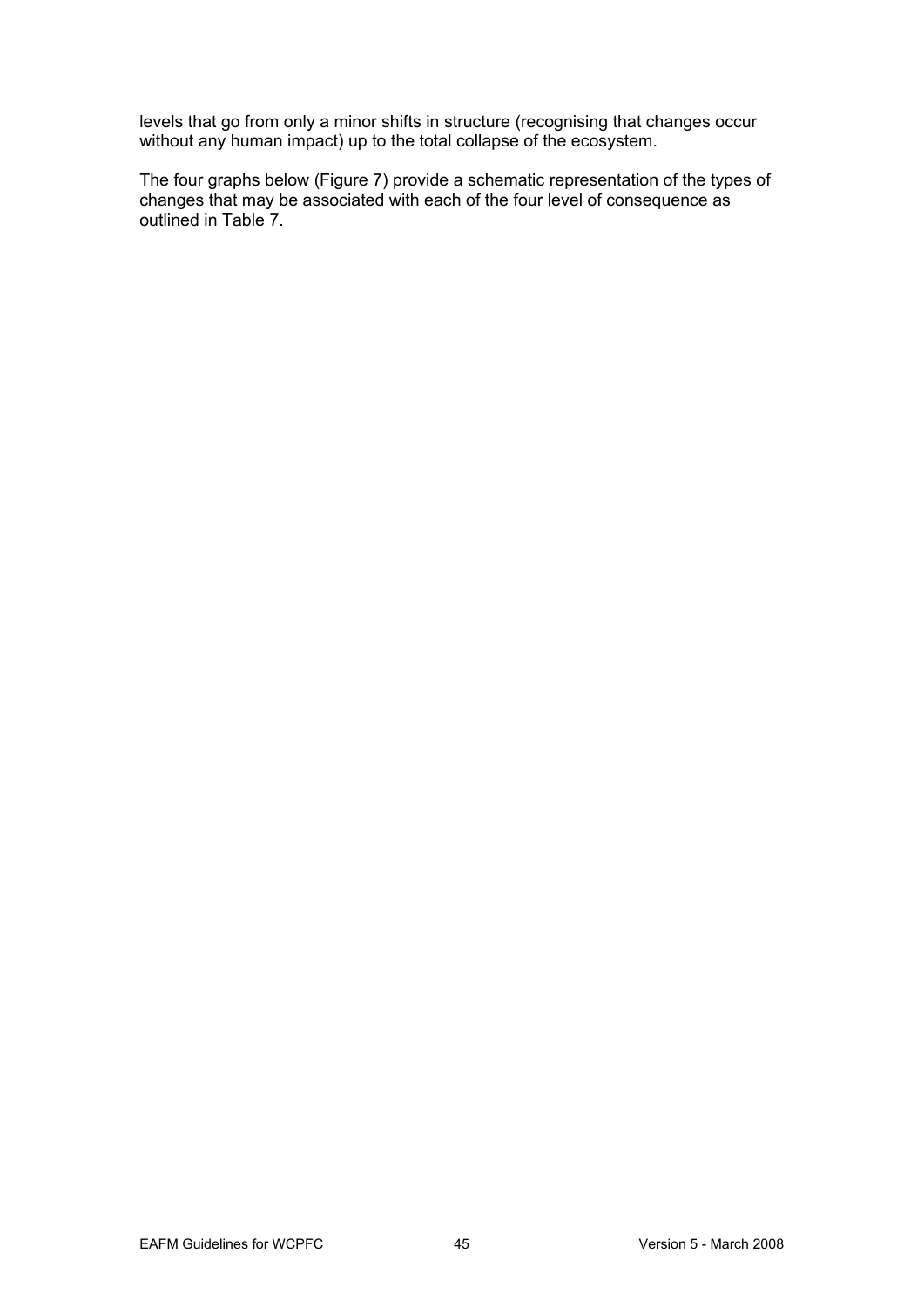

Figure 13 Schematic representations of the four potential consequence levels for ecosystem changes. The individual lines are meant to indicate relative abundances of different elements of the community/ecosystem.

#### **Habitat**

#### Default objective 'To maintain the spatial extent of habitat impacts from the fishing *activity to a comparatively small percentage of the habitat/community*'

regional level, with impacts judged against the best estimate of the original extent of each of the habitats, not their current distribution (Set F). The assessment criteria equal – some are more fragile than others - often due to slow recovery rates. Also substantially greater levels of fish recruitment or nursery habitat. This is why different levels of impact generate different levels of risk. Assessing the habitat impacts that may result from each fishery should be done at a have divided habitat into three categories which recognise that not all habitats are some are more critical to the functioning of the ecosystem than others – providing

#### *SOCIAL AND ECONOMIC ASSESSMENTS*

The analysis of risk associated with social and economic objectives are vitally important in the analysis of EAFM. Within the WCPFC these elements are especially important given the relative percentage of GVP and other social factors that these resources provide to these communities.

The consequence levels generated for these issues are located in Tables A5, A6 and A7. The default objectives are:

Social - *Maintenance or enhancement of appropriate social structures*.

Economic - *Maintenance or enhancement of economic activity*

Food Security - *Maintaining access to sufficient resources to enable the survival of e communities th*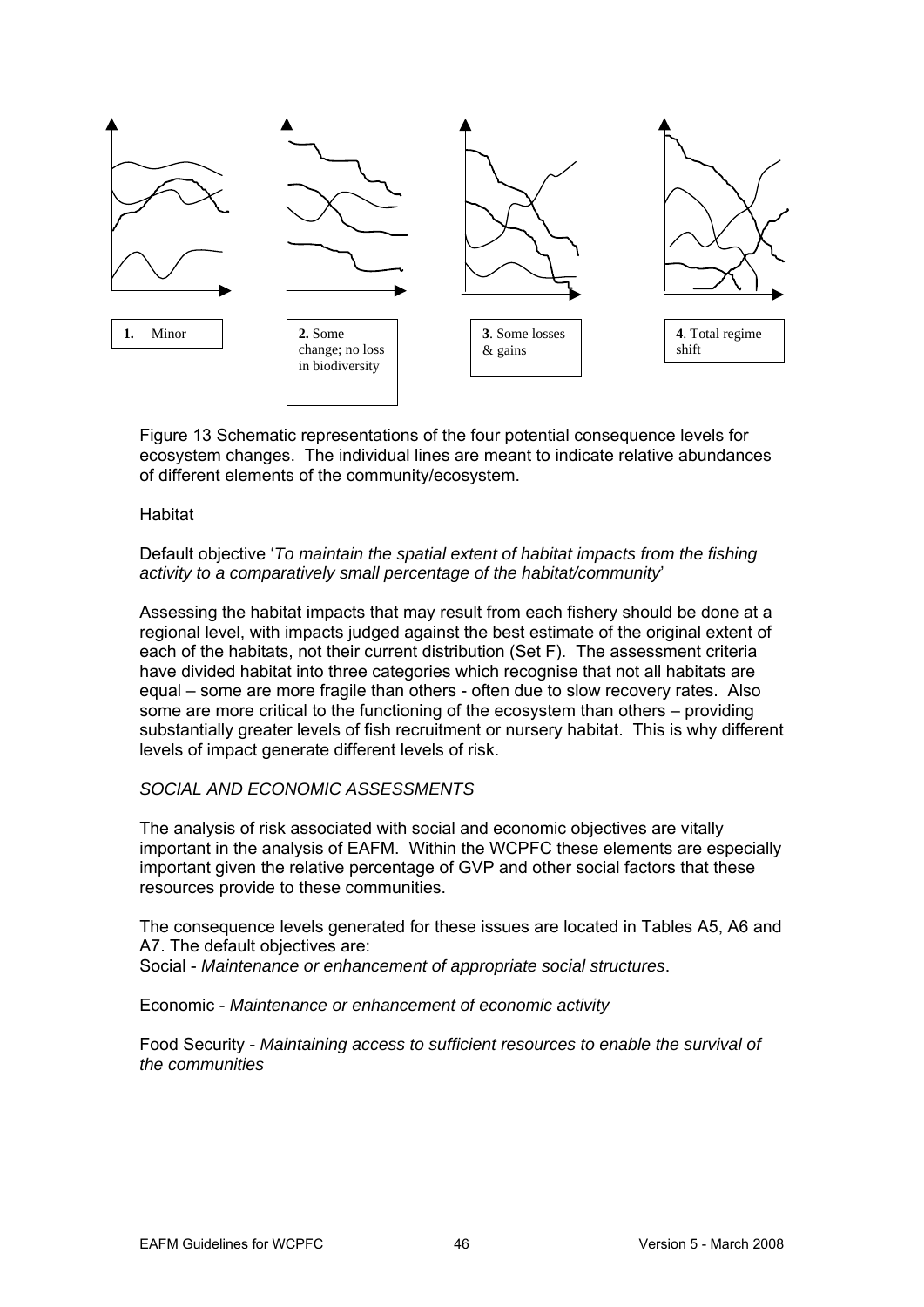## *2.3.8 INFLUENCE OF VALUES ON RISK OUTCOMES*

As outlined above in section 2.2.6, there are a number of possible values and process may be affected greatly depending upon which objective is used. This will WCPO which have been identified during the workshops held to develop this guide. objectives that can be associated with an issue. The outcome of the risk assessment be illustrated by using examples of the assessment of two target species within the

moderate level of depletion (2) which is a Low Risk (See Fig. 14). However, from an conomic perspective, the fishery needs to have the current catch rates levels e analysis, because it is possible to unlikely (L 2-3) that it will decline below current economic levels (C 3) – with a risk score of 6-9, this represents a moderate to high Given the estimate biomass trajectories of the stock of Albacore within the WCPO region, from a sustainability perspective it is unlikely (2) that it will get to fully a maintained, hence any significant reduction in biomass will reduce the catch rates and generate unacceptable economic outcomes. Therefore, from an economic risk risk.

By contrast, for "Yellowfin" Tuna, the current biomass trajectory suggests that this will pass below the Bmsy line within the next five years (Fig. 14). Against the sustainability objective this represents a High Risk (C3 L4 = 12).

If however, this trajectory is assessed against a species viability objective, the risk score is reduced because it is only possible that the biomass will decline to the Brec level in the next five years which is a L3 C2 = 6 which represents only a moderate Risk.

possible objectives that the risk scores for each are developed separately. This will, These shifts in risk score with objectives demonstrate the absolute need to get clarity about what is trying to be achieved. It is recommended that if there are multiple nonetheless, require a process to determine which objective has primacy.



Figure 14 - Different consequence and risk levels using different objectives for "Yellowfin Tuna" using sustainability and viability levels as objectives. Note these trajectories are only for illustrative purposes.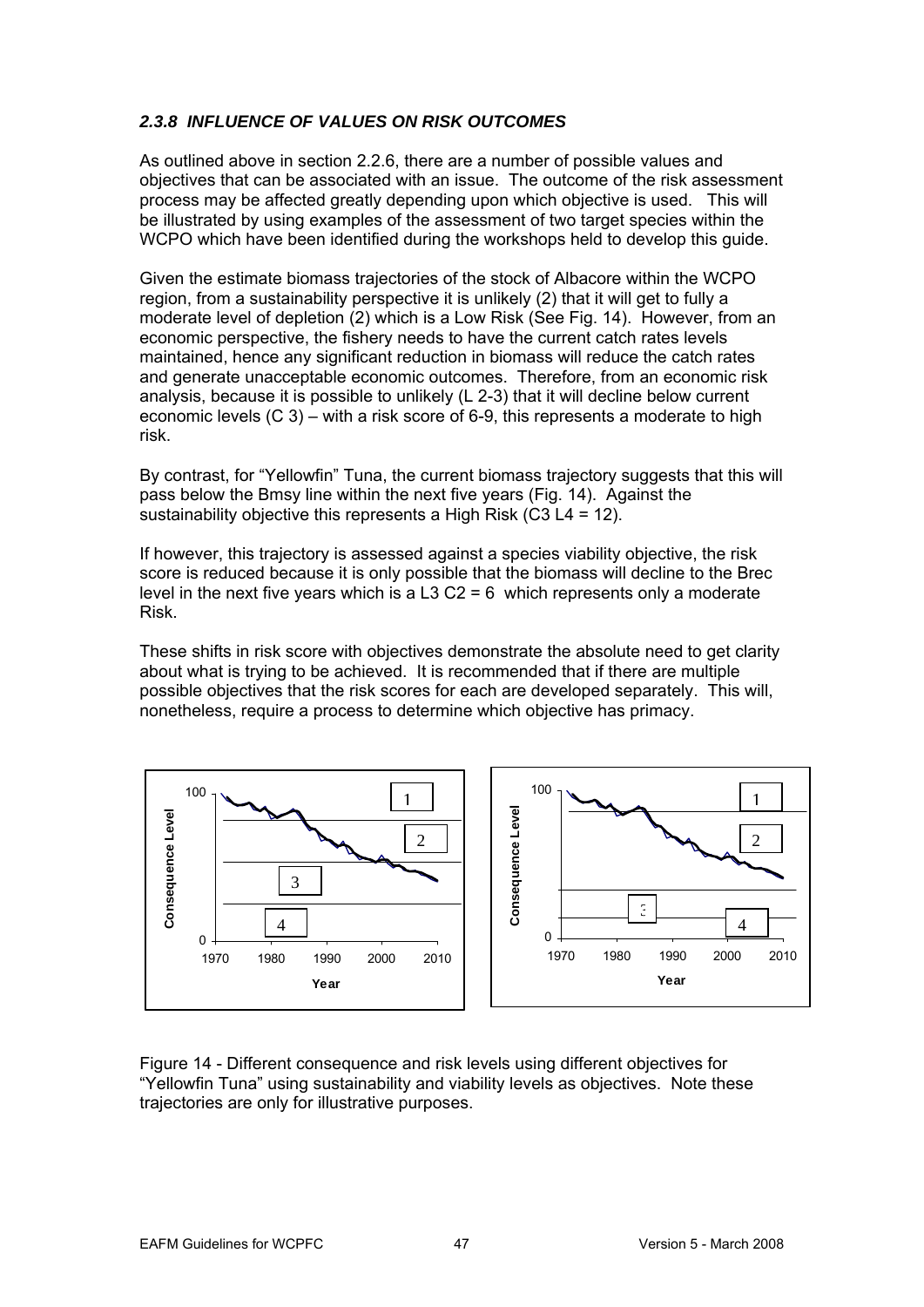## **2.3.9 DIFFERENT SCALES OF IMPACT**

The overall risk to the highly migratory species caught within the WCPFC required an assessment of the cumulative impacts from all fishing activities across the entire Western and Central Pacific Ocean (WCPO) region (defined as a Commission Level Assessment). Given, however, that there are large differences in the catch levels taken within each country's fishing zone, the management responses of any one country should be related to their relative level of impact on the stock. This often required separate country level assessment of the relative risk, in addition to the assessment of risk at the Commission level.

There is, however, a potential problem with this approach. In situations where only small catches are taken in any one jurisdiction, but collectively this is still too high. Under such a scenario, all would need to lower their impacts. This level of risk should have been identified at the Commission level anyway and clearly would become a commission level initiative for all member countries to contribute. Given the pattern in catches of key WCPFC species, this situation is more likely to be relevant for bycatch and discard species than for target species.

## 2.3.10 COMBINING DIFFERENT RISK VALUES

Where there is more than one assessment of risk – such as when there has been one set developed by a stakeholder group and another set developed by an expert panel or where they are two or more objectives being assessed for an issue, there may be occasions where the risk levels are not identical.

As a rule of thumb, the expert group using a formal risk analysis system will probably come up with the most robust risk scores for sustainability objectives. But the stakeholder group using the more informal methods may come up with the most robust risk scores for social and economic objectives and issues. Nonetheless each issue should be treated on its merit and ultimately a judgment therefore needs to be made BY THE MANGAGEMENT AGENCY as to which risk score will be used to determine management actions for this, hopefully, small group of issues. In most cases the highest risk score was generally used to determine the actions to be taken.

Table 6 Likelihood Definitions – these are usually defined for the likelihood occurring within whatever is the normal review period (5 years is common).

| Level        | <b>Descriptor</b>                                                                                     |
|--------------|-------------------------------------------------------------------------------------------------------|
| Likely (4)   | It is expected to occur<br>(Probability of 40 - 100%)                                                 |
| Possible (3) | Evidence to suggest this is possible and may occur in some circumstances<br>(Probability of 10 - 35%) |
| Unlikely (2) | Uncommon, or has only been known to occur elsewhere<br>(Probability of 2 -10%)                        |
| Remote (1)   | Never heard of, but not impossible<br>(Probability $<$ 2%)                                            |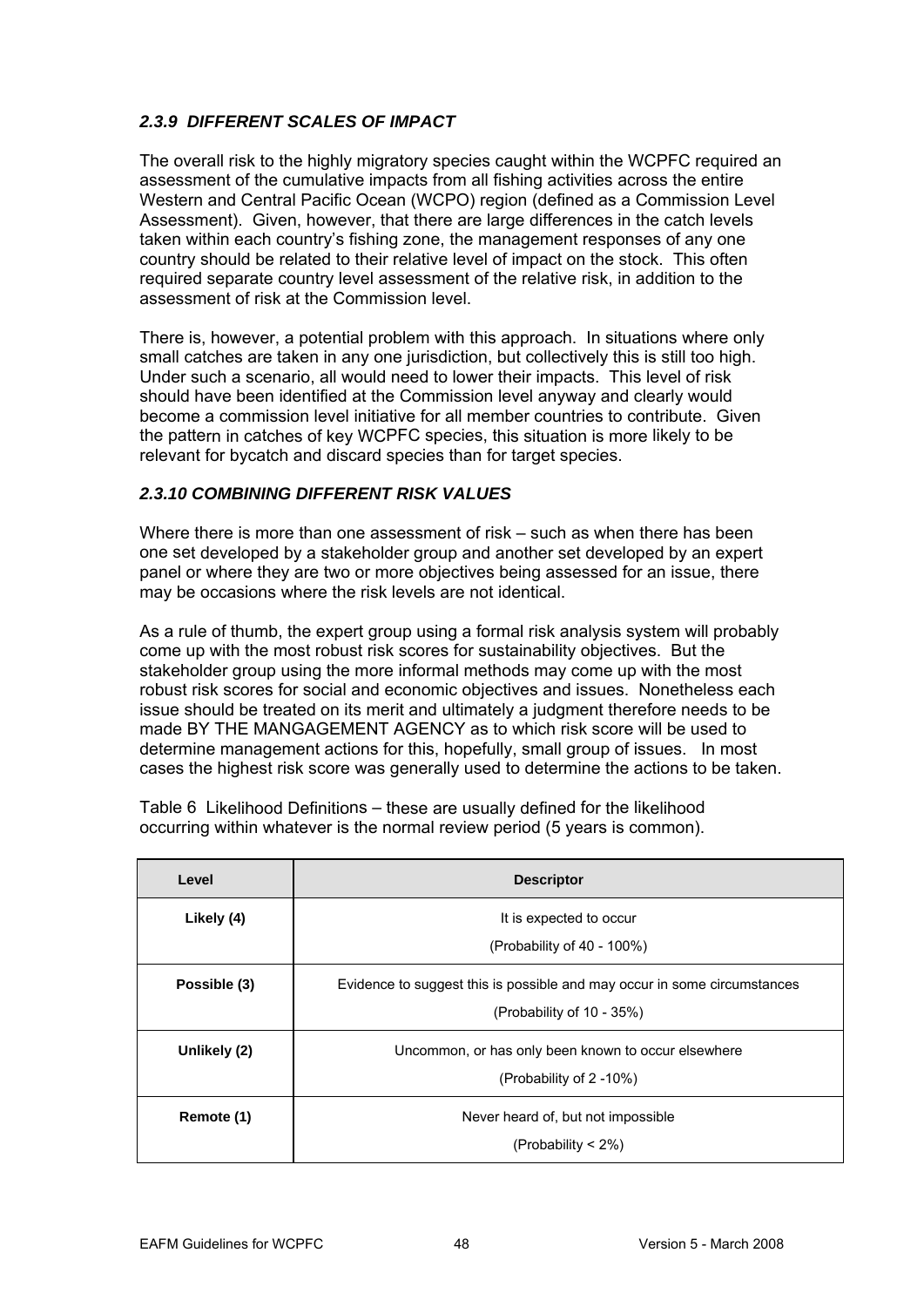| Consequence<br>Level                                                                    | A Target/Vulnerable<br>(Sustainability)                                                                                                       | <b>B.</b><br>Target/Vulnerable<br>(Viability)                                                                    | C Discards/Byproduct                                                                                                                                                                                                         | D. Protected<br><b>Species</b>                                                                                                                            | E Ecosystem Structure                                                                                                                                                                                                            | F Habitat*                                                                                  |
|-----------------------------------------------------------------------------------------|-----------------------------------------------------------------------------------------------------------------------------------------------|------------------------------------------------------------------------------------------------------------------|------------------------------------------------------------------------------------------------------------------------------------------------------------------------------------------------------------------------------|-----------------------------------------------------------------------------------------------------------------------------------------------------------|----------------------------------------------------------------------------------------------------------------------------------------------------------------------------------------------------------------------------------|---------------------------------------------------------------------------------------------|
| 1- Minor<br>Rapid recovery would<br>occur if stopped -<br>measured in days to<br>months | Possibly detectable but<br>little impact on<br>population size and none<br>on their dynamics.<br>Spawning Biomass 100<br>-70% unfished levels | Possibly detectable<br>but little impact on<br>population size and<br>none on their<br>dynamics.<br>$SPB > 70\%$ | This fishery takes a small %<br>compared to total take by all<br>fisheries (covered explicitly<br>elsewhere). Take and area of<br>capture by this fishery is small<br>compared to known area of<br>distribution $(< 30\%$ ). | Some are impacted<br>but there is no<br>impact on stock,<br>and this is well<br>below society's<br>acceptable levels                                      | No, or only minor, detectable<br>changes in relative abundance<br>of other constituents of region.<br>None of the species removed<br>play a 'keystone role'                                                                      | Measurable but<br>localised affects $\lt$<br>1-5% of total<br>habitat area                  |
| 2-Moderate<br>Recovery probably<br>measured in months -<br>years if activity<br>stopped | Full exploitation rate<br>where long term<br>recruitment/dynamics<br>not adversely impacted.<br>$SB < 70\% > B_{msv}$                         | Biomass above point<br>where recruitment has<br>been affected<br>significantly<br>$SB < 70\% > B_{rec}$          | Relative area of, or susceptibility<br>to capture is suspected to be less<br>than 50% and species do not have<br>vulnerable life history traits                                                                              | Level of<br>interaction/impact<br>at the maximum<br>acceptable level                                                                                      | Measurable changes to the<br>ecosystem components (e.g.<br>catch of some altered) without<br>there being a major change in<br>function. (i.e., no loss/addition<br>of components)                                                | Impacts more<br>widespread but still<br>acceptable 5-50 %<br>of habitat area is<br>affected |
| $3 - Major$<br>Recovery measured in<br>years – decade if<br>stopped                     | Affecting recruitment<br>levels of stocks/ or their<br>capacity to increase.<br>$SB < B_{\rm msy}$ - 5%                                       | Recruitment affected<br>but not stock will be<br>sustained in longer<br>term<br>$SB < B_{rec} > 3\%$             | No information available on<br>vulnerability to capture or life<br>history traits of species; or relative<br>levels of susceptibility known to be<br>$> 50\%$ - should be examined using<br>criteria in Set A.               | Level of impact at<br>above maximum<br>acceptable level.<br>Refer to Set A<br>criteria for any<br>higher levels<br>associated with<br>threatened species. | Ecosystem function altered<br>measurably - non target<br>components declined or<br>increased well outside of<br>acceptable range $&\text{/or new}$<br>species to appear. Different<br>species now the targets of the<br>fishery. | Impact larger than<br>sensible 20-60%<br>of habitat is<br>affected/removed                  |
| $4 - Extreme$<br>Recovery period<br>measured in decades<br>if stopped.                  | Likely to cause local<br>extinctions if continues<br>$SB < 5\%$                                                                               | Highly likely to cause<br>local extinctions if left<br>$SB < 3\%$                                                | N/a                                                                                                                                                                                                                          | N/a                                                                                                                                                       | A major change to<br>ecosystem structure and<br>function likely to lead to<br>total collapse of the<br>ecosystem if continues.                                                                                                   | Removal may<br>result in major<br>changes to<br>ecosystem if 60 -<br>100% affected          |

Summary descriptions of the six sets of consequence levels covering the three environmental categories (modified from Fletch 2002). Full descriptions plus economic and social levels are presented in Appendix 1. \*3 categories of habitat – normal, fra **Table 7** Summary descriptions of the six sets of soci consequence levels c l levels are presente overi<br>d in *l* ng the three enviro pendix 1. \*3 cat nmen gori tal categorie of habitat – s (mo nor fied from Flet gile, critical. er et al.,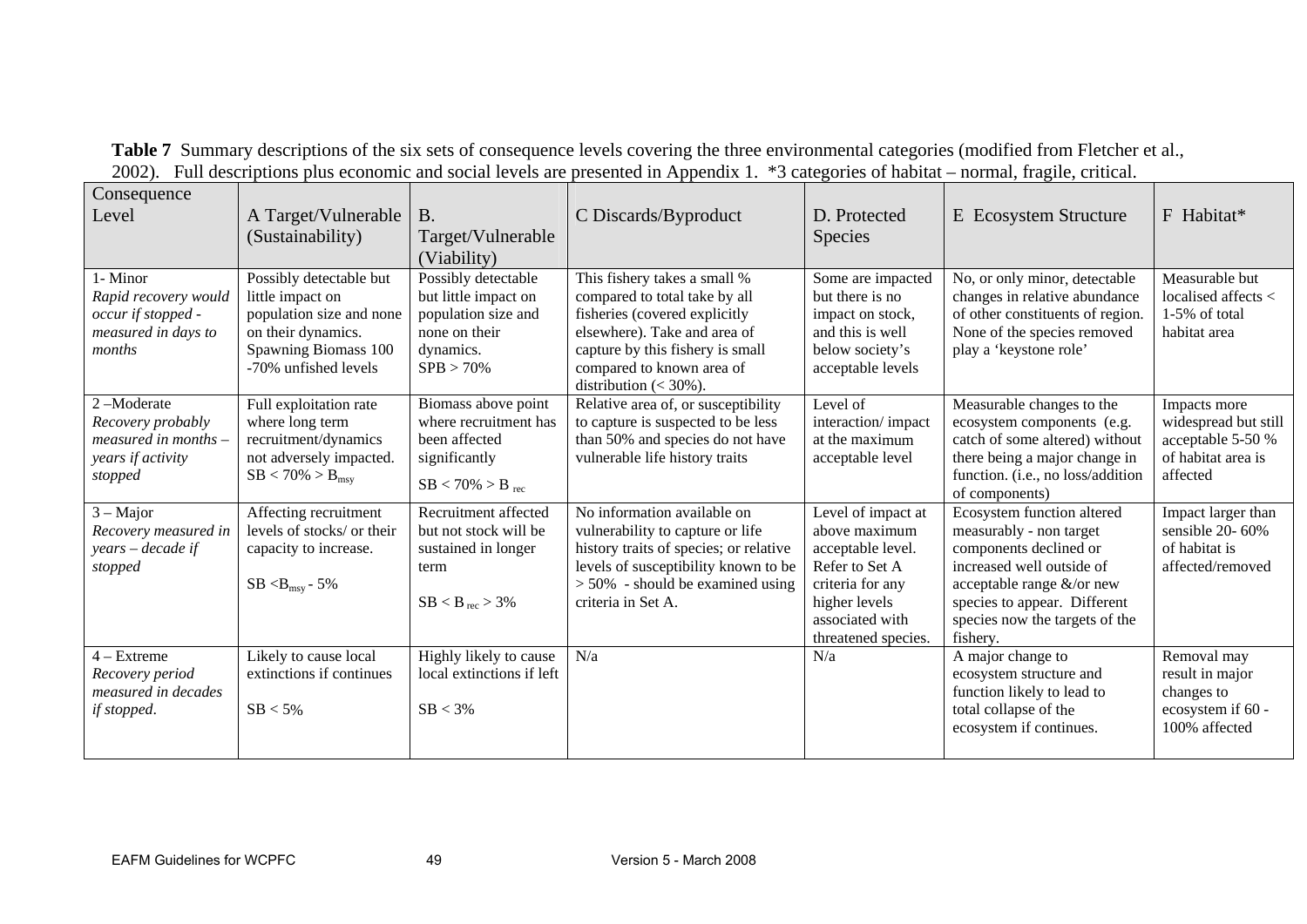# *2.4 Step 4 – Developing Management Systems*

**This section details what processes and report headings need to be completed to ensure that a complete management system has been developed for each of the issues requiring direct actions** 

## *2.4.1 BACKGROUND*

The management systems outlined below cover all the processes needed for a management actions (or inactions) for each of the issues, given the levels of risk and management agency to justify what and how their current and proposed current knowledge available.

## *Management Reports*

There are four levels of management reports that can be generated; the suitability of each is dependent upon the requirements and resources available. The first two can be generated very quickly, in a matter of days to weeks, whereas the final two categories o f reports would take considerably longer. In any case it is likely, however, that the outputs from the briefer reports would be used as the basis for completing the more comprehensive reports.

#### a) a very brief outline – component trees and a brief risk tables,

These reports may only be a few pages long but they could include an outline of the scope of the fishery/activity/region that was bein g assessed; a set of component trees that has been modified to fit the situation and a summary outcomes table (see format below) that captures the critical elements of the risk assessment but also includes a summary of what management actions were identified as needing to occur in the near f uture (e.g. about six months). This provides a very rapid way of an agency/group to understand what they need to do and why.

| <b>ISSUE</b> | <b>Objective</b> | Conseq. | Likel. | <b>Risk</b><br><b>Score</b> | <b>Reasons</b> | <b>Management</b><br><i>implications</i> |
|--------------|------------------|---------|--------|-----------------------------|----------------|------------------------------------------|
|              |                  |         |        |                             |                |                                          |
|              |                  |         |        |                             |                |                                          |

#### b) Include brief management reports on key issues

This level of report is similar to (a) but it also includes a summary of the categories that will be used for management, including what indicators, performance measures and other management actions will be undertaken.

| Issue | Objective | Risk level Risk<br>Stakehold<br>ers | $\vert$ Level<br>Expert | Indicator | Performance<br>Measure | <b>Management</b><br>Actions |
|-------|-----------|-------------------------------------|-------------------------|-----------|------------------------|------------------------------|
|       |           |                                     |                         |           |                        |                              |
|       |           |                                     |                         |           |                        |                              |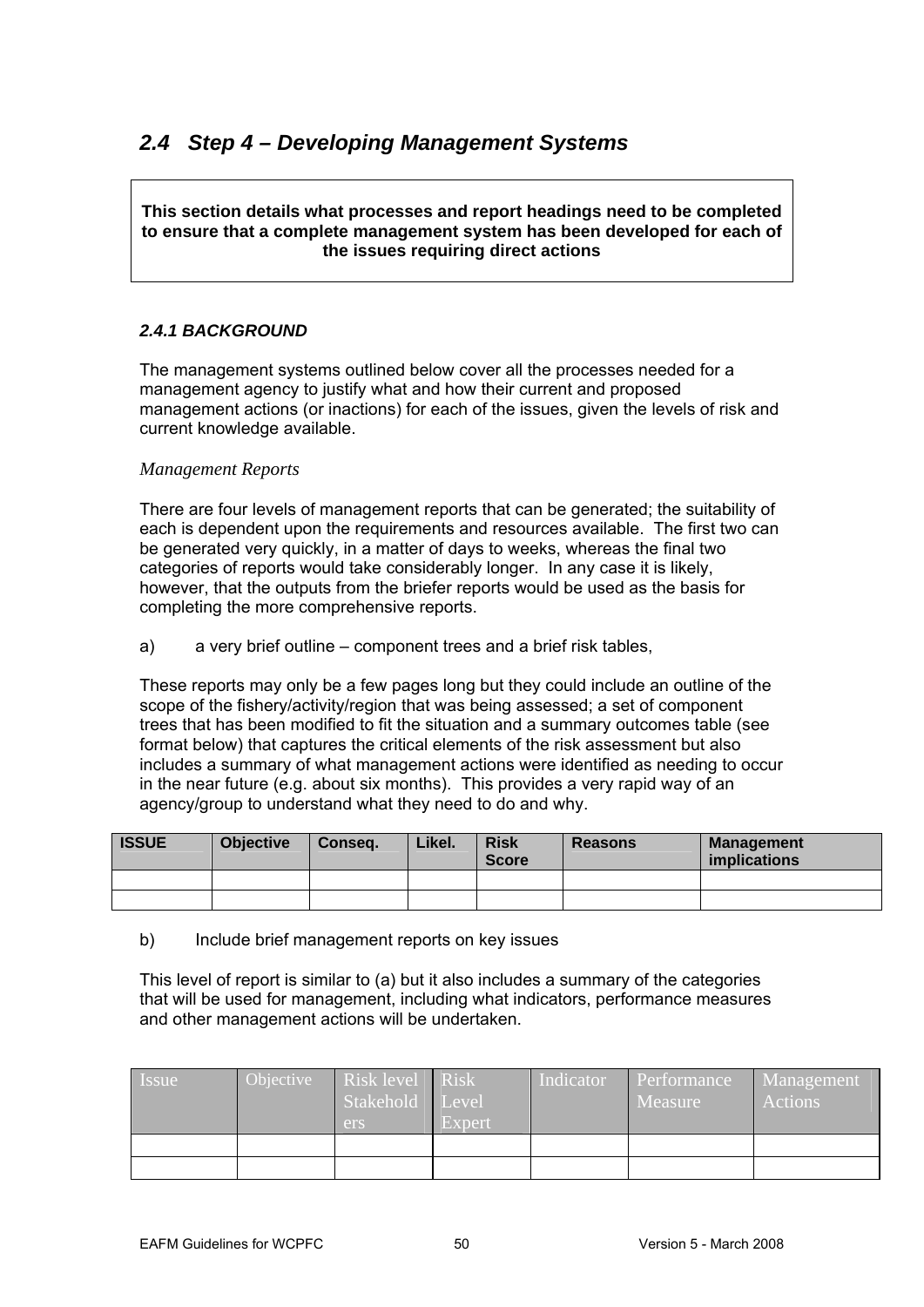| l Issue | <b>Objective</b> | Risk level<br>Stakehold Level<br><b>ers</b> | <b>N</b> Risk<br>Expert | Indicator | <i><u><b>Performance</b></u></i><br>Measure | Management<br>Actions |
|---------|------------------|---------------------------------------------|-------------------------|-----------|---------------------------------------------|-----------------------|
|         |                  |                                             |                         |           |                                             |                       |

c)/d Comprehensive reports on risk and management (two levels)

These are more comprehensive performance reports that complete each category for e ach issue. This includes a description of the risk assessment analysis including appropriately detailed justifications and the completion of the full management system.

The following set of headings mostly relates to issues that the agency has full responsibility. Those issues for which the agency has an interest but not full responsibility (which includes many of the community wellbeing issues), some of the headings may not be required (see example for debt).

| <b>Performance Report Heading</b>                    | <b>Description</b>                                                                                                                             |
|------------------------------------------------------|------------------------------------------------------------------------------------------------------------------------------------------------|
| 1. Reason for inclusion                              | Summary outcome of Risk Assessment.<br>Why is it important to mange directly,<br>how do you know/ how certain are you?<br>State knowledge base |
| 2. Operational Objective (plus<br>justification)     | What specifically are your trying to<br>achieve and why?                                                                                       |
| Indicator<br>3.                                      | How are you going to measure<br>performance?                                                                                                   |
| 4. Performance Measure/Limit plus<br>(justification) | What defines acceptable and<br>unacceptable performance and why?                                                                               |
| 5. Evaluation                                        | Monitoring programs needed and their<br>results                                                                                                |
| Robustness<br>6                                      | How robust are the indicators and<br>performance measures?                                                                                     |
| 7. Fisheries Management Respons                      |                                                                                                                                                |
| - Current                                            | What management actions are currently<br>used to achieve acceptable<br>performance?                                                            |
| - Future                                             | Does any extra management need to be<br>introduced?                                                                                            |
| - Actions if Performance Limit is<br>exceeded        | What will happen if performance is not<br>acceptable?                                                                                          |
| - Review Cycle                                       | What is the time frame for reviewing<br>performance? And why (the basis of) this<br>time frame?                                                |
| Other Issues<br>8.                                   | What, outside of the fisheries control,<br>could affect performance against the<br>objective?                                                  |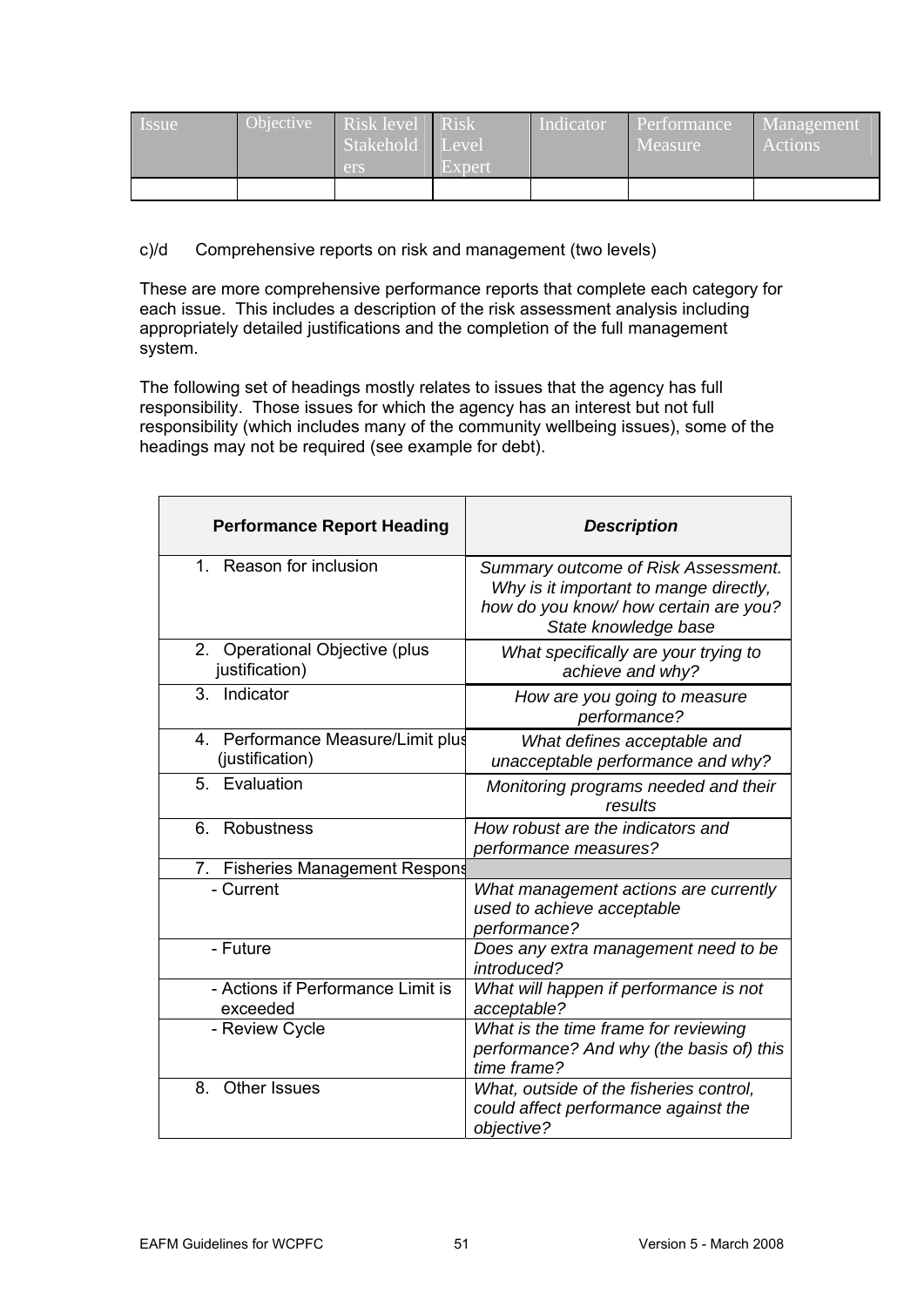The completion of these set of headings can be done at a number of levels. They can be filled in very quickly (a days) to get an overall understanding of how well the systems have been developed, or they can be done in a very formal manner located at the back of this section (2.4.4) were both written within a day. Whilst they are not very polished, they still provide a very comprehensive understanding of what are the management systems for these two issues and what needs to be done. requiring direct stakeholder input which may take some months to generate. It is suggested that the initial, rapid version is done prior to any public level scrutiny or consultation to identify where the likely gaps and issues will be. The two examples

## *2.4.2 DESCRIPTION OF HEADINGS*

Reason for Inclusion and Identification of Management Scope

Providing the reasons why an issue needs to be addressed is useful for determining both the objective and the management responses. In most cases this will be the summary of the risk analysis process outlined above and should include the risk scores and their justification.

ensuring adequate performance for this issue. In cases where more than one agency is involved, this could record how the relationship amongst the relevant The section can also specify which management authorities are responsible for agencies will operate – particularly who is responsible for setting the objectives and monitoring performance.

#### Operational Objective

The op erational objective to use for an issue needs to have a direct and practical auditable. It therefore needs to be outcome-based and can best be described by interpretation for the management of the fishery and needs to measurable and answering the question

"What do you want the fishery to achieve for this issue and why?"

statements or management plans. One of the most common objectives for target species is "maintaining spawning biomass above the level where it likely that there will be recruitment overfishing". As stated above the relevant objective for target The objective should also be consistent with any relevant legislation, policy stocks in the WCPFC is to 'maintain or restore stocks at level capable of producing maximum sustainable yield as qualified by relevant environmental and economic factors…"(Part II Article 5 (b).) Whereas for non-target species it is - they must adopt measures for non-target species and dependent species with a view to maintaining or restoring their populations above levels at which their reproduction will not be seriously threatened (Article 10 c).

The objective should not be how you will achieve it, or what you will need to achieve it, and, most importantly, you need to be able to measure how you are performing against this objective.

The reasons for choosing the objective should also be recorded. This may be important when reviews of the system are undertaken in the future – if you write down why you chose something, it is easier to see if the reasons are still valid.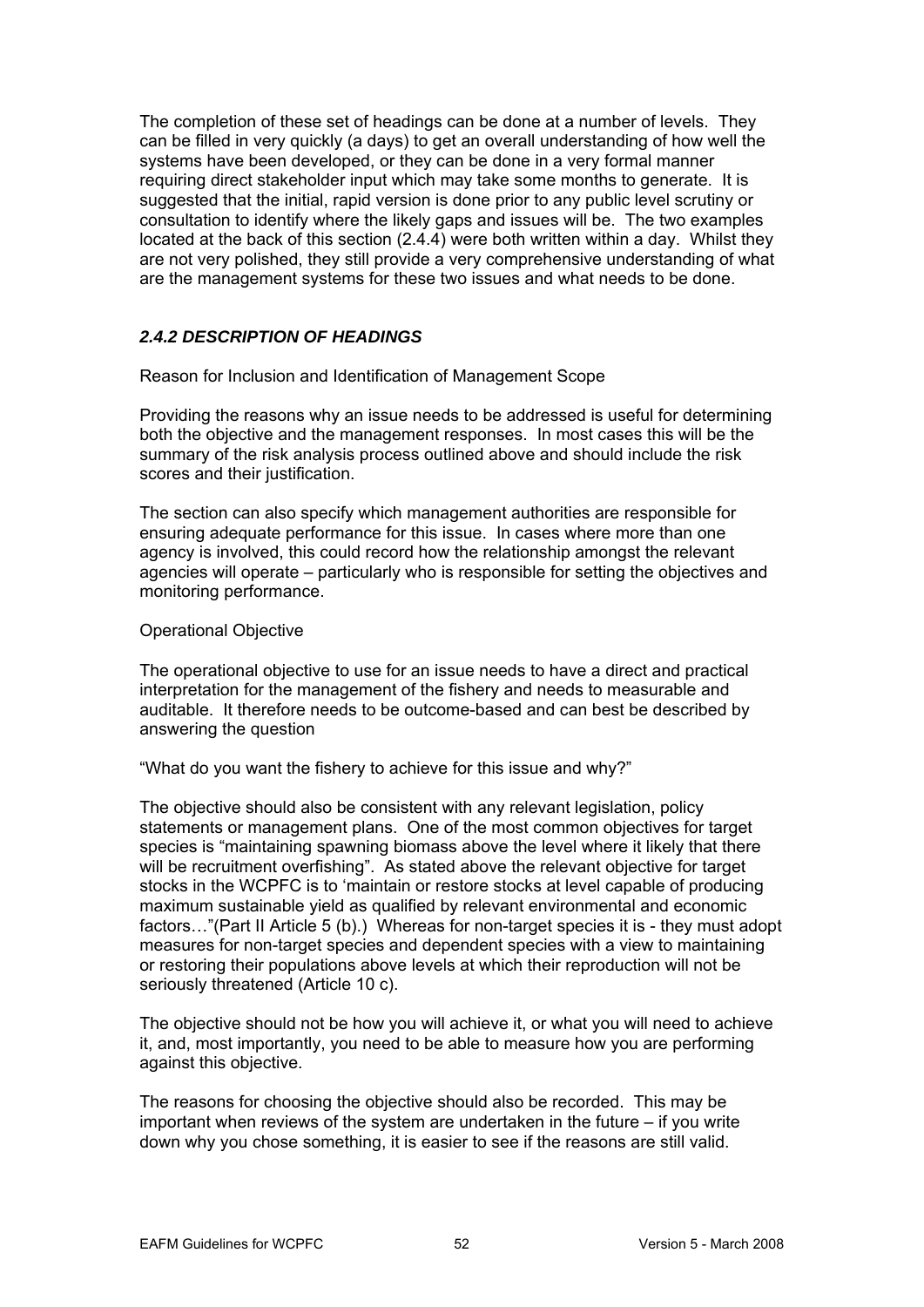#### *Indicators*

The indicator is used to measure performance – are you achieving the operational objective? An indicator can be a direct measurement of performance (e.g. the level of spawning biomass as estimated from a stock assessment model) or a surrogate (e.g. catch rates as an indirect indicator for measuring the level of the spawning biomass).

In some cases a number of indicators can be used for the same objective to provide themselves is considered particularly accurate. If more than one is used, however, it a greater degree of confidence in the result, particularly where none of these by is better to determine before hand how they will be used together to track performance, particularly for situations where they may show different trends.

#### *Measures Performance*

The performance measures are used to describe what is, and what acceptable performance is not. For example the Convention states that the members of the Commission shall .. determine, on the basis of the best scientific information available, stock specific reference points and the actions to be taken if they are exceeded" (Article 6 (a)).

A performance measure (reference point) can take a number of forms and there may be more than one for a single indicator.

Specific value measures

- $\bullet$  Limit reference points the values below which management is trying avoid reaching (either exceeding or falling below, depending upon the issue); and
- Target reference points the values which management is trying to reach
- A range of values
- A range of values within which performance is considered acceptable, outside of which performance would not be considered acceptable.
- A trend in values
- A positive trend could be good, but a negative trend would be bad (or the reverse – depending upon the issue and indicator).

#### *Justification for Performance Measure Chosen*

Similar to the operational objective, it is important to provide the reasons for choosing each of the levels/limits/trends that will be used to assess performance. This is a key decision in managing an issue because it will greatly affect the outcomes. Each of the reasons should be recorded including any assumptions based on - historical trends, results from similar fisheries elsewhere, scientific references etc. Recording these will help provide the basis for any review at some later date.

The operational objective, indicator and performance measure are a package. All three are needed before any one of them is useful. Indicators by themselves are of little value because without an objective and performance limit, you cannot interpret performance (Chesson, et al., 2000)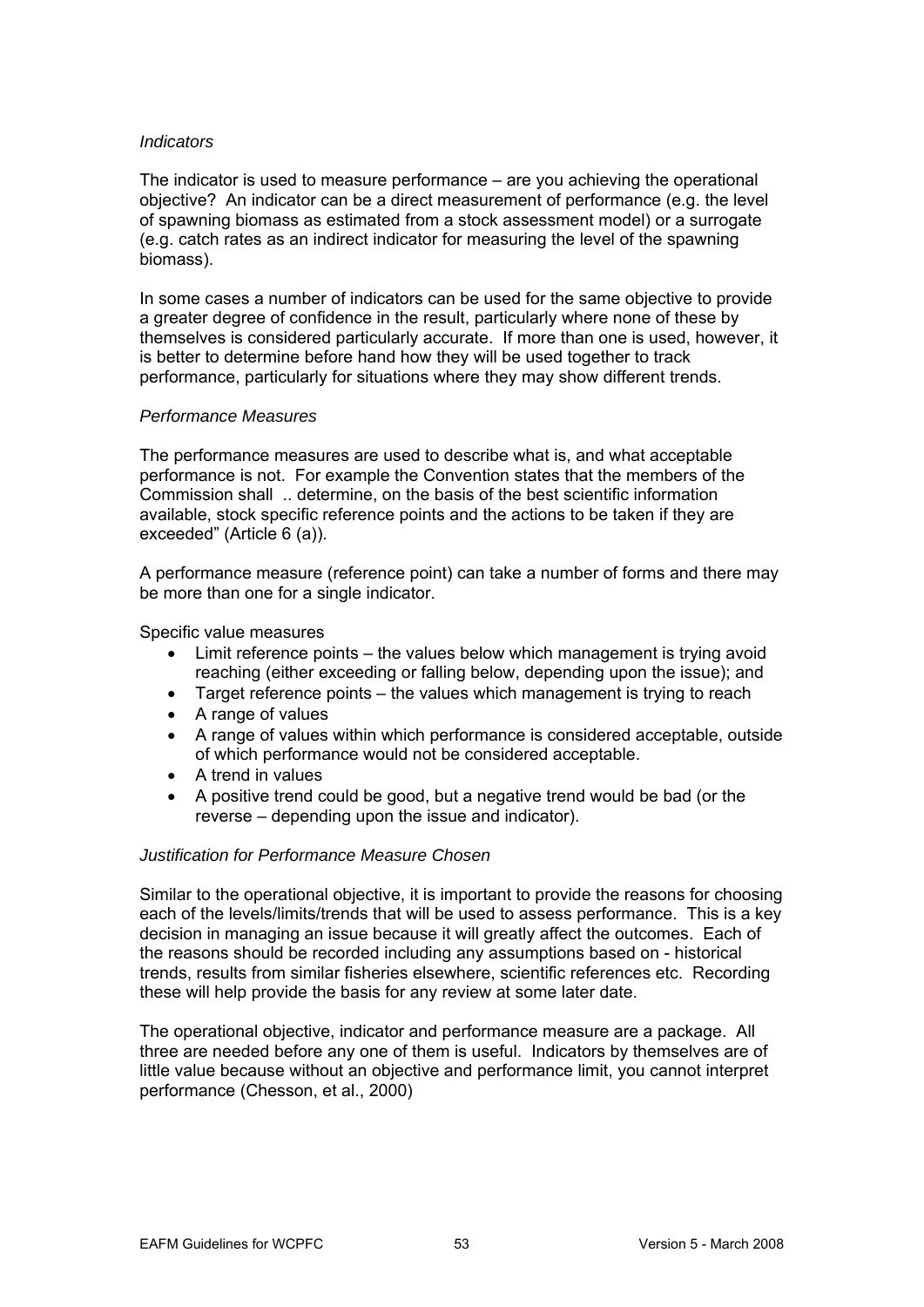## **NOTE THE OBJECTIVE, INIDCATOR AND PERFROMANCE MEASURE ARE A PACKAGE - ALL THREE ARE NEEDED**.

#### *Evaluation*

If data are available, how well is the fishery performing against the objective? Graphs such as that shown in Figure 15 can be a useful way of showing both the indicator and how it relates to the various performance measures.

There should also be a written description of the information and a definite statement about whether the current performance is acceptable or not.

#### *Robustness*

 The evaluation could also include some discussion about the robustness of the current indicator/performance limit/evaluation package. This could involve either a textual description or possibly choosing a summary level (High, Medium, Low).

#### *Management responses*

This section describes the management needed to achieve the operational objective. This includes the current management arrangements, what is already proposed in the future, and what is the plan if the performance levels are triggered. The types of management actions should take particularly note of the level of information available and the reliability of the evaluation. These responses for target species are often now being packaged together and called harvest strategies.

#### **Current**

This should outline the current management arrangements that are already in place to maintain or improve performance and help you achieve the objective. There should be an explanation as to how each of the arrangements will assist performance.

#### Future

This is where you can outline any extra or different management arrangements that have been identified as a result of completing the risk assessment. Thus, these are those that will be in addition to, or instead of, the current arrangements. It is not necessary to merely repeat the current arrangements here.

If the Performance Measure/Limit is "exceeded"?

Finally it is important to outline the processes that will occur if an assessment shows that performance is not acceptable  $-$  i.e. one or more of the Performance Measures has been "exceeded".

This is consistent with Article 6 part 3 of the Convention where it states that ... in the event they (the reference points) are exceeded members of the Commission shall, without delay, take the action determined under part 1(a) to restore the stocks."

This process can range from initiating a review to determine the future actions that would occur, all the way through to having very clear, pre-defined management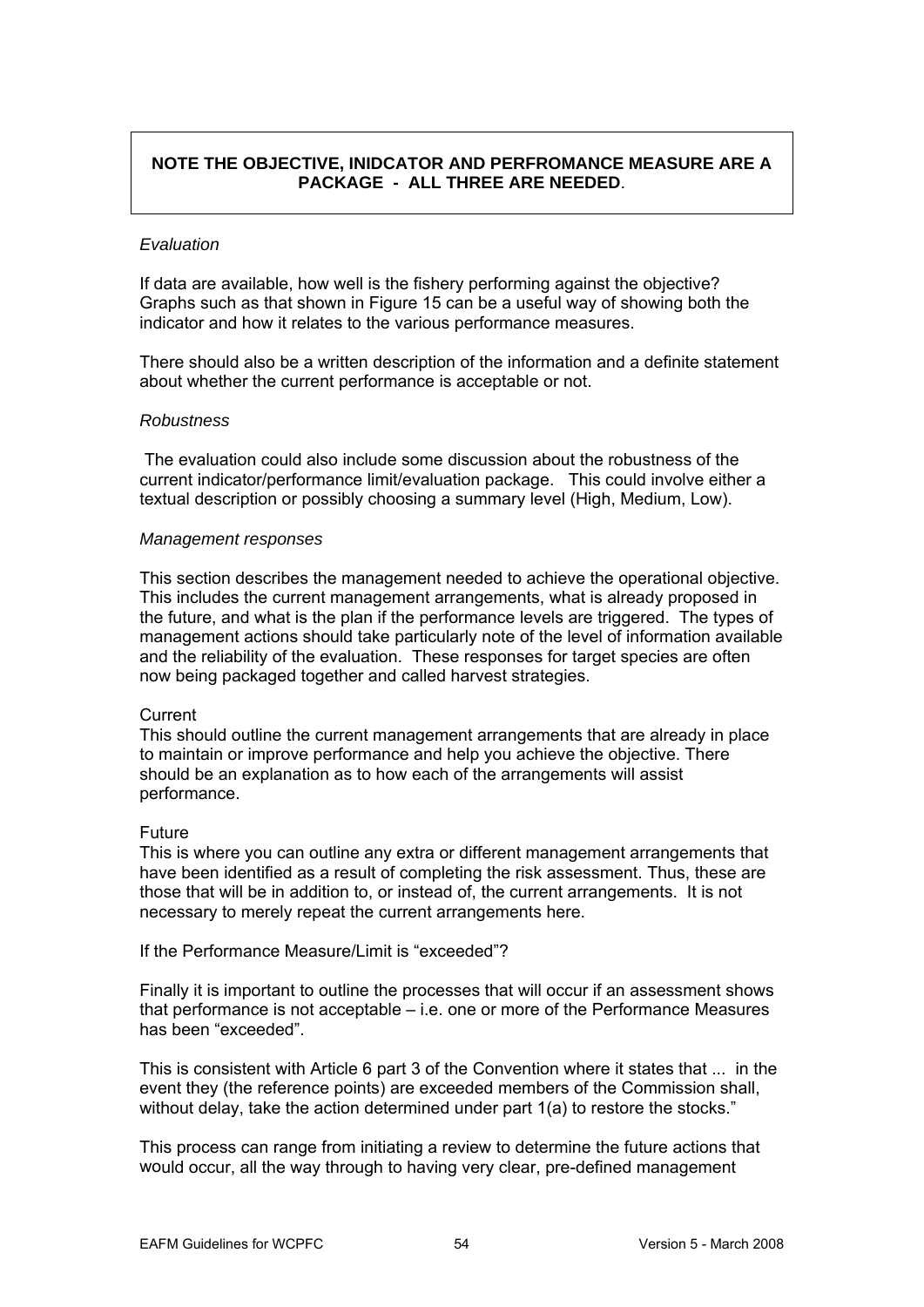actions that will occur. In general, the less accurate the indicator, the less likely it is that having preset harvest strategies can be used.

#### *Review Cycle*

The period for reviewing performance should be outlined. In most cases this will be an annual process, but it could be either shorter or longer depending upon the issue.



Figure 15:

(a) The general relationship between indicator s, target and limit reference points (from Fletcher et al., 2002)

(b) A real example for Skipjack Tuna in the WCPO fishery taken from Langley et al (2005) indicates the relationship between the indicator and a limit reference point (in this case when  $B = B$ msy i.e. = 1). If the solid line goes below 1 this would indicate overfishing had occurred.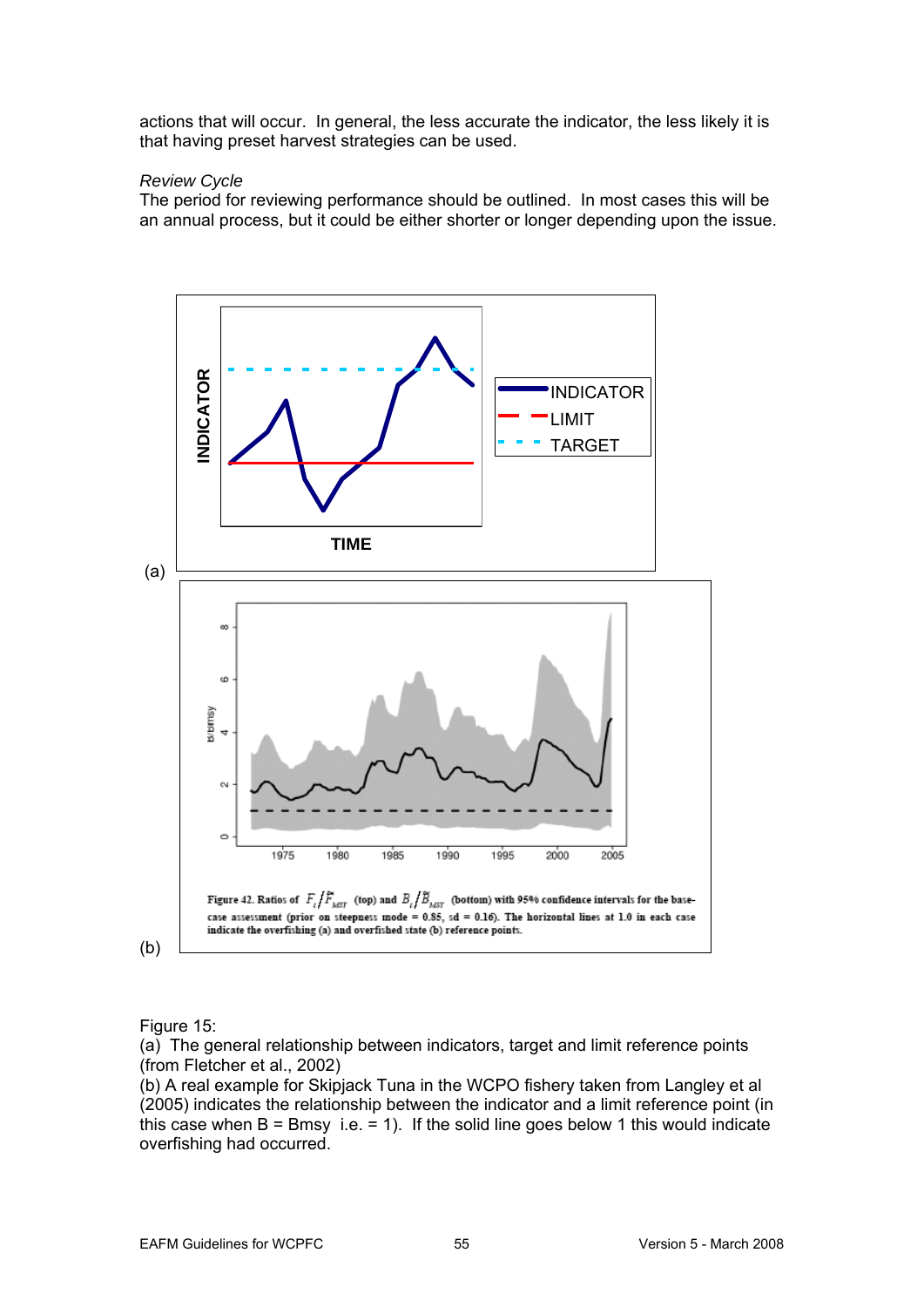#### *Other Issues*

This section is designed to enable any other factors, outside of the control of the fishery and the fishery management agency that could potentially affect this issue. These include natural environment effects but they can also include other human based effects such as the impact of urban runoff.

Thus Article 6 (6) of the Convention states that "If a natural phenomenon has a significant adverse impact... members.. shall.... adopt management measures to ensure that fishing does not exacerbate suc h impacts."

## 2.4.3 Example Reports

a) Example of a quick target species report for tuna at the WCPO level

|         | <b>Performance Report Heading</b>                 | Tuna<br><b>4 Target Species</b><br>(Skipjack, Yellowfin, Big eye, Albacore)<br><b>WCPO Level</b>                                                                                                                                                                                       |
|---------|---------------------------------------------------|----------------------------------------------------------------------------------------------------------------------------------------------------------------------------------------------------------------------------------------------------------------------------------------|
| $1_{-}$ | Reason for inclusion                              | These are the management species in the<br>WCPO Convention (Article 5).<br>The specific risk assessments outcomes for<br>these species can be based on Sustainability<br>Viability or an Economic perspective. This<br>alters the risks associated with these species<br>dramatically. |
| 2.      | Operational Objective (plus<br>justification)     | Sustainability of these species as qualified by<br>environmental, economic and social factors                                                                                                                                                                                          |
| 3.      | Indicators                                        | S-Harvest levels in relation to Bmsy as<br>measured using SPC based biomass stock<br>assessments (multifan length based age<br>structured model).<br>E- Generation of fair and equitable economic<br>benefits to all member countries.                                                 |
| 4.      | Performance Measure/Limit plus<br>(justification) | Harvest levels must be below that to achieve<br><b>Bmsy</b>                                                                                                                                                                                                                            |
|         |                                                   | (B/Bmsy > 1.0 for example, etc)                                                                                                                                                                                                                                                        |
| 5.      | Evaluation                                        | These are published regularly in the various<br>SPC reports on each of the target species.                                                                                                                                                                                             |
| 6.      | <b>Robustness</b>                                 | Most precise estimates that can be achieved<br>but there is a degree of uncertainty about the<br>estimates.                                                                                                                                                                            |
| 7.      | <b>Fisheries Management Response</b>              |                                                                                                                                                                                                                                                                                        |
|         | - Current                                         | Catch/Effort<br>There are currently a number of countries<br>which have limits on total catch and or the<br>level of effort (e.g. number of vessels)<br>operating in region.<br>Allocation amongst countries.                                                                          |
|         |                                                   | Yet to be determined.                                                                                                                                                                                                                                                                  |
|         | - Future                                          | Catch/Effort<br>Currently working on the decisions to<br>determine the appropriate levels of catch and<br>or effort for the region by species.<br>"TACCC"                                                                                                                              |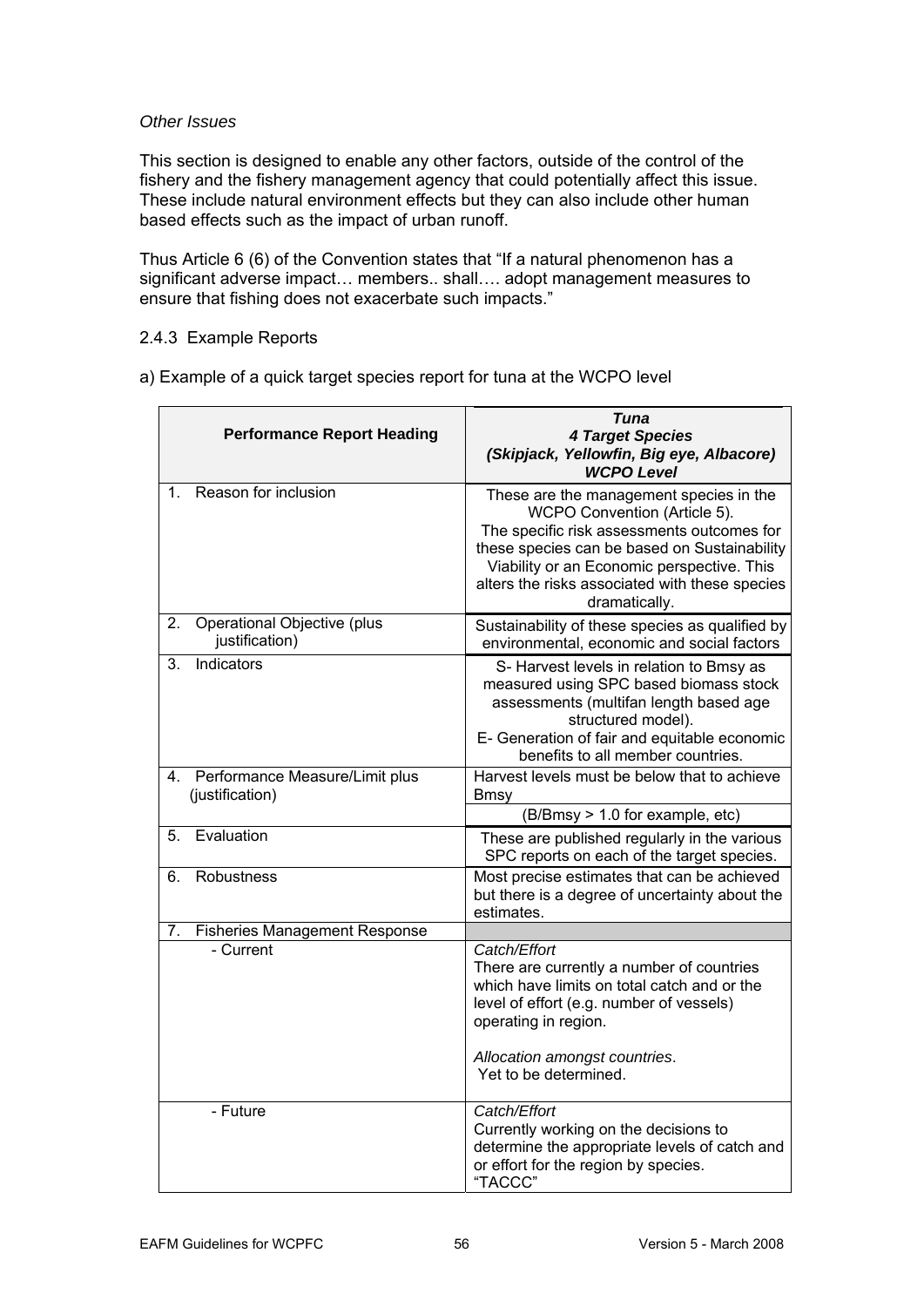|    |                                               | Allocation<br>Determine the process for allocation of<br>relative access levels among countries within<br>the commission.                                                                                                                                                                                                                                                    |
|----|-----------------------------------------------|------------------------------------------------------------------------------------------------------------------------------------------------------------------------------------------------------------------------------------------------------------------------------------------------------------------------------------------------------------------------------|
|    | - Actions if Performance Limit is<br>exceeded | The commission needs to determine what<br>action will be taken. This will be activated by<br>the triggering of one or more of the above<br>performance measures.<br>This is yet to be determined                                                                                                                                                                             |
|    | - Review Cycle                                | Annual assessments of YF and BE, and 2<br>years for SJ and Albacore                                                                                                                                                                                                                                                                                                          |
| 8. | Other Issues                                  | Fishing nations not 'member and cooperating<br>non-members'<br>Climate and oceanography affect the fishery<br>at the convention level but more so at the<br>individual country level.<br>Fishing from areas not controlled by the<br>commission.<br>Political instability<br>Collaboration with other institutions (eg<br>IATCC) - and non-fishing<br>agencies/institutions. |

## b) Example of a By-product report – Sharks

| Performance Report Heading                           | <b>Shark</b>                                                                                                                                                                                                                                |
|------------------------------------------------------|---------------------------------------------------------------------------------------------------------------------------------------------------------------------------------------------------------------------------------------------|
| 1. Reason for inclusion                              | Shark species are vulnerable. Their<br>management is required under the FAO code<br>of conduct for Responsible Fishing (IPOA-<br>Sharks).<br>A number of species are commonly caught.                                                       |
| 2. Operational Objective (plus justification)        | Maintain the catch of key shark species at<br>historical levels and catch rates.<br>If this is occurring then shark stocks should<br>still be at acceptable levels.                                                                         |
| 3. Indicators                                        | Monitor the CPUE and total catch by species                                                                                                                                                                                                 |
| 4. Performance Measure/Limit plus<br>(justification) | Catch of species to remain in acceptable<br>range not to exceed x tonnes.<br>No declining trend in CPUE                                                                                                                                     |
| 5. Evaluation                                        | Using observer based information to assess<br>the catch and catch rates. This is assessed<br>and reported to parliament and the WCPO<br>commission at regular intervals.                                                                    |
| 6. Robustness                                        | The CPUE trend for many species is<br>acceptable, but discrepancy in data for lesser<br>species due to identification problems.                                                                                                             |
| 7. Fisheries Management Response                     |                                                                                                                                                                                                                                             |
| -Current                                             | Catch/Effort limit:<br>- Limited number of long line vessels are<br>allowed to fish in this fishery and they are<br>each only allowed to set a certain number of<br>hooks per vessel per day<br>-Fishing must remain outside of any Islands |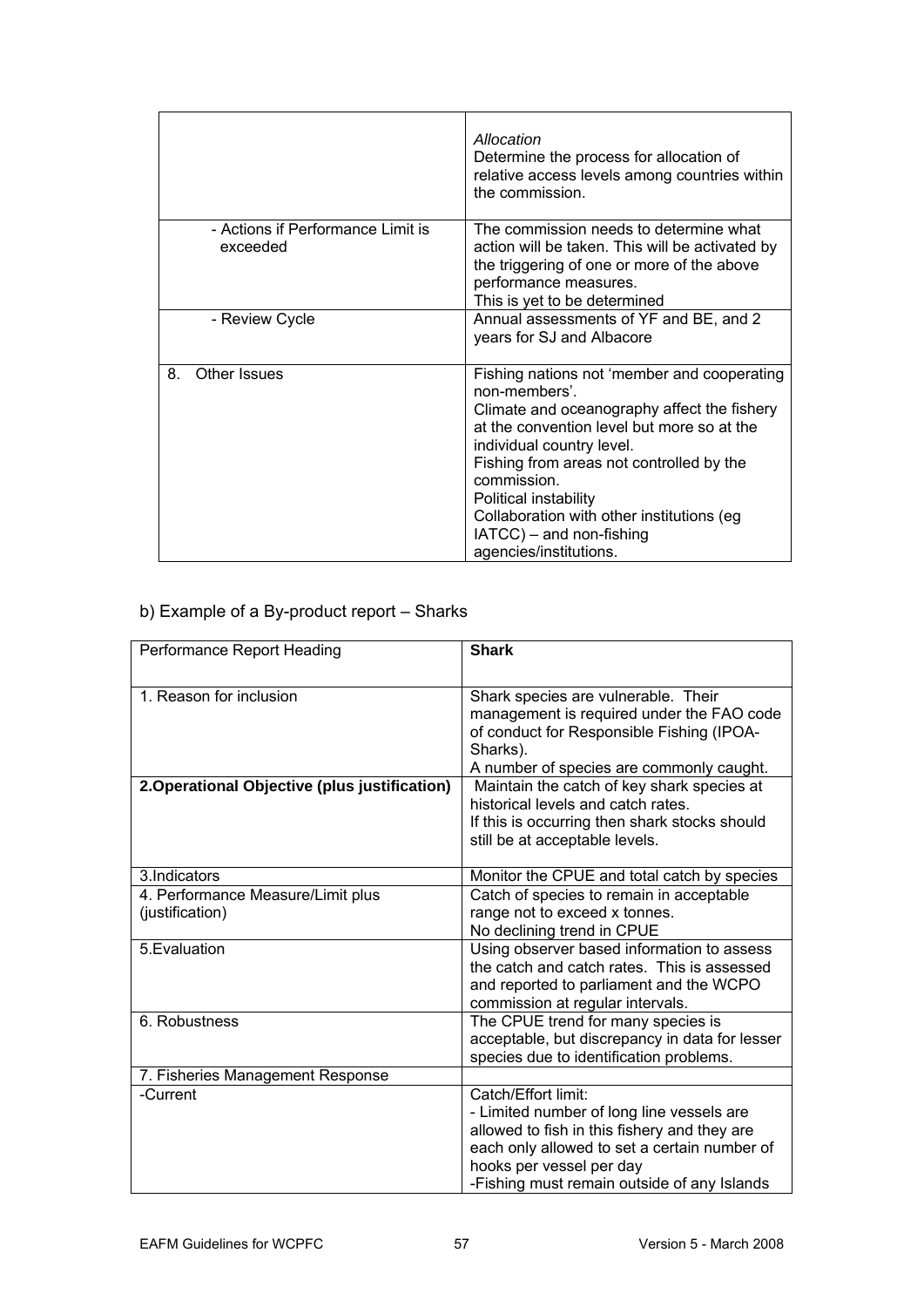|                                           | and reefs.<br>-Tuna longline vessels are not allowed to use<br>trace wire.<br>-Catch must be landed in a home port before<br>export                              |
|-------------------------------------------|------------------------------------------------------------------------------------------------------------------------------------------------------------------|
| -Future                                   | Given current evaluation, there will need to<br>be a decrease in the number of vessels until<br>sustainable TAC can be determined                                |
| -Actions if performance limit is exceeded | -Further reduce number of shark vessels<br>potentially leading to a total ban on shark<br>fining an even a total ban on shark fishing if<br>things don't improve |
| -Review Cycle                             | After every two to three years-Need to get<br>enough data.                                                                                                       |
| 8. Other Issues                           | Bycatch of shark in other fisheries, illegally<br>targeted by other fisheries for shark fin.<br>Environmental fluctuations.                                      |

c) Example of a Community Wellbeing Report - DEBT

| Performance Report Heading                           | <b>Debt</b>                                                                                                                                                                                                                     |
|------------------------------------------------------|---------------------------------------------------------------------------------------------------------------------------------------------------------------------------------------------------------------------------------|
| 1. Reason for inclusion                              | Boats and licences are often bought using<br>borrowed funds. This level of debt can lead<br>to issues for the individual and the<br>community in trying to service the debt and<br>especially if there is risk of loan default. |
| 2. Operational Objective (plus justification)        | Encourage the use of business planning to<br>ensure the sensible use of debt for the<br>funding of fishing activities within this fishery.                                                                                      |
| 3.Indicators                                         | Number of boat/licence owners that go<br>bankrupt.<br>Level of turnover in boat/licences                                                                                                                                        |
| 4. Performance Measure/Limit plus<br>(justification) | Minimal bankruptcies                                                                                                                                                                                                            |
| 5. Evaluation                                        | Using observer based information to assess<br>the catch and catch rates. This is assessed<br>and reported to parliament and the WCPO<br>commission at regular intervals.                                                        |
| 7. Fisheries Management Response                     |                                                                                                                                                                                                                                 |
| -Current                                             | Provide advisory materials<br>Provide training opportunities for business<br>planning                                                                                                                                           |
| -Future                                              | Encourage the fishers to get advice<br>Have other agencies aware of the possibility<br>of this outcome.                                                                                                                         |
| -Actions if performance limit is exceeded            | Work with other agencies to minimise impact<br>of bankruptcy.<br>Have staff aware of other assistance that is<br>available to help those seriously affected.                                                                    |
| 8. Other Issues                                      | Environmental fluctuations.<br><b>Market Fluctuations</b><br>Cost fluctuations - fuel                                                                                                                                           |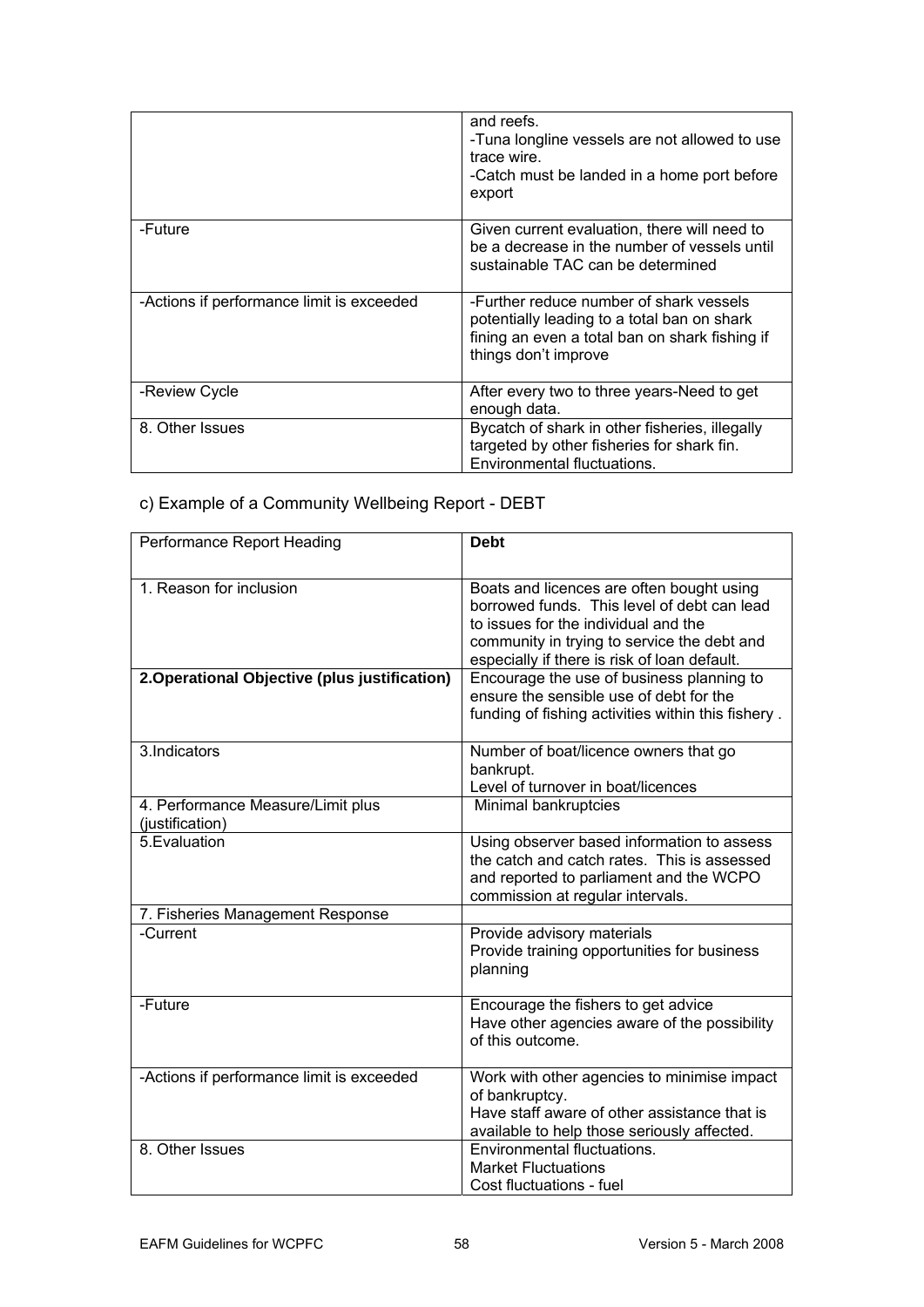## 2.5 Step '5' – Developing Operational Systems to Implement **the EAFM Report**

## 2.5.1 INTRODUCTION

Having developed a set of management systems for each of the key issues associated with the fishery is a good starting point. To be useful however, these systems now need to be operationalised.

To operationalise these systems requires determining the specific activities that need to be done, who will do each of these and whether there are resources to undertake between making the management system that has been developed actually work or not and therefore generate the expected improved outcomes. This hopefully reduces the chances that the EAFM document and management system just being a nice each of the identified tasks. This may sound trivial but ultimately it is the difference document that gathers dust on a shelf - which all too often is the fate of major new initiatives.

Thus the operational framework has been defined as:

**An operational framework based on the EAFM report to capture relevant current activities and identify additional activities, processes and resources that will be required to deliver the overall objectives of the tuna fishery.** 

The following section outlines the process that has been developed to assist in this proce ss.

## **2.5.2 OPERATIONAL FRAMEWORK FOR EAFM**

The following table outlines the set of headings that have been developed to help the process of making the EAFM management system operational. We have found it works best by making an Excel table with these headings as columns so that the material in the table can then be sorted easily by category, priority, person, issue, et c.

The process requires going through the EAFM Report, issue by issue and for those where a management system has been developed or where any actions are required determining precisely what activities, processes etc would need to be done for each of these to be implemented. For most issues there will be a number of different activities that will need to be done often involving multiple people or sections.

| <b>CATEGORY</b> | <b>DESCRIPTION</b>                                                                                    |  |
|-----------------|-------------------------------------------------------------------------------------------------------|--|
| <b>Issue</b>    | The name of the issue                                                                                 |  |
| Sub fishery     | If there are sub fisheries such as inshore, Artisanal,<br>offshore etc. these can be identified here. |  |
| Category        | What category of activity is this $-e.g.$ Administration,<br>Research, Monitoring, Compliance etc     |  |

Operational Framework Headings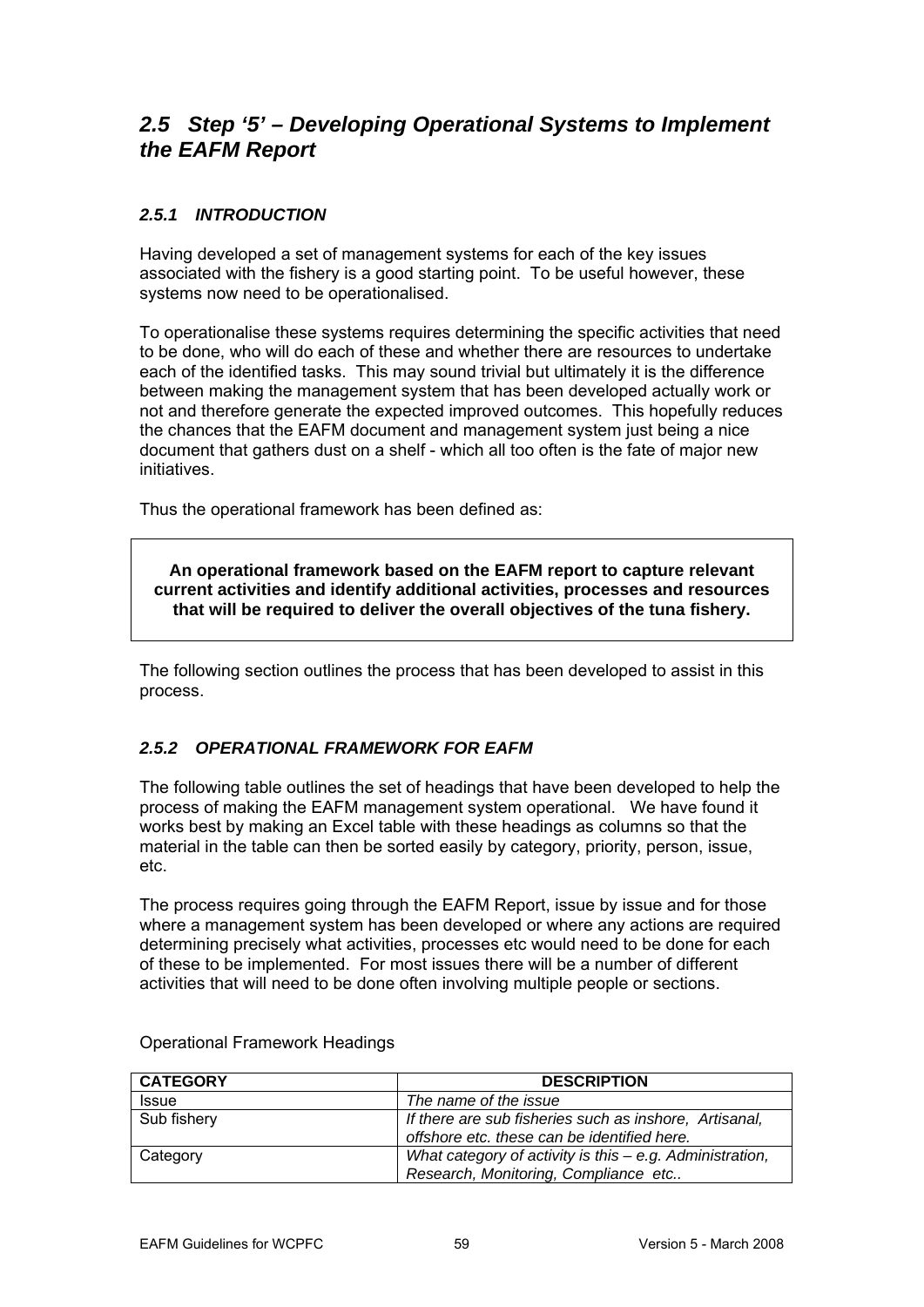| <b>Current Activities</b>   | Are there already activities being undertaken?          |  |
|-----------------------------|---------------------------------------------------------|--|
| <b>Current Resources</b>    | What are the current resources available for this task  |  |
| <b>Current Status</b>       | What is the current status $-$ ok, not ok?              |  |
| <b>Regulations/ Notices</b> | What legislation etc is needed for the activity/process |  |
| /Condition/fines            | to operate?                                             |  |
| <b>New Activities</b>       | Are there new activities needed to enable the           |  |
|                             | management of the issue to occur?                       |  |
| <b>Additional Resources</b> | Are additional resources needed to undertake the new    |  |
|                             | activites?                                              |  |
| Training                    | Will this require training?                             |  |
| Priority                    | What overall priority does this activity have?          |  |
| Risk if not undertaken      | What is the risk if this activity is not done in the    |  |
|                             | required timeframe?                                     |  |
| Timeframes                  | What is the proposed timeframe for undertaking the      |  |
|                             | activity?                                               |  |
|                             |                                                         |  |

**Categories of Activities** – note these categories listed below can be adjusted (split, rename d or new categories) to suit the structure and activities of the relevant fisherie s agency. Thus they are only presented as a starting point

| <b>CATEGORY</b>           | <b>DESCRIPTION OF ACTIVITIES</b>                                                                                                                                                                                                          |
|---------------------------|-------------------------------------------------------------------------------------------------------------------------------------------------------------------------------------------------------------------------------------------|
| Administration/Licensing  | Includes the collection of fees, issuing of licences and<br>basic administration activities                                                                                                                                               |
| Compliance                | Those that determine if vessels/licenses are<br>complying with their license conditions. This could<br>include VMS activities, onboard inspections, patrol<br>vessel activities, inspecting vessel logs. Validating<br>catch reports etc. |
| Consultation              | Those associated with consulting with industry, other<br>stakeholders and other agencies                                                                                                                                                  |
| Observers                 | Those undertaken by onboard observers                                                                                                                                                                                                     |
| <b>Onshore Monitoring</b> | Monitoring the catches in port.                                                                                                                                                                                                           |
| Other Agency              | Activities that agencies other than the fishery agency<br>would need to undertake                                                                                                                                                         |
| Ministry                  | Things that the fisheries Minister or their office would<br>need to undertake                                                                                                                                                             |
| Policy/Management         | The development of policies, management plans                                                                                                                                                                                             |
| Research                  | Generation of assessments on the status of the<br>stocks, or other information needed to make policy                                                                                                                                      |
| Training                  | Training staff, industry etc                                                                                                                                                                                                              |

## *2.5.3 METHODS FOR DEVELOPING THE OPERATIONAL PLAN*

The following have been identified as suggestions in developing and filling in these operational frameworks.

1. First develop a check list of issues from the EAFM report to ensure they are all covered by the operational framework.

2. Keep potentially key issues (e.g. different species that use the same monitoring mechanism) separate until it is clear that the activities to address are identical- often there may be subtle but important differences. If they are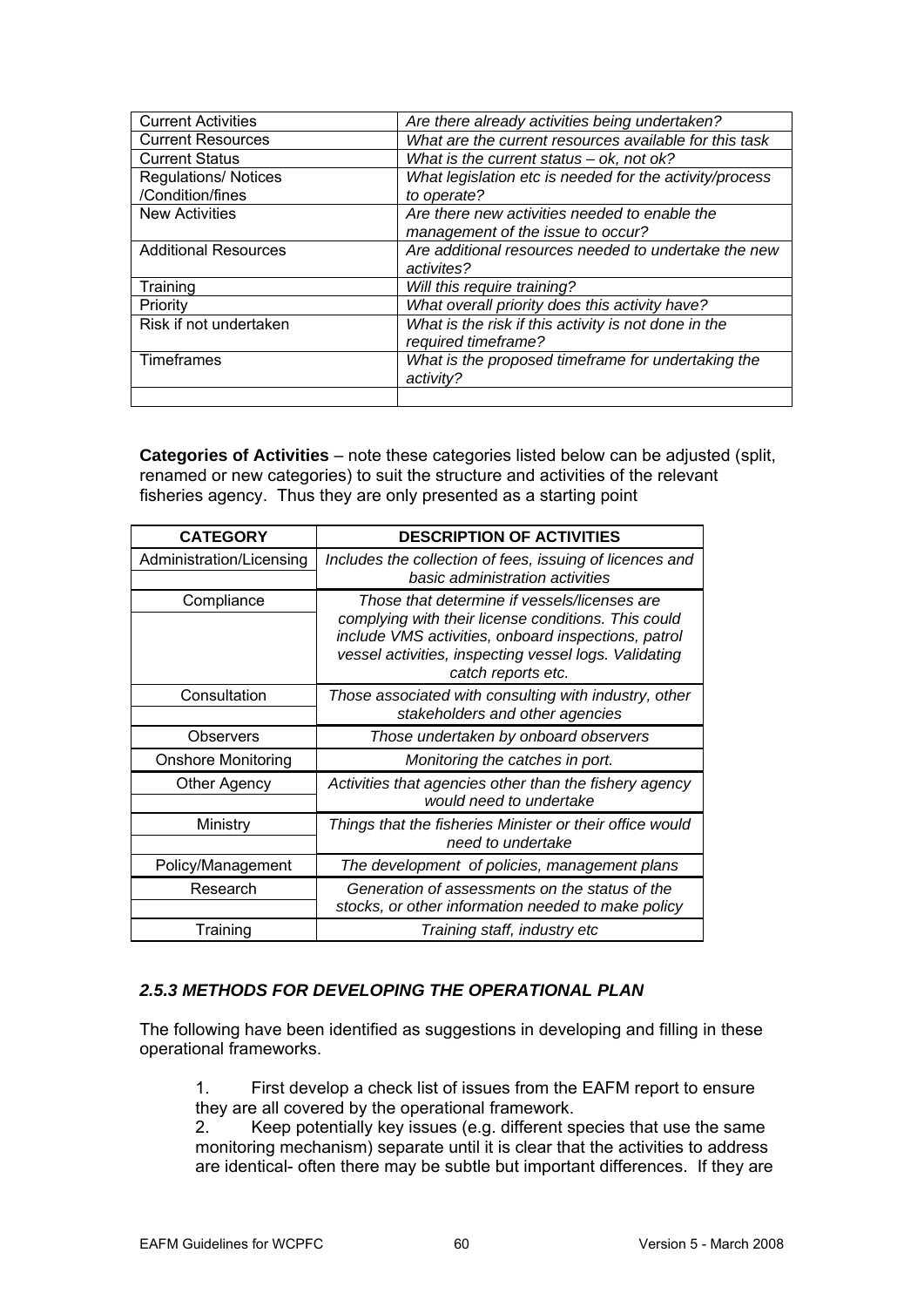ultimately found to be fully covered by the one activity then they can be combined.

3. It may be necessary to have some separation of activities based on whether there are dealing with different functional components to the fishery  $$ inshore, offshore, inside EEZ, high seas etc. Undertaking consultation, for instance, may need to be very different for these different groups and separate activities may therefore need to be generated.

4. Start with the most important issues identified as part of the EAFM, then move progressively to the least important.

The assignment of priorities and timelines should be undertaken by the relevant fisheries agency, in conjunction with any relevant advisory 5. committee.

6. The process should also identify the activities that maybe outside the scope or jurisdiction of the fisheries agency. In these circumstances it may require advising other government departments of the issues they should be dealing with. Such interdepartmental governance issues are often a high risk area.

7. The process should also identify if there are any changes needed by the implementation or modification of legislation, regulations, licence conditions or policies. If so, these need to be scheduled in.

The only practical way to do this is by having a meeting with the consultant (e.g. the agreement about what would need to happen for the identified task to be completed. FFA expert) plus sufficient representatives from the fisheries agency that all parts of their operations are covered. Each issue is then discussed in detail and there is

It is vital that there is agreement by the fisheries agency about what activities are to be done and who will do this. Clearly, if they don't agree they won't do it! It is also absolutely necessary that there is an objective assessment of whether new tasks can actually be accommodated by the current level of resources. Again there is no point stating that something will be done if there are insufficient resources to do it. It is still useful to identify what must be done but it must also be documented that for this to occur more resources would be needed.

and risk level than some identified tasks that are not currently being done. Such situations may allow a shift in resources to occur. Given the size of most fisheries agencies in this region, it will be very common that there will be too few resources to undertake all the identified tasks. That is why it is very important to rate what priority each task should have, including those that are currently being undertaken, and what are the risks of something is not done. This may identify that some tasks that are currently being undertaken have a lower priority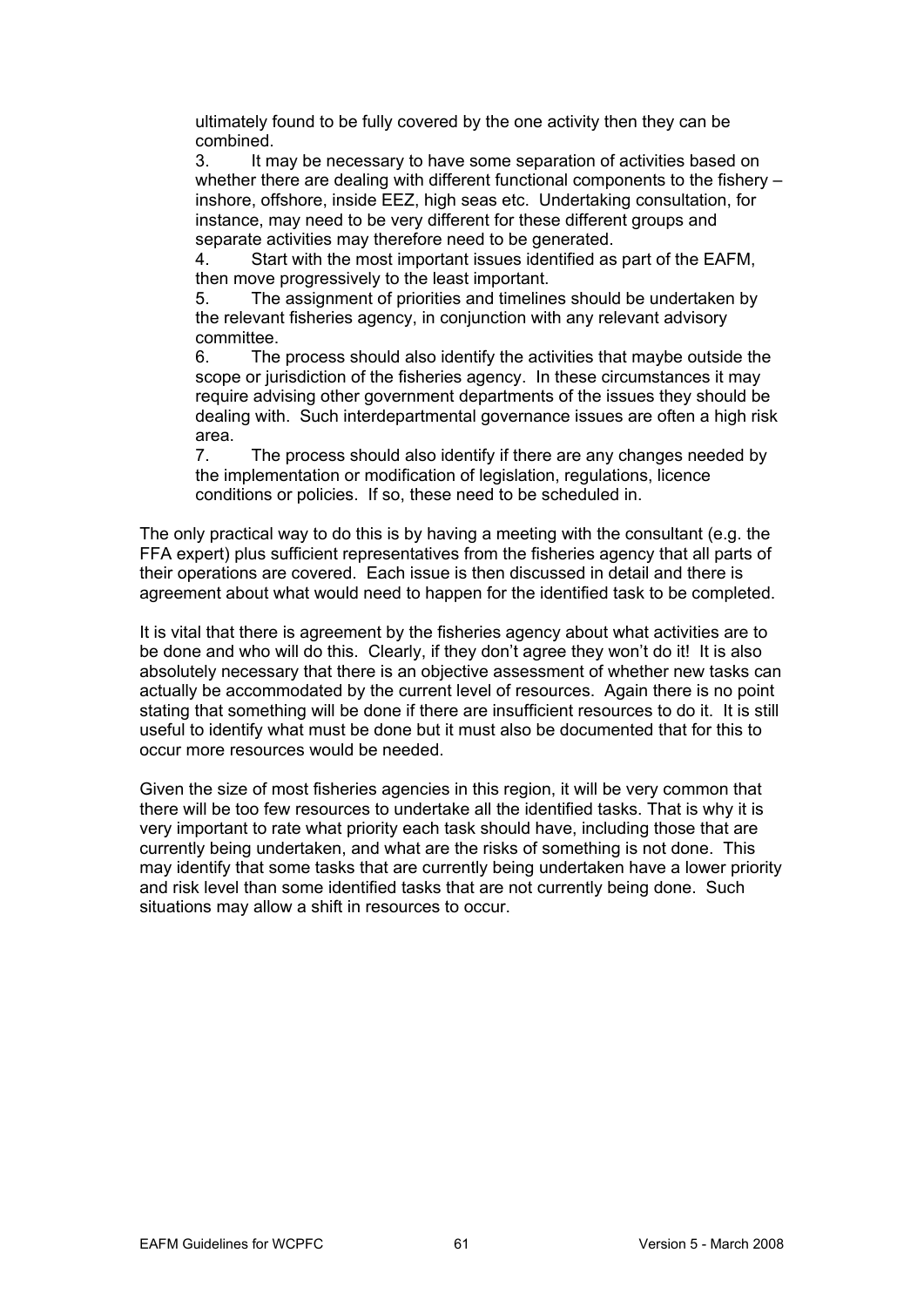# **3.0 Hints for developing appropriate objectives, indicators and performance measures etc.**

## *3.1 Target Species*

*Objectives* 

A commo n objective for target species is:

*To maintain the spawning stock of {*insert species name here*} at or above an appropriate level that minimises the risk of recruitment overfishing.* 

The WCPFC has the objective for t arget species to:

*'maintain or restore stocks at level capable of producing maximum sustainable yield as qualified by relevant environmental and economic factors…*"(Part II Article 5 (b))

requirement to keep recruitment levels unaffected by a reduction in spawning stock. The justification for the first objective relates to a normal fisheries management This does not mean that recruitment will necessarily be constant or high, just that it should only vary due to environmental factors – not from the impact of the fishery.

Meeting this objective should ensure sufficient spawning stock to continue recruitment at levels that will replenish that taken by fishing, predation and other environmental factors.

that causes growth overfishing occurs before the level where recruitment overfishing occurs). There may be other economic or socially-based reasons for why this objective is not used, with either a more aggressive or more conservative approach taken. In either case, these would need to be justified. This may be the case where species is not the main target species but has a higher vulnerability  $-$  it may be agreed that this species can be 'overfished' to some degree. This degree would still need to be determined and justified. Depending upon the species and other issues, it may be required to have an objective that is more conservative than this (for example – if the decline in biomass

## *Indicators*

A variety of indicators that can be used to measure the performance of target species. A summary of these is presented in Table 9.

In general, the types of indicators and their robustness varies from relatively simple measures such as catch, to the use of sophisticated models that have estimates of actual spawning biomass derived from multiple fishery-dependent and independent inputs. There is a need to match the level of risk associated with the relative rate of exploitation with the types and quantities of data used to monitor performance (See Table 8). Where the risks (exploitation rate) are low, only crude indicators of performance are likely to be needed. Where the risks are higher and the management approach is more aggressive, leading to a relatively high exploitation rate, more robust and precise measures of abundance will be needed.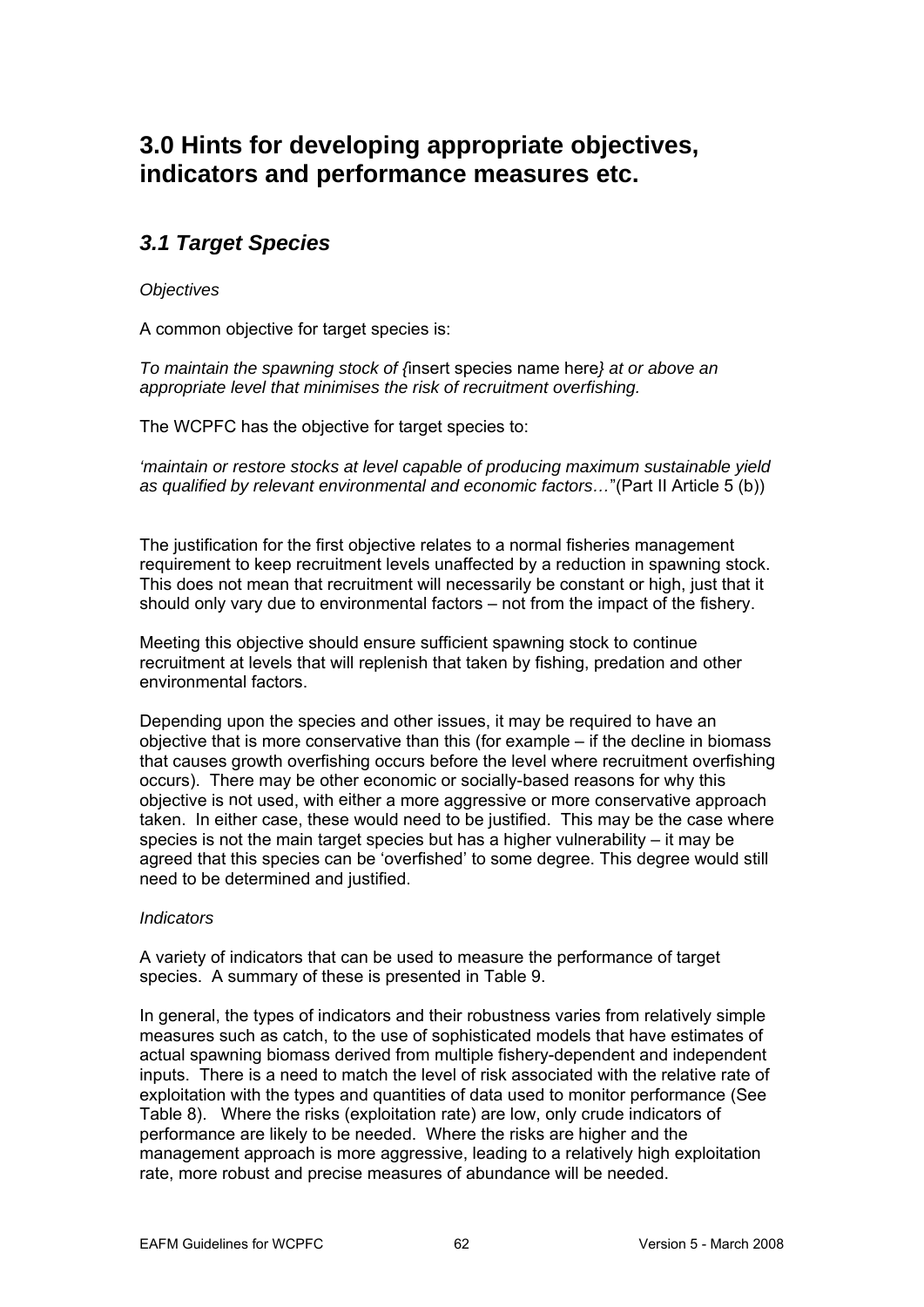Table 8 Comparisons between the relative rates of exploitation of a stock and the different classes of indicators that could be used to measure . performance

| <b>Exploitation Rate/Risk</b> | Likely Indicators/Performance Limits Required       |
|-------------------------------|-----------------------------------------------------|
| LOW                           | Catch or Effort Only                                |
|                               | Crude (Catch Per Unit Effort - CPUE)                |
|                               | (i.e. low robustness).                              |
| <b>MODERATE</b>               | Reasonable CPUE, possibly some                      |
|                               | extra/occasional biological sampling                |
|                               | (i.e. moderate robustness).                         |
| <b>HIGH</b>                   | Good CPUE &/or Fishery Independent Surveys,         |
|                               | probably biological sampling - leading to estimates |
|                               | of biomass/exploitation rates                       |
|                               | (i.e. high robustness).                             |

In completing the initial assessment for a fishery, where there is a mismatch between relative exploitation and the method of monitoring, there are two courses of action available. The level of exploitation may need to be reduced to a level commensurate to the data quality being collected. Alternatively, the level of data quality could be increased to an acceptable level. This decision on which of these is the most appropriate is likely to be based on the value of the fishery - can the fishery 'afford' to increase the level of monitoring or not?

### *Performance M easures*

Possible performance measures are located in Table 9

Table 9. Variations on the objective-indicator-performance measure-management response package for abundance of target species (from Fletcher et al., 2003).

| Objective                                                                                                                                                                                          | Indicator*                                                                                                                                                                                                                                   | Performance measure*                                              | Management<br>responses                                                                                                                              | Comments                                                                                                                                                                                                              |
|----------------------------------------------------------------------------------------------------------------------------------------------------------------------------------------------------|----------------------------------------------------------------------------------------------------------------------------------------------------------------------------------------------------------------------------------------------|-------------------------------------------------------------------|------------------------------------------------------------------------------------------------------------------------------------------------------|-----------------------------------------------------------------------------------------------------------------------------------------------------------------------------------------------------------------------|
| Maintain<br>abundance<br>so that it<br>satisfies<br>specified<br>criteria over<br>a given<br>period of<br>time.<br>Criteria can<br>be a<br>combination<br>one or more<br>limits and/or<br>targets. | Probability<br>that criteria<br>will be<br>satisfied<br>during the<br>time period<br>assuming a<br>particular<br>course of<br>action.<br>Probability<br>can be<br>estimated<br>using a<br>range of<br>techniques.<br>Does not<br>necessarily | Probability must be<br>greater than specified<br>value, e.g. 0.9. | Select<br>course of<br>action, e.g.<br>setting<br>TAC/effort<br>levels at<br>regular<br>intervals, so<br>that required<br>probability is<br>achieved | Combines<br>reporting and<br>management<br>response<br>into a single,<br>integrated<br>process.<br>Takes into<br>account<br>future as well<br>as present<br>stock status.<br>Deals<br>explicitly with<br>uncertainty. |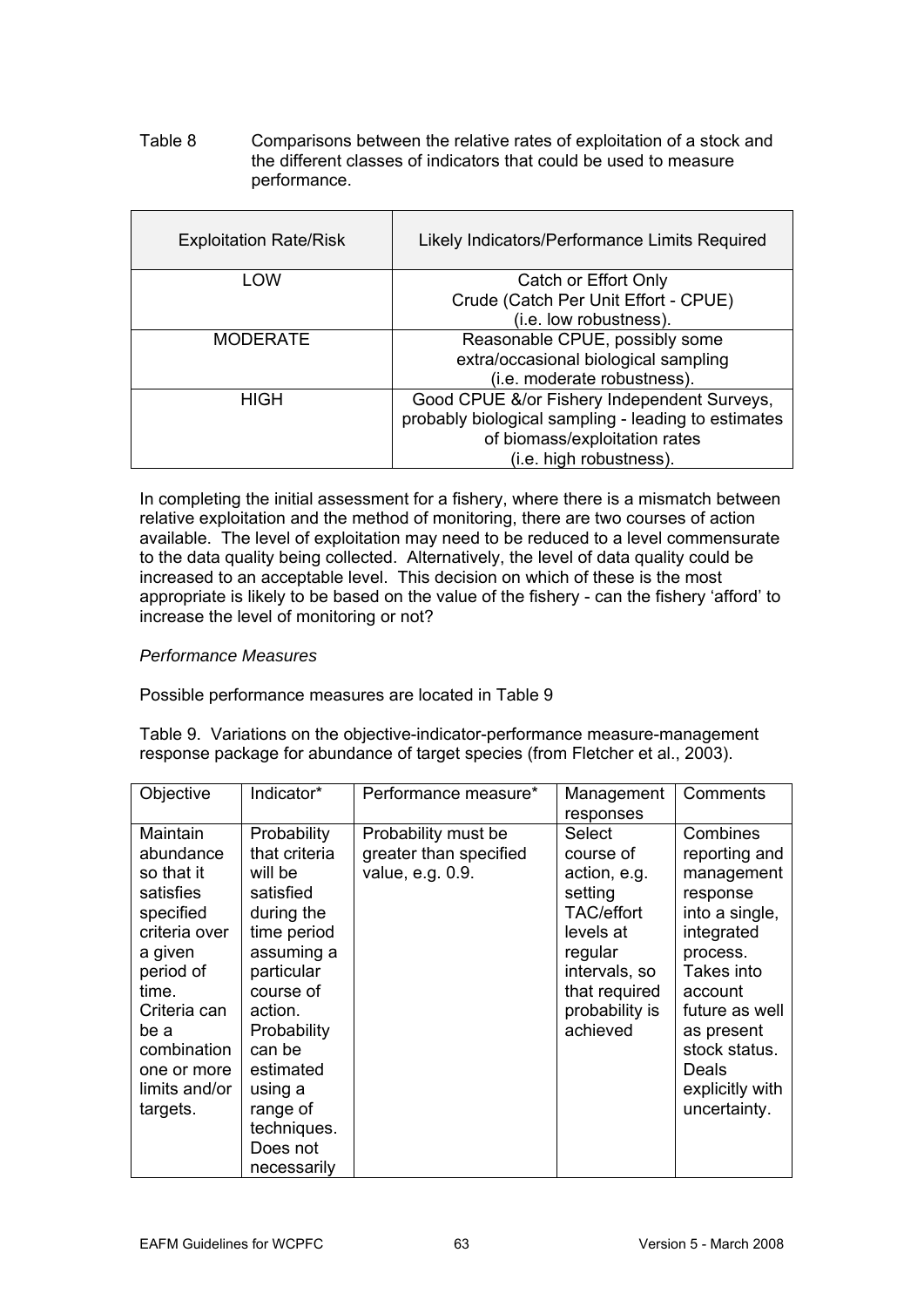|                                                                                                                                                               | require 'data<br>rich' fishery.                                                                                                                                                                                       |                                                                                                                                                                            |                                                                                                                                                                                                          |                                                                                                                                                 |
|---------------------------------------------------------------------------------------------------------------------------------------------------------------|-----------------------------------------------------------------------------------------------------------------------------------------------------------------------------------------------------------------------|----------------------------------------------------------------------------------------------------------------------------------------------------------------------------|----------------------------------------------------------------------------------------------------------------------------------------------------------------------------------------------------------|-------------------------------------------------------------------------------------------------------------------------------------------------|
| Maintain<br>abundance<br>so that it<br>satisfies<br>specified<br>criteria.<br>Criteria can<br>be a<br>combination<br>one or more<br>limits and/or<br>targets. | Probability<br>that current<br>stock<br>abundance<br>satisfies<br>criteria.<br>Probability<br>can be<br>estimated<br>using a<br>range of<br>techniques.<br>Does not<br>necessarily<br>require 'data<br>rich' fishery. | Probability must be<br>greater than a specified<br>value, e.g. 0.9.                                                                                                        | If<br>performance<br>not<br>satisfactory,<br>take action to<br>remedy<br>situation, e.g.<br>reduction in<br>TAC,<br>closures,<br>effort<br>controls.<br>Switch to a<br>rebuilding<br>objective<br>below. | Considers<br>only current<br>stock status<br>for purpose<br>of measuring<br>performance.<br><b>Deals</b><br>explicitly with<br>uncertainty.     |
|                                                                                                                                                               | Estimate of<br>stock<br>abundance.<br>Can be<br>obtained<br>from fishery-<br>independent<br>or fishery-<br>dependent<br>data using a<br>range of<br>techniques.                                                       | Abundance must satisfy<br>criteria. If target is<br>involved, could have the<br>following form:<br><b>INDICATOR</b><br><b>INDICATOR</b><br>-LIMIT<br>TARGET<br><b>TIME</b> | If<br>performance<br>not<br>satisfactory,<br>take action to<br>remedy<br>situation, e.g.<br>reduction in<br>TAC,<br>closures,<br>effort<br>controls.<br>Switch to a<br>rebuilding<br>objective<br>below. | Considers<br>only current<br>stock status<br>for purpose<br>of measuring<br>performance.<br>Does not<br>deal<br>explicitly with<br>uncertainty. |
| Maintain<br>abundance<br>at current<br>level.                                                                                                                 | Estimate of<br>stock<br>abundance<br>relative to<br>current<br>level. Could<br>use an<br>indirect<br>indicator<br>such as<br>catch rate in<br>some<br>cases.                                                          | Relative abundance<br>must be sufficiently<br>close to 1, i.e. no<br>significant change.<br>Could have following<br>form:                                                  | If significant<br>change then<br>take action to<br>remedy<br>situation.<br>Switch to a<br>rebuilding<br>objective<br>below.                                                                              | Special case<br>of previous<br>objective.                                                                                                       |
| Return<br>abundance<br>to previous<br>level within<br>specified<br>time.<br>(Rebuilding                                                                       | Probability<br>that target<br>will be<br>achieved<br>within<br>specified<br>time                                                                                                                                      | Probability must be<br>greater than a specified<br>value, e.g. 0.9.                                                                                                        | If<br>performance<br>not<br>satisfactory,<br>select a<br>course of<br>action that                                                                                                                        | Takes into<br>account<br>future as well<br>as present<br>stock status.<br>Deals<br>explicitly with                                              |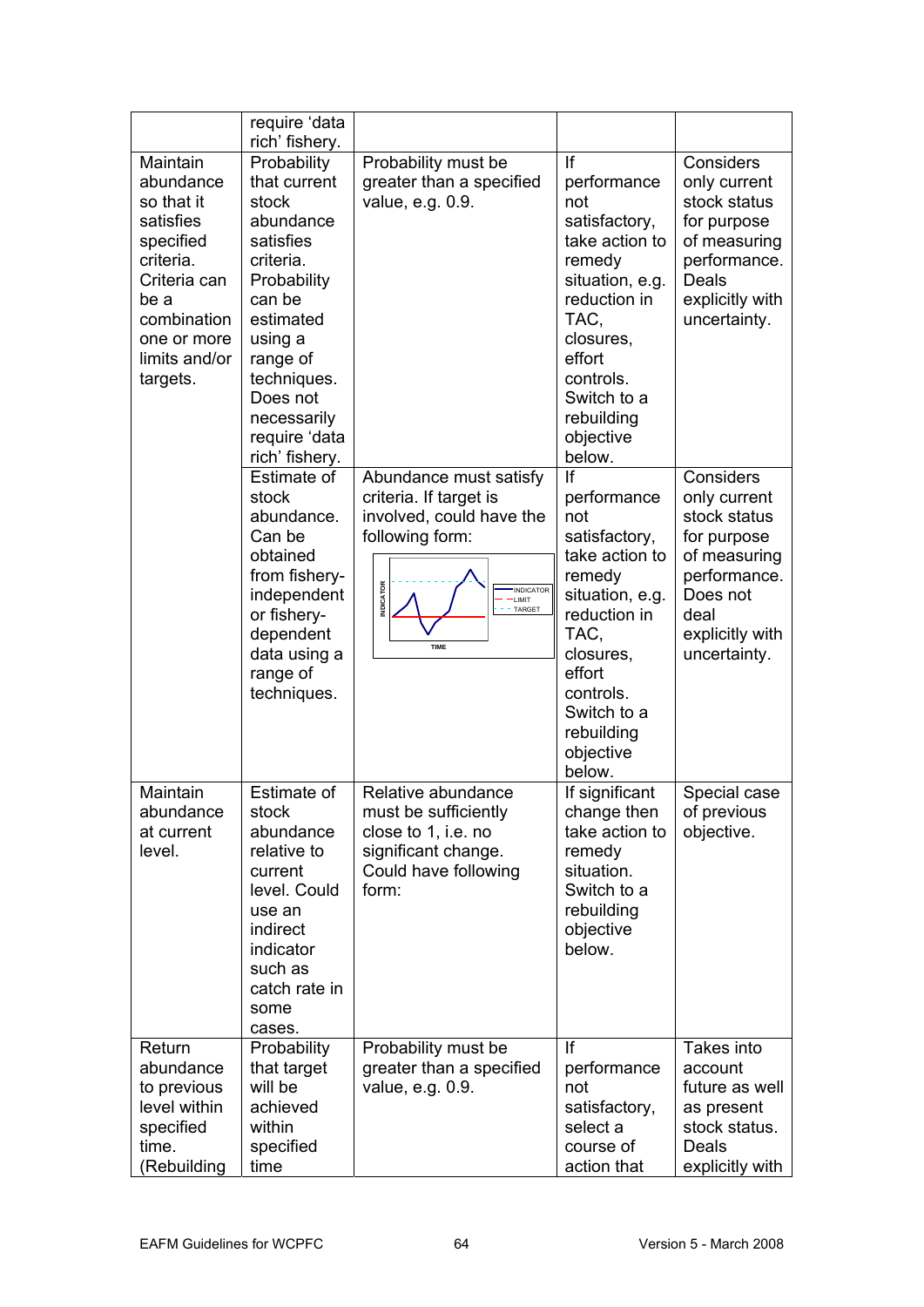| objective.)                                                               | assuming a<br>particular<br>course of<br>action.                      |                                                       | achieves<br>required<br>probability. If<br>none, close<br>fishery.                                                                                  | uncertainty.                                                                                                                                                |
|---------------------------------------------------------------------------|-----------------------------------------------------------------------|-------------------------------------------------------|-----------------------------------------------------------------------------------------------------------------------------------------------------|-------------------------------------------------------------------------------------------------------------------------------------------------------------|
| Return<br>abundance<br>to previous<br>level<br>(Rebuilding<br>objective.) | Estimate of<br>stock<br>abundance<br>relative to<br>previous<br>level | Stock abundance<br>should be increasing<br>over time. | If stock<br>abundance<br>not<br>increasing,<br>take further<br>action to<br>remedy<br>situation,<br>including<br>possible<br>closure of<br>fishery. | Considers<br>only current<br>trend in<br>stock status<br>for purpose<br>of measuring<br>performance.<br>Does not<br>deal<br>explicitly with<br>uncertainty. |

## *3.2 Bycatch Species*

## *Objectives*

The types of objectives for bycatch species differ from the target species in that none are wanted to be caught. The question is whether the levels of removal are a real issue for the actual bycatch species, or whether the main impacts are generated from the discards they produce (i.e. provisioning) or whether the issue is largely socially driven community acceptance/wastage problems.

For some fisheries, the most practical objective is to reduce the levels of capture of non-retained species from the historical levels. For other fisheries, especially when dealing with threatened species, the total elimination of all capture may be the goal. Finally, for fisheries where the current levels are acceptable, the objective may merely be to avoid any future increases.

Consequently, the most common objectives developed for non-retained species so far are:

- *To minimise/decrease/eliminate the impact of the fishery on {insert name of*  • *species/group of species}.*
- *To maintain appropriately low levels of impact of the fishery on {insert name*  • *of species/group of species}.*

If it is largely a perception issue, or one only related to provisioning, then finding alternative markets for the species currently being dumped may be a sensible alternative. However, if it is because these species are being put at risk by the fishery, then the only alternative is to reduce/eliminate their capture in the first place. Finding alternative markets would probably exacerbate this problem.

## *Indicators*

If the objective relates to a single species or a group of species then the indicator may need to be a direct measure of the levels of capture of these species.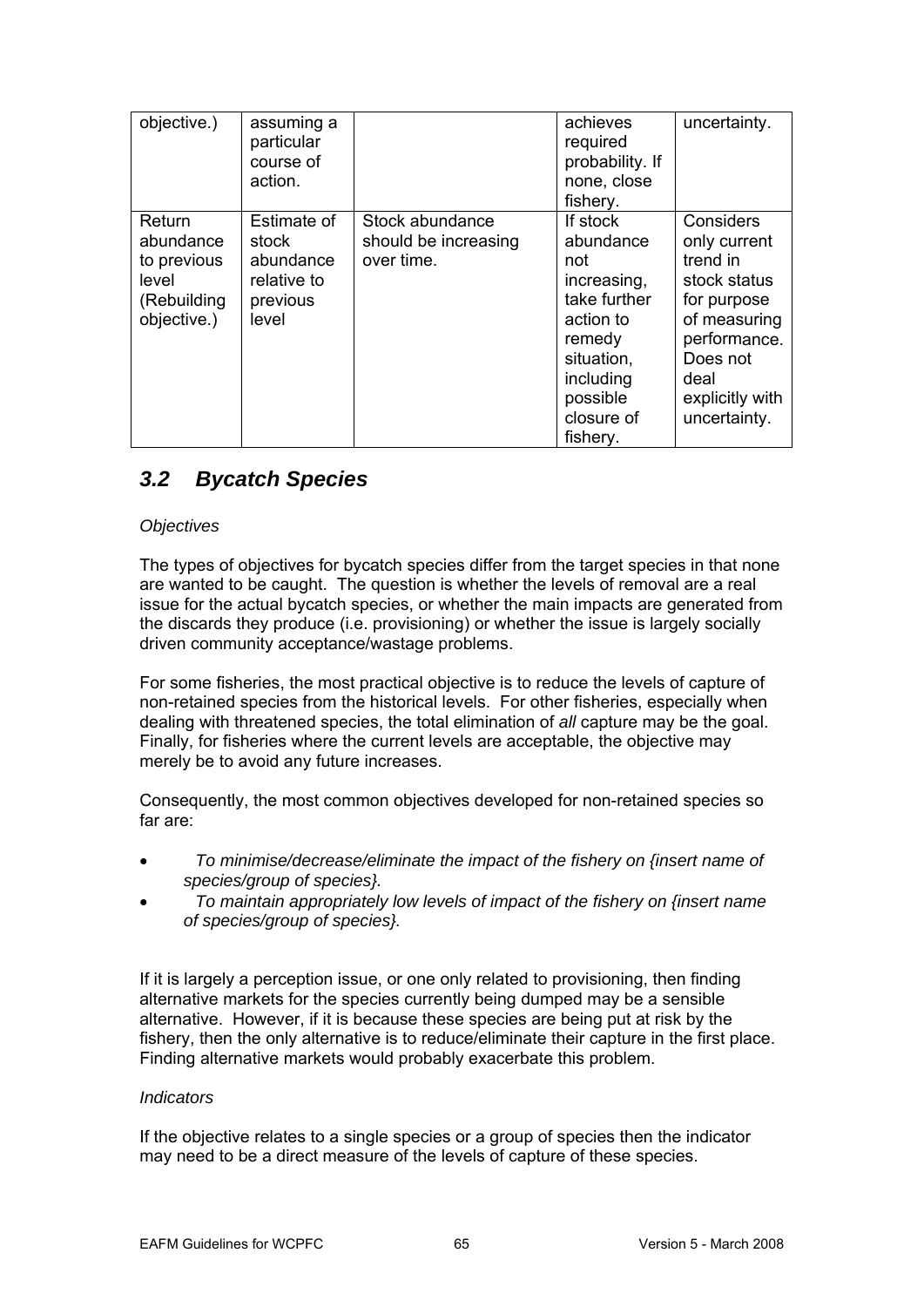Depending upon the species, the area of operation by the fishery compared to the area inhabited by the non-retained species may be a possibility to measure performance, with a justification that adequate refuge areas are available.

If the objective only relates to reducing a wastage problem or other perception issue, then processed based indicators relating to the percentage adoption of Bycatch be appropriate. These indicators are, however, unlikely to be appropriate in situations Reduction Devices (BRDs), or some other fishing equipment based modification may where the issue was related to specific concerns about one or more of the nonretained species.

#### **Performance Measures**

developed so far. The most common form of limit/trigger used in the examples seen to date relate to using historical levels as the benchmark with some reduction on these levels used to gauge future performance. For example in some fisheries acceptable performance requires the amount of bycatch to be reduced to 40 per cent of current l evels within five years. In general, precise performance measures for these objectives have not been

Where there is specific concern about the stock status of a non-retained species, it is likely that a direct measure of their catch will be required and some threshold level of acceptable catch would need to be determined. This will be especially likely where 'icon' or highly threatened specie s are involved and would probably involve the use of observers.

## *3.3 Ecosystem Issues*

## *Objectiv es*

This is probably the least well understood element of this reporting system. Consequently, the types of objectives developed for the issu es in this category are probably the least well developed of the most common objectives developed so far:

To maintain any impact on the wider ecosystem within acceptable levels.

*biomass of target and other by-product species to To maintain appropriate levels of inimize any significant impact on the broader ecosystem m*

*To maintain the spatial extent of the fishing activity to a comparatively small percentage of the habitat/community* 

## *Indicators*

The type of indicators appropriate for these ecosystem issues includes:

## *rocess/Pressure Indicators P*

- area trawled;
- effort levels;
- biomass reduction; and
- relative levels of biomass removed.

*Direct Indicators*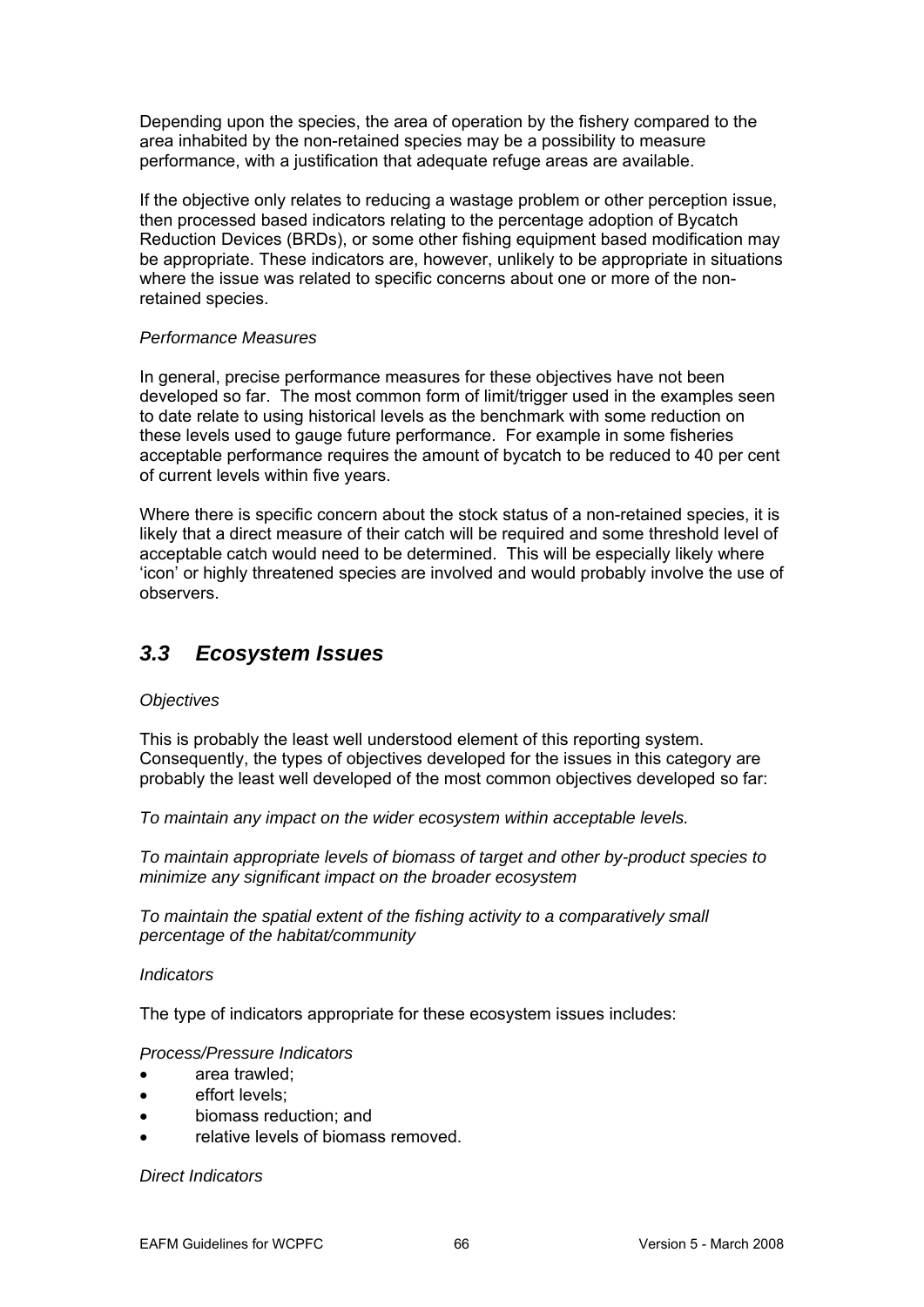- Monitoring area of habitat; and
- Monitoring the community.

The latter group of indicators are only likely to be required if the impact of the activity is likely to be major and/or the fishery operates over a relatively wide area of the based indicators is not clear in most cases, except for the possibility to choose one or habitat (see Table 10). Precisely what can be measured beyond process/pressure more 'indicator' species to measure overall performance.

The selection of these species would need to be justified. It is possible that the use of some multi-species analysis could be used, but this has not yet been seen in the completed studies to date.

| <b>Likely Level of</b><br><b>Impact</b> | <b>Habitat interactions</b>                                                   | <b>Ecosystem Interactions</b>                                                                                    |
|-----------------------------------------|-------------------------------------------------------------------------------|------------------------------------------------------------------------------------------------------------------|
| Low                                     | Activity can occur across a<br>large percentage of the area<br>of the habitat | Stocks can be exploited to<br>levels based only upon their<br>own sustainability                                 |
| Moderate                                | Activity may require some<br>level of restriction in area                     | Consideration may need to<br>be given to the level of<br>exploitation on other species                           |
| High                                    | Activity will need to be<br>constrained to specific areas                     | Exploitation rate should be<br>set based on avoiding major<br>changes to other species or<br>community structure |

#### Table 10 Comparison of impact versus likely management actions

## *Performance Measures*

## *Trophic Interactions/Biodiversity*

This is most notable in trophic level interactions, where studies in this area show that species within a system. Thus, there is no precise 'state' that an ecosystem should any human 'assistance'. Whilst much has been written in general about the need to maintain the ecosystem and have ecosystem-based management, there are few quantitative studies available upon which to base sensible performance measures for management. interactions of this kind are usually non-linear and vary greatly amongst systems and be at, as natural systems vary (particularly the individual components) even without

major changes in function (see Jennings & Kaiser, 1998 for review)<sup>4</sup>. Moreover, there are no examples of a fishery impacting indirectly on other trophic levels where Of note is that there are very few examples of strong trophic interactions leading to the *initial* stocks targeted by the fishery are still in good shape.

The decision tree that could be used to assist in whether there is a high likelihood of interactions includes:

1

<sup>&</sup>lt;sup>4</sup> Jennings & Kaiser (1998) Adv. Mar. Sci. 34:203-352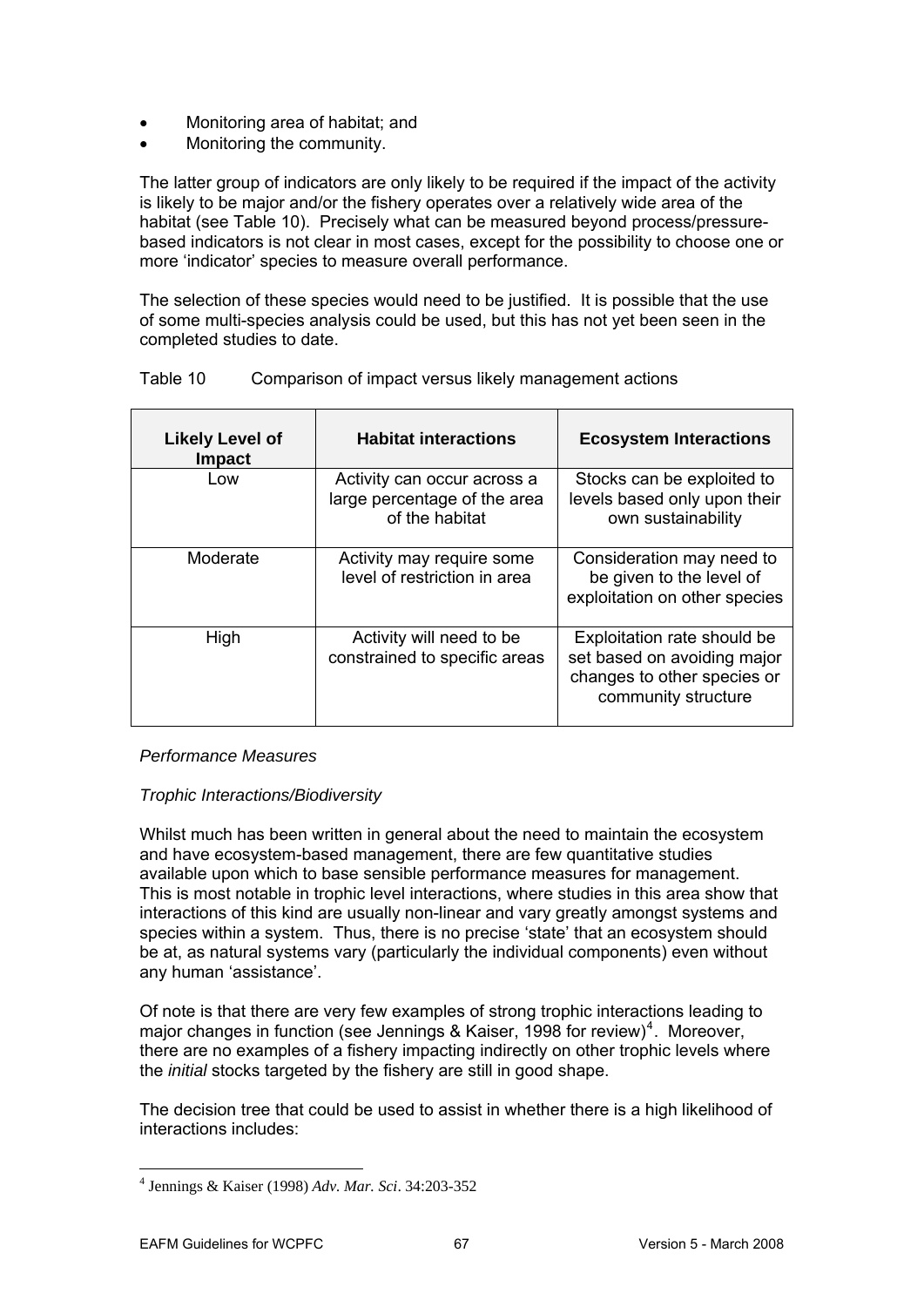- Is there a single apical or keystone predator?
- Is there a keystone grazer in the system?
- Is there evidence or even a reasonable suspicion that strong interactions may be occurring in this system?
- Are there only one or two species within the affected trophic levels?

that the mere maintenance of reasonable levels of the harvested species should be sufficient to maintain general ecosystem function. If all the answers to the above questions are "no", then it *may* be possible to argue

If the answer to one or more of these is "yes", then there may be a need to directly monitor other elements of the ecosystem. Further, the level of reduction in target stocks may need to be set with this in mind – particularly with respect to minimising the risk of stock collapse.

## *Ben thic Impacts*

We have a reasonable understanding of the physical impacts of most fishing methods. A number of good reviews are available to start the analysis of what is likely to be acceptable or not. The most valuable of these is the review by Jennings & Kaiser (1998) and there are also a number of more recent publications such as the Meta-analyses done by Collie et al  $(2000)^5$ , which could be most helpful. As a general rule of thumb, the more destructive the fishing method, the smaller the area that it should be allowed to operate (see Table 10).

The most logical approach to deal with these issues is to limit the area of fishing such that it is unnecessary to have detailed monitoring within the area affected (see below for example).

# 3.4 Social and *Economic Issues*

## *Objectives – 'Preferred Outcomes'*

The decision to directly get involved in setting specific objectives for socio-economic elements will vary amongst different countries. This is usually a reflection that most community level objectives are set by the government and fisheries agencies may only play one part of the achievement of adequate performance.

The types of objectives that have been suggested include:

- Minimise the negative community impacts of fishery management decisions (and maximise the positive impacts).
- To have a safe and healthy work practices that minimise deaths and injuries of persons involved in the fishing activity.
- Maximise/optimise net economic return from the fishery.

However, in many cases, a desirable outcome rather than an actual objective was identified. This includes recognition of the broader benefits to the community from having the fishery – such as increased sea-rescue readiness provided by the presence of the fishing fleet - rather than this being a specific objective of the fishery.

A number of comprehensive reports have recently been completed that outline how to go about collecting socio-economic data for fisheries (Hundloe, 2002, 2005;

<sup>&</sup>lt;sup>5</sup> Collie et al. (2000) *J. anim. Ecol.* 69:785-798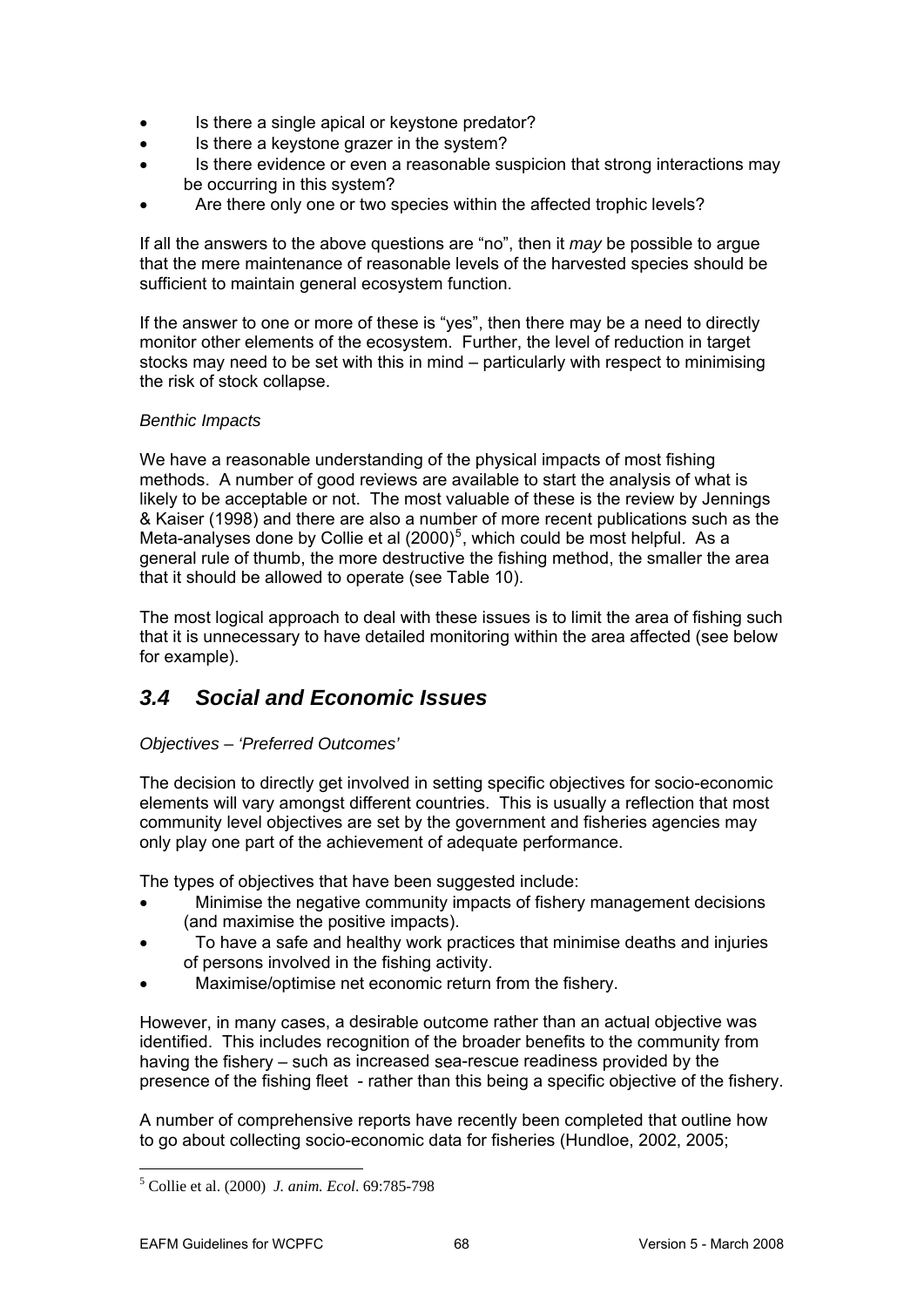Schirmer & Casey, 2005). A summary of the possible indicators is presented below in Table 11.

| <b>Component</b>             | Objective                             | Indicator(performance                   | Data requirements                               |
|------------------------------|---------------------------------------|-----------------------------------------|-------------------------------------------------|
| Effects of fishery on        | Maintain or                           | measures)<br>Direct and flow-on         | Regional input-output                           |
| communities                  | increase jobs,                        | contributions to the                    | analysis done                                   |
| Indigenous<br>٠              | profits and flow-                     | region                                  | periodically (e.g. 10                           |
| Economic<br>٠                | on benefits to                        |                                         | years)                                          |
|                              | the community                         |                                         |                                                 |
| Social<br>٠                  | Maintain or                           | Indicator not developed                 | Interaction of fishers,                         |
|                              | increase the                          |                                         | their families and                              |
| Social                       | contribution the                      |                                         | people in closely-                              |
| capital                      | fishery makes to<br>social capital at |                                         | related industries                              |
|                              | the local scale                       |                                         | (e.g. boat building) in<br>local social fabric. |
|                              |                                       |                                         | One-off survey                                  |
|                              |                                       |                                         | required.                                       |
| Employment<br>$\blacksquare$ | Maintain or                           | Employment in the                       | <b>Employment numbers</b>                       |
|                              | increase                              | harvesting and                          |                                                 |
|                              | regional/local                        | processing sectors, and                 |                                                 |
|                              | employment in                         | flow-on employment in                   |                                                 |
|                              | the fishery and<br>related            | other industries                        |                                                 |
|                              | industries                            |                                         |                                                 |
| Regional<br>٠                | Maintain or                           | Positive and negative                   | <b>Attitudinal surveys</b>                      |
| industry                     | improve                               | feelings to the fishery                 | done occasionally.                              |
|                              | local/regional                        |                                         | Ad hoc media                                    |
|                              | attitudes to the                      |                                         | comments                                        |
|                              | fishery                               |                                         |                                                 |
| Effects of fishery on        | Maintain or                           | Net income                              | See above: economic                             |
| industry participants        | increase income                       |                                         | survey data plus                                |
| Economic<br>٠<br>Social<br>٠ | to fishers<br>Reduce death            |                                         | employment data                                 |
| Health<br>٠                  | and accidents                         | No greater than<br>National average for | Injury data from<br>relevant government         |
|                              | rate for fishers                      | work-related injuries                   | authority                                       |
| Lifestyle<br>٠               | Maintain or                           | Indicator not developed                 |                                                 |
| benefits and                 | improve lifestyle                     |                                         |                                                 |
| costs                        | for fishers                           |                                         |                                                 |
| Effects of fishery on        | Maintain or                           | Net economic return for                 | Economic survey                                 |
| national economic            | increase the                          | the fishery.                            | data gathered                                   |
| wellbeing                    | contribution of                       | (Achieving MEY)                         | periodically (e.g. 5                            |
|                              | the fishery to the                    |                                         | years)                                          |
|                              | national                              |                                         |                                                 |
| Import replacement           | economy<br>Maintain or                | Consumption per capita                  | <b>Consumption surveys</b>                      |
|                              | increase the                          | of local seafood.                       |                                                 |
|                              | proportion of                         | To achieve at least an                  |                                                 |
|                              | domestically-                         | average consumption                     |                                                 |
|                              | harvested fish                        | level of 6kg of locally-                |                                                 |

Table 11 Possible Socio-economic objectives, indicators and data requirements (from Fletcher et al., 2003).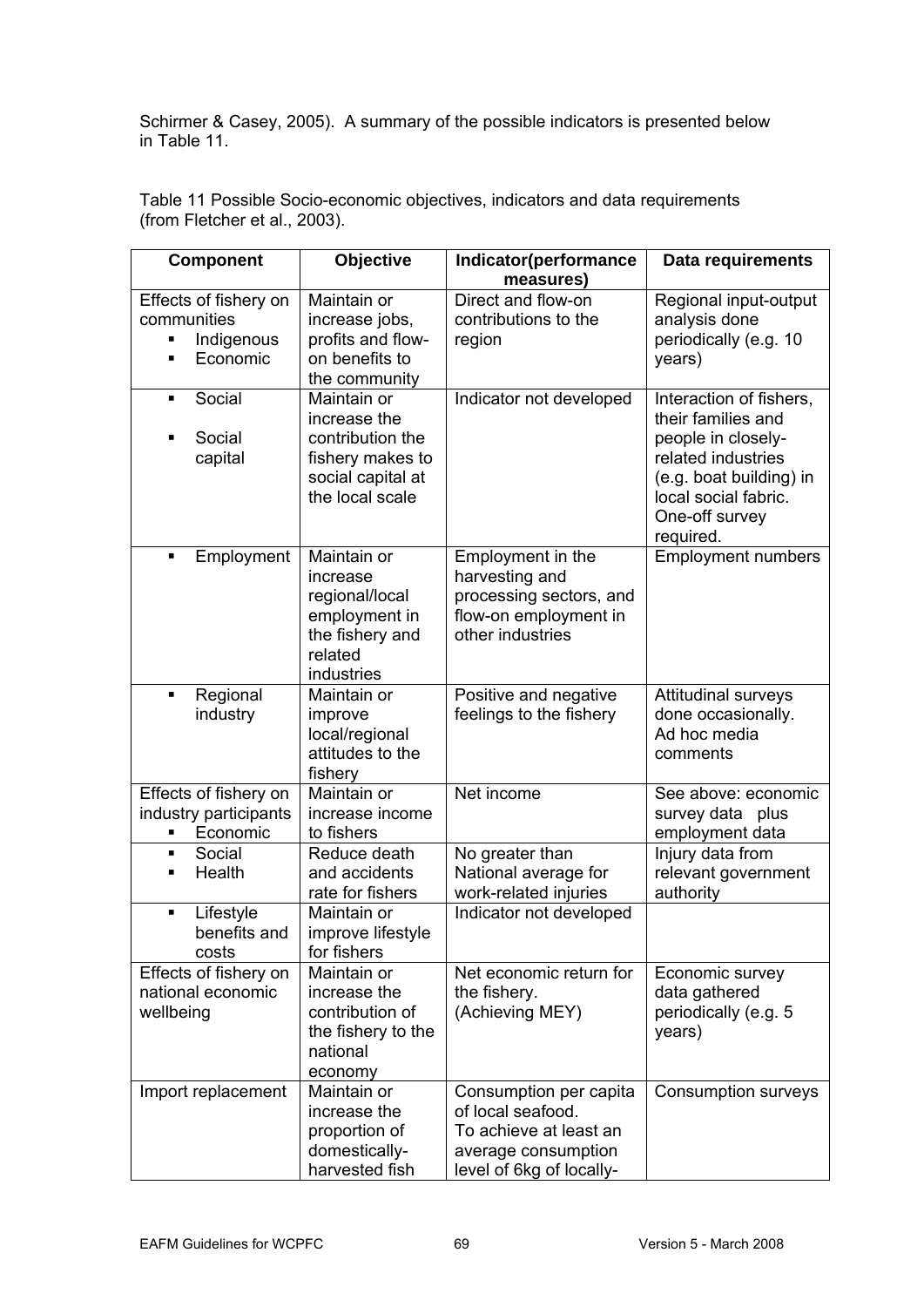|                                                   | consumed                                                               | harvested seafood.                         |                     |
|---------------------------------------------------|------------------------------------------------------------------------|--------------------------------------------|---------------------|
| Distribution of<br>benefits                       | Equitable<br>distribution of<br>benefits to<br>fishers                 | Indicator not developed                    |                     |
| Social                                            |                                                                        |                                            |                     |
| Health<br>٠<br>benefits/risks<br>seafood<br>eaten | Improve human<br>health/nutrition<br>by increasing<br>fish consumption | Consumption per capita<br>of local seafood | Consumption surveys |
| Seafood<br>٠<br>quality                           | Ensure seafood<br>meets food<br>safety<br>requirements                 | Food safety reports                        | Food safety reports |

## *3.5 Administration and Governance*

## *Management Plans*

The report on this aspect of governance should discuss the comprehensiveness of the management arrangements developed for the fishery. This can be done in terms of what elements are currently contained within the current management plan (or other formal arrangement) of the fishery against what be deemed 'best practice" arrangements.

their legislation, what their 'best practice' management plan would contain and then A series of 10 points covering the possible elements that could be presented in a management plan are listed below, but each jurisdiction must determine, based on report against these criteria for the fishery being examined.

The suggested list of management arrangements that make up 'best practice' for a fishery should contain:

- An explicit description of the management unit. 1.
- . The issues addressed by the plan. 2
- 3. Descriptions of the stocks, their habitat and the fishing activities.<br>4. Clear operational (measurable) objectives and their associated p
- 4. Clear operational (measurable) objectives and their associated performance measures and indicators.
- 5. Clearly defined rules, including what actions are to be taken if performance measures are triggered.
- 6. Economic and social characteristics of the groups involved in the fishery.
- 7. Management and regulatory details for the implementation of the actual management plan.
- 8. The reporting and assessment arrangements.
- 9. How and when reviews of the plan will occur (including consultation mechanisms).
- 10. A synopsis of how each of the ESD issues is being addressed.

The possible objective and justification for this component are:

Objective - In consultation with the relevant industry groups and other relevant stakeholders, periodically review the management plan, related legislation, regulations and arrangements to ensure they remains relevant and aligned with the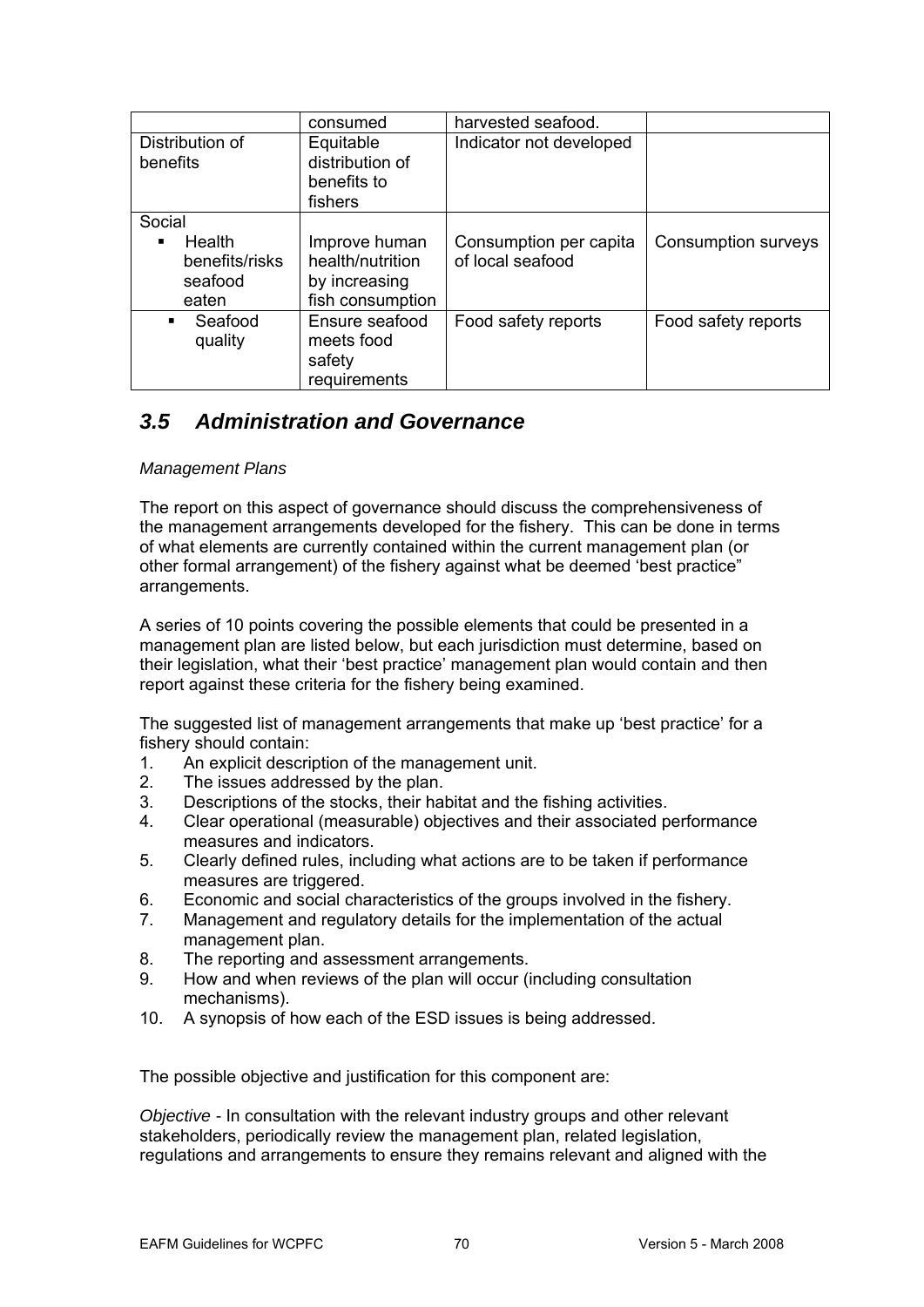fishery's management objectives and that collectively they cover as many of the 10 main principles as possible.

*Justification* - To have an effective and understandable plan for the management of this fishery, all 10 principles need to be covered within the suite of arrangements developed for the fishery.

## *Compliance*

The success of any set of management arrangements depends upon how well they are complied with. Consequently, there needs to be some assessment of this issue within e ach fishery and any related fisheries.

The reports on this issue could provide the opportunity to discuss the current levels of compliance with the management arrangements. These could either involve purely qualitative assessments, but preferably there should be some move to include quantit ative data on rates of non-compliance.

## *Consu ltation*

This report should describe all the formal, or semi-formal, consultation processes that are used to assist in the effective management of the fishery. Thus, it should describe how management plans are developed and amended – who is involved in these discussions, how do they find out about the issues and how do they have their inputs included.

There should also be a description of how ongoing management occurs – is there an 'Advisory Committee'? If so, what are their terms of reference, which sectors are represented, and who appoints them, etc?

## *Reporting*

What are the normal reporting arrangements for the fishery? It is important that the outcom es of the management processes administered by the fisheries department/agency are available for review by external parties. It is also important utilising a community resource. that the community is sufficiently informed on the status of the fishery, given that it is

The reports that may be provided on a regular basis include:

- Specific mention in the fisheries department/agency's Annual Report
- P ublishing an annual status report of each fishery
- Less regular reports, possibly associated with some proposed change to management.
- S ome jurisdictions also need to provide information to other departments for a uditing purposes
- All information should, in most circumstances, be lodged on the relevant fisheries department/agency website, in addition to being distributed directly to the main stakeholder groups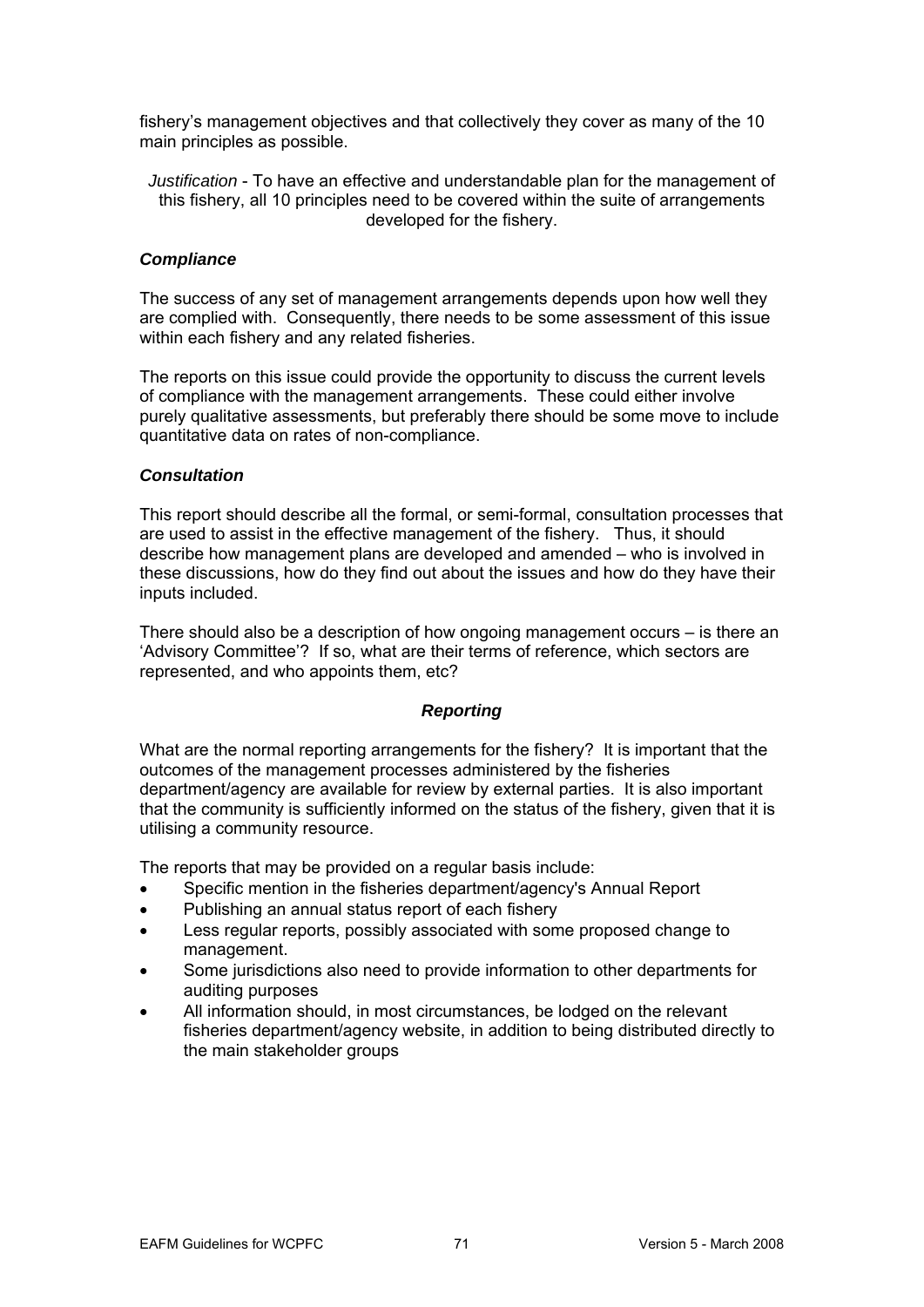# **4.0 R eferences and other Useful Publications**

- Brodziak, J. & J. Link. (2002) Ecosystem-based fishery management: What is it and how can we do it? Bulletin of Marine Science. 70; 589-611
- Chesso n, J., Clayton, H. and Whitworth, B. (1999) Evaluation of fisheriesmanagement systems with respect to sustainable development. ICES Journal of Marine Science 56:980-984
- Charles, A. T. 2001. Sustainable f ishery systems. Fish and Aquatic Resources Series 5. Blackwell Science, Malden, Massachusetts. 370 p
- Christe nsen V. (2000) Indicators for marine ecosystems affected by fisheries. Mar. Freshw. Res. 51, 447 - 450,
- Commonwealth of Australia (1992) The National Strategy for Ecologically Sustainable Development, AGPS, Canberra. 128 pp
- Commonwealth of Australia (1998) Australia's Oceans Policy. Canberra, ACT, Australia. Volume 1, 52pp
- Comm onwealth of Australia (2001) Guidelines for the ecologically sustainable management of fisheries. Canberra, Australia 16pp.
- FAO 1995 Code of Conduct for Responsible Fisheries, Food and Agriculture Organization of the United Nations, Rome.
- FAO 1999 FAO Technical Guidelines for Responsible Fisheries No. 8 Indicators for Sustainable Development of Marine Capture Fisheries, pp 67, Food and Agriculture Organization of the United Nations, Rome.
- FAO 2003. Fisheries management 2. The ecosystem approach to fisheries. FAO Technical Guidelines for Responsible Fisheries 4 (Supplement 2). 112 p
- Fletcher, W.J. 2001 Policy for the implementation of Ecologically Sustainable Development for Fisheries and Aquaculture within Western Australia. Fisheries Management Paper, Department of Fisheries, Western Australia. No. 157; 70pp
- Fletcher, W.J. (2005) The application of qualitative risk assessment methodology to prioritise issues for fisheries management. ICES Journal of Marine Science 62:1576-1587.
- Fletcher, W.J. (2006) Frameworks for managing marine resources in Australia using ecosystem approaches: do they fit together and can they be useful? Bulletin of Marine Science 78:691-704
- Fletcher, W.J. Chesson, J., Fisher M., Sainsbury, K.J., Hundloe, T., Smith, A.D.M. esd.com/a/pdf/HOW\_TO\_GUIDE\_V1\_01.pdf and Whitworth, B. 2002 National ESD Reporting Framework for Australian Fisheries:The 'How To' Guide for Wild Capture Fisheries. FRDC Project 2000/145, Canberra, Australia. 120pp http://www.fisheries-
- Manual for Wild Capture Fisheries. FRDC Project 2002/086, Canberra, Fletcher, W.J., Chesson, J., Sainsbury, K.J., Hundloe, T., Fisher M., (2003) National ESD Reporting Framework for Australian Fisheries: The ESD Assessment Australia 163 pp
- Fletche r, W.J., Chesson, J., Sainsbury, K.J., Fisher, M. & T. Hundloe (2005) A flexible and practical framework for reporting on ecologically sustainable development for wild capture fisheries. Fisheries Research 71:175-183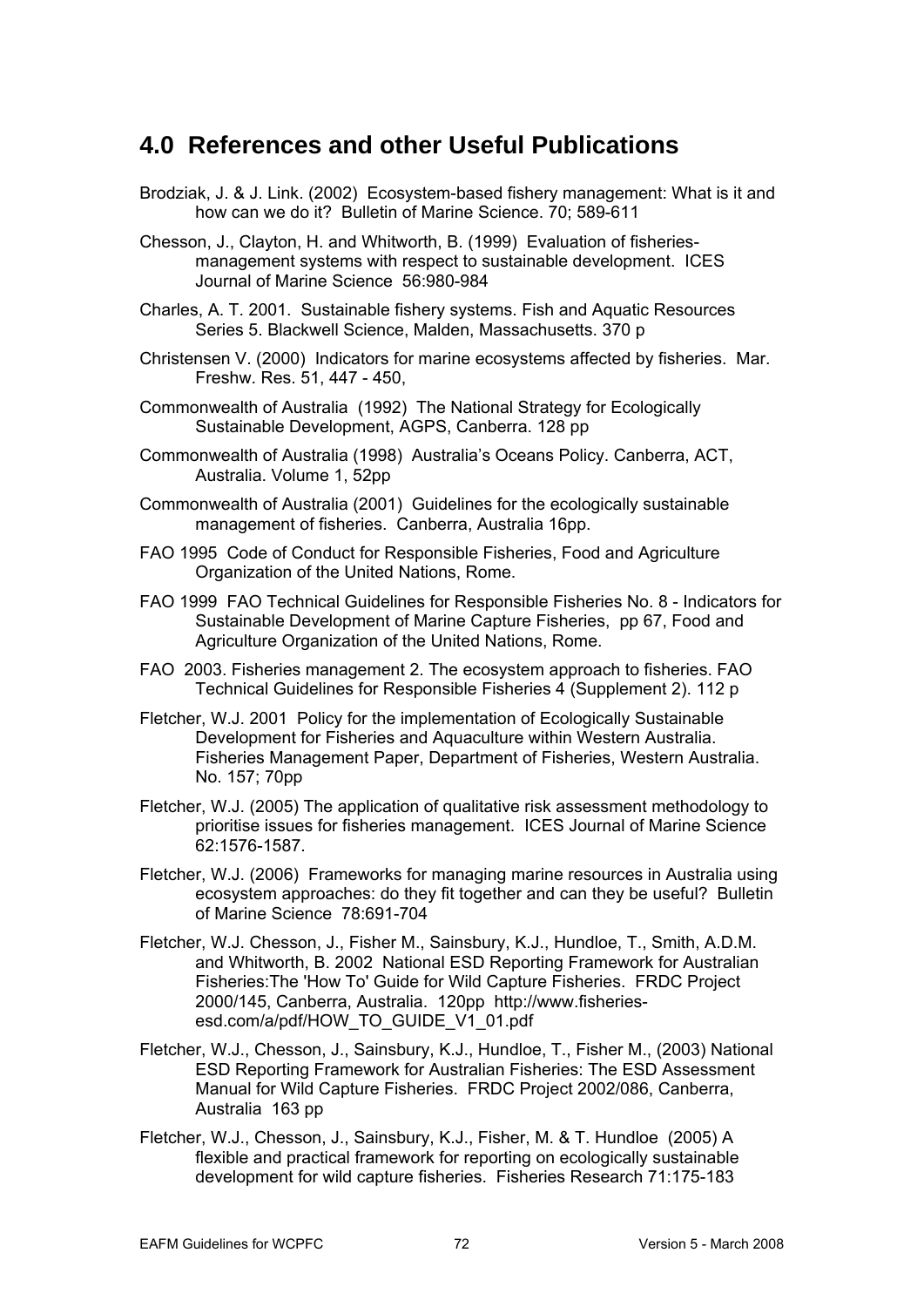- Francis, R.I.C.C. 1992. Use of risk analysis to assess fishery management strategies: a case study using orange roughy (*Hoplostethus atlanticus*) on the Chatham Rise, New Zealand. Canadian Journal of Fisheries and Aquatic Sciences, 49: 922-930.
- Francis, R.I.C.C. and Shotten, R. 1997. "Risk" in fisheries management: a review. Canadian Journal of Fisheries and Aquatic Sciences, 54: 1699-1715.
- Garcia S. M. 2000 The FAO definition of sustainable development and the Code of Conduct for Responsible Fisheries: an analysis of the related principles, criteria and indicators. Marine and Freshwater Research. 51, 535 - 540,
- Garcia, S. M., and Staples D.J. 2000 Sustainability reference systems and indicators for responsible marine capture fisheries: a review of concepts and elements for a set of guidelines. Marine and Freshwater Research. 51, 385 - 426,
- Garcia, S. M., Staples, D. J. and Chesson, J. 2000, The FAO Guidelines for the development and use of indicators for sustainable development of marine capture fisheries and an Australian example of their application, Ocean & Coastal Management, 43, 537-556
- ecosystem approach to fisheries: Issues, terminology, principles, institutional foundations, implementation and outlook. FAO Fisheries Technical Paper Garcia, S.M., Zerbi, A., Aliaume, C., Do Chi, T. and Lasserre, G. 2003. The 443. Food and Agriculture Organization, Rome. 76pp.
- Hobda y, A. et al 2005. Ecological Risk Assessment, CSIRO report to AFMA.
- Hundlo e, T.J. 2000 Economic performance indicators for fisheries. Mar. Freshw. Res. 51, 485 – 492.
- Lackey, R.T. 1994. Ecological Risk Assessment. Fisheries 19:14-19
- Lane, D.E. and Stephenson, R.L. 1998. A framework for risk analysis in fisheries decision-making. ICES Journal of Marine Science, 55: 1-13.
- Langley, A; Hampton, J. & Ogura, M. (2005) Stock assessment of skipjack tuna in the western and central Pacific Ocean. In; Proceedings 1st Meeting of the Scientific Committee of the Western and Central Pacific Fisheries Commission, August 2005. WCPFC–SC1 SA WP–4.
- Paine, R.T. 1966. Food web complexity and species diversity. American Naturalist 100:65-75.

Scandol, J.P, Holloway, M.G., Gibbs P.J., & K. L. Astles 2005. Ecosystem-based fisheries management: An Australian perspective. Aquat. Living Resour. 261-273

Seafood Services Australia (2003) The Seafood EMS Chooser. http://www.seafoodservices.com.au/files/publications\_catalogue.pdf

- Seijo J.C., and Caddy, J.F. 2000 Uncertainty in bio-economic reference points and indicators of marine fisheries. Marine and Freshwater Research. 51, 477 – 484.
- Schirmer, J. & Casey, A.M. (2005). Social Assessment Handbook: A guide to methods and approaches for assessing the social sustainability of fisheries in Australia. Bureau of Rural Sciences, Canberra, Australia 50pp
- Standards Australia. 2000. Environmental Risk Management: Principles and Process. Based on AS/NZS 4360:1999, Risk Management. HB 203-2000. Homebush, NSW Standards Australia 81pp.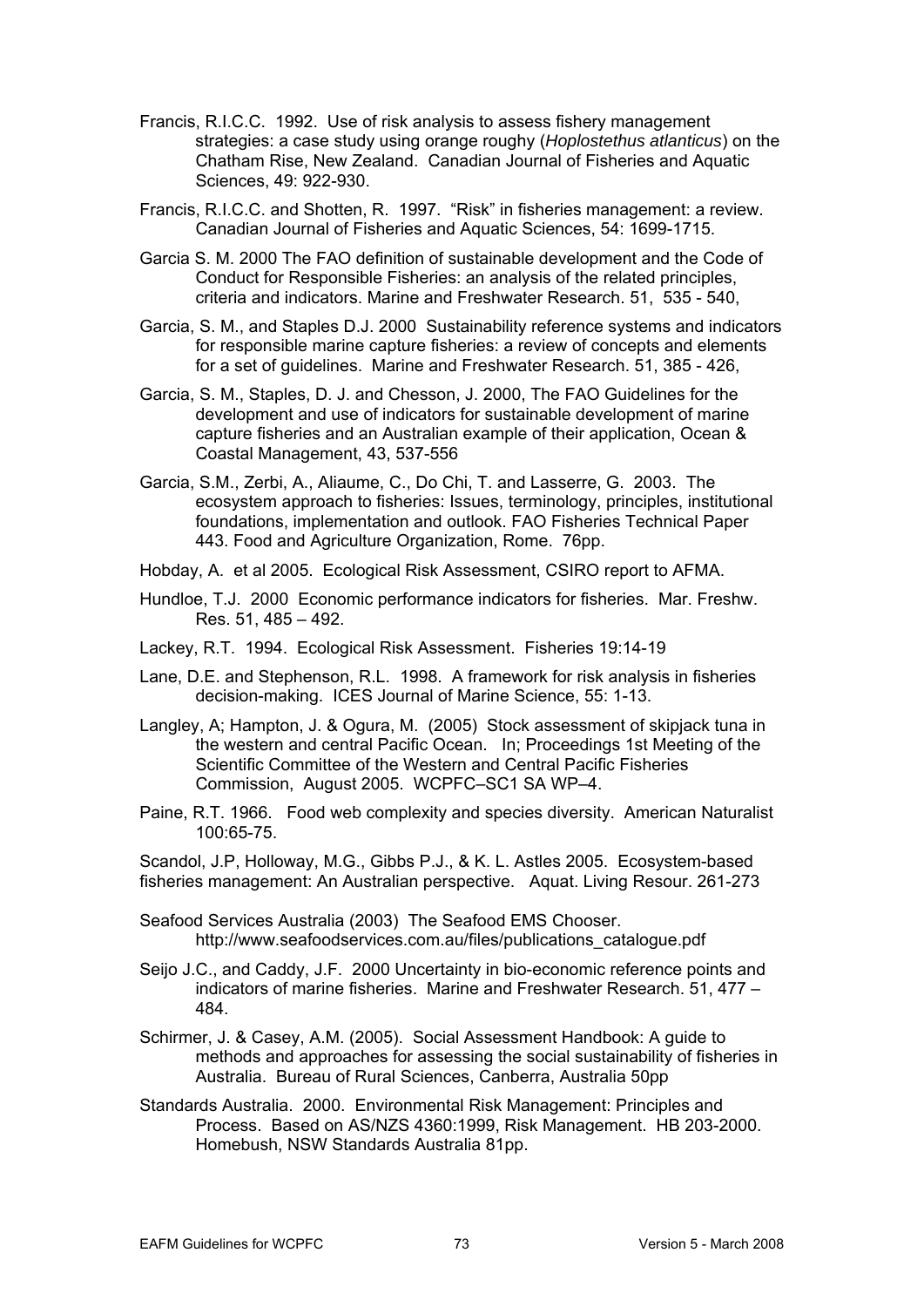- Standards Australia. 2004a. Risk Management. 3rd ed. Standards Australia Homebush, NSW. 30pp.
- Standards Australia. 2004b. Risk Management Guidelines: Companion to AS/NZS 4360: 2004. Standards Australia. Homebush, NSW. 116pp.
- Staples, D. 1997 Indicators of Sustainable Development In: Developing and Sustaining World Fisheries Resources 2nd World Fisheries Congress pp719-725.
- Stobutzki, I.C., Miller, M.J. and Brewer, D.T. 2001. Sustainability of fishery bycatch: a process for assessing highly diverse and numerous bycatch. *Environmental Conservation* 28, 167-181.
- Reid, C. 2006. Econo mic implications and trade-offs in achieving maximum sustainable yield for bigeye and yellowfin tuna in the Western and Central Pacific Ocean. *Pacific Economic Bulletin* 21:31-45.
- Ward, T. J., Tarte, D., Hegerl, E. J. and Short, K. 2002. Policy Proposals and Operational Guidance for Ecosystem-Based Management of Marine Capture Fisheries. WWF Australia, Sydney. 80 pp.
- WCED (1987) Our Common Future. World Commission on Environment and Development. Oxford University Press 400pp.
- Whitworth, B., Chesso n, J., Fletcher, W.J. and Sainsbury, K. 2003. Is there more to the meaning o f life than data? In: Towards Sustainability of Data-Limited Multi-Sector Fisheries: Australian Society for Fish Biology Workshop Proceedings, B unbury, Western Australia, 23–24 September 2001, Ed. by Newman et. al. Fisheries Occasional Publication No. 5, Department of Fisheries, Wes tern Australia, pp. 110-113.
- Zeller, B. 2005 Ecological Risk Assessment of Queensland-managed fisheries in the Gulf of Car pentaria. Queensland Department of Primary Industry and Fisheries. Brisbane, Qld., Australia 82 pp.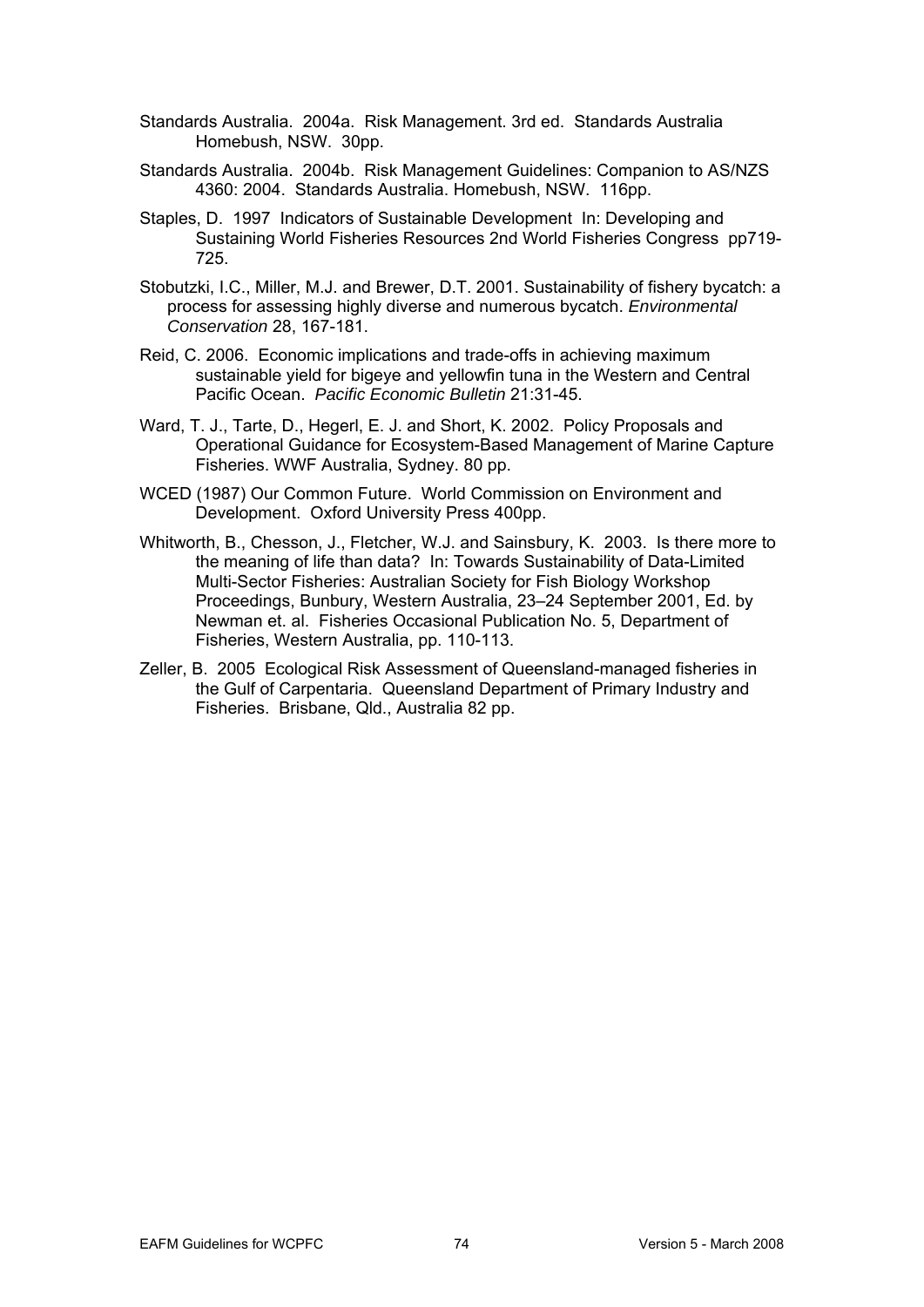## **Appendix 1 – Details of Consequence Tables for Risk**  Assessment

Table A1 Consequence categories for the Major Target/Vulnerable species (modified from Fletcher et al., 2002)

| Level        | <b>Ecological (Target/Vulnerable Species)</b>                                                                                                                                                                                                                             |
|--------------|---------------------------------------------------------------------------------------------------------------------------------------------------------------------------------------------------------------------------------------------------------------------------|
| Minor (1)    | Either not detectable against background variability for this<br>population; or if detectable, minimal impact on population size<br>and none on dynamics.                                                                                                                 |
|              | Spawning biomass 100% - 70% unfished levels                                                                                                                                                                                                                               |
| Moderate (2) | Fishery operating at, or close to, full exploitation rate such that<br>the long-term recruitment/dynamics are not being adversely<br>impacted.                                                                                                                            |
|              | Spawning Biomass $<$ 70% - B <sub>msy</sub>                                                                                                                                                                                                                               |
| Major (3)    | Stock has been reduced to levels that are now directly affecting<br>future recruitment levels or severely affecting their capacity to<br>increase from a depleted state (i.e. recruitment overfishing).                                                                   |
|              | Spawning Biomass $< B_{\text{msy}}$ - 5 %                                                                                                                                                                                                                                 |
| Extreme (4)  | Stock size and recruitment levels reduced to an extent that local<br>extinctions or significant species range contraction $> 50\%$ have<br>occurred. If it continues it would require listing in an appropriate<br>endangered IUCN category and extinctions could result. |
|              | Spawning Biomass $<$ 5%                                                                                                                                                                                                                                                   |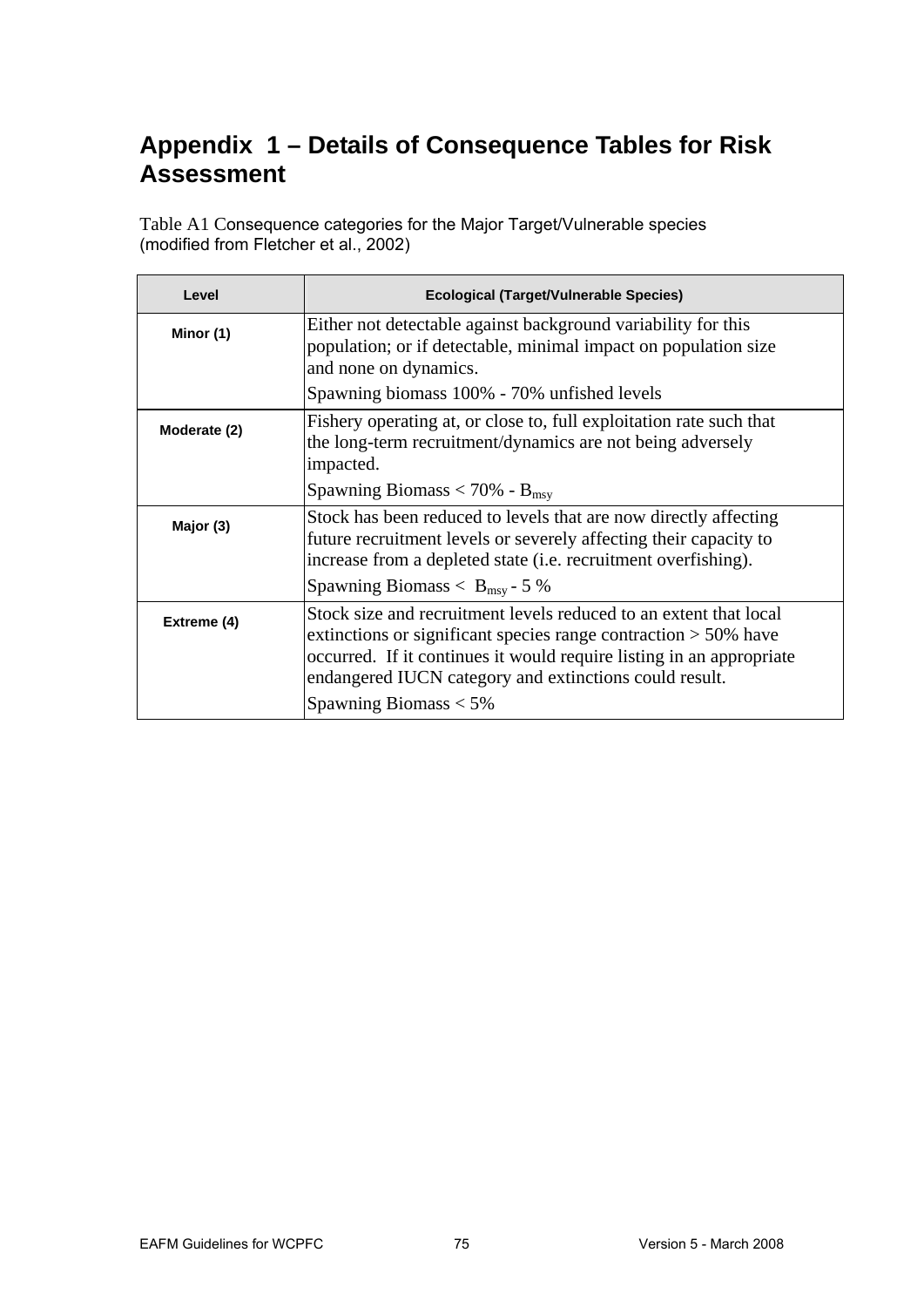## Table A2 Consequence categories for the By-Product Species/Minor bycatch species

| Level        | Ecological (By-product/General Bycatch)                                                                                                                    |
|--------------|------------------------------------------------------------------------------------------------------------------------------------------------------------|
| Minor (1)    | Take in this fishery is small $(< 10\%)$ , compared to total take by all<br>fisheries and these species are covered explicitly elsewhere.                  |
|              | Take and area of capture by this fishery is small, compared to<br>known area of distribution $(< 20\%$ ).                                                  |
| Moderate (2) | Relative area of, or susceptibility to capture is suspected to be less<br>than 50% and species do not have vulnerable life history traits.                 |
| Major (3)    | No information is available on the relative area or susceptibility to<br>capture or on the vulnerability of life history traits of this type of<br>species |
|              | Relative levels of capture/susceptibility suspected/known to be<br>greater than 50% and species should be examined explicitly                              |
| Extreme (4)  | N/A Once a consequence reaches this point it should be examined<br>using Table A1.                                                                         |

## Table A3 ecos ystem/trophic levels. Consequence levels for the impact of a fishery on the general

| Level        | <b>Ecological (ECOSYSTEM)</b>                                                                                                                                                                                                             |
|--------------|-------------------------------------------------------------------------------------------------------------------------------------------------------------------------------------------------------------------------------------------|
| Minor (1)    | Interactions may be occurring but it is unlikely that there would be<br>any change outside of natural variation. The captured species do not<br>play a keystone role – only minor changes in relative abundance of<br>other constituents. |
| Moderate (2) | Measurable changes to the ecosystem components without there being<br>a major change in function. (i.e. no loss of components).                                                                                                           |
| Major (3)    | Ecosystem function altered measurably and some function or<br>components are locally missing/declining/increasing $\&$ /or allowed<br>new species to appear.                                                                              |
|              | Recovery measured in years to decade.                                                                                                                                                                                                     |
| Extreme (4)  | An extreme change to ecosystem structure and function. Different<br>dynamics now occur with different species/groups now the major<br>targets of capture.                                                                                 |
|              | Total collapse of ecosystem processes.                                                                                                                                                                                                    |
|              | Long-term recovery period may be greater than decades                                                                                                                                                                                     |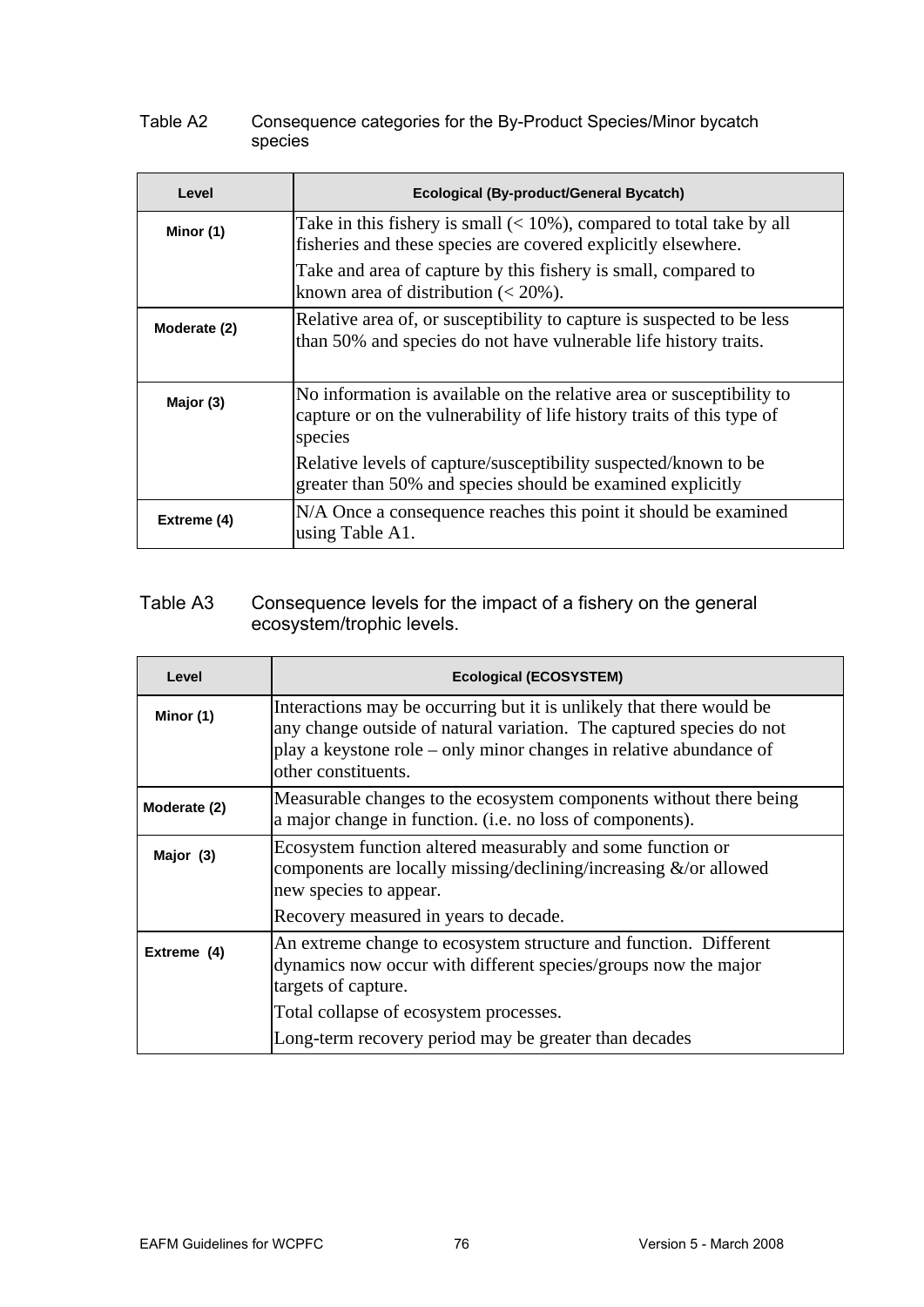## Table A4 Suggested consequence levels for the impacts on habitats. (Three levels – standard, fragile, critical)

| Level        | <b>Ecological (HABITAT)</b>                                                                                                                                                                                                                                                                      |
|--------------|--------------------------------------------------------------------------------------------------------------------------------------------------------------------------------------------------------------------------------------------------------------------------------------------------|
| Minor (1)    | Insignificant or barely measurable impacts on habitat(s) but these<br>are very localised compared to total habitat area.                                                                                                                                                                         |
|              | (Suggestion – these impacts could be $\langle 5\%, \langle 3\% ; \langle 2\% \rangle \rangle$ of the<br>original area of habitat)                                                                                                                                                                |
| Moderate (2) | There are likely to be more widespread impacts on the habitat but<br>the levels are still considerable acceptable given the % of area<br>affected, the types of impact occurring and the recovery capacity of<br>the habitat                                                                     |
|              | (Suggestion $-$ for impact on non-fragile habitats this may be up to<br>50% [similar to population dynamics theory] - but for more fragile<br>habitats, to stay in this category the percentage area affected may<br>need to be smaller, e.g. $20\%$ and for critical habitats less than $5\%$ ) |
| Major (3)    | The level of impact on habitats may be larger than is sensible to<br>ensure that the habitat will not be able to recover adequately, or it<br>will cause strong downstream effects from loss of function.                                                                                        |
|              | (Suggestion - Where the activity makes a significant impact in the<br>area affected and the area $> 25$ - 50% [based on recovery rates]<br>of habitat is being removed; whilst for critical habitats this would<br>$be < 10\%)$                                                                  |
| Extreme (4)  | Too much of the habitat is being affected, which may endanger its<br>long-term survival and result in severe changes to ecosystem<br>function and the entire habitat is in danger of being affected in a<br>major way/removed.                                                                   |
|              | (Suggestion this may equate to $70$ - 90% of the habitat being<br>affected or removed by the activity; for more fragile habitats this<br>would be $>$ 30% and for critical habitats 10-20%)                                                                                                      |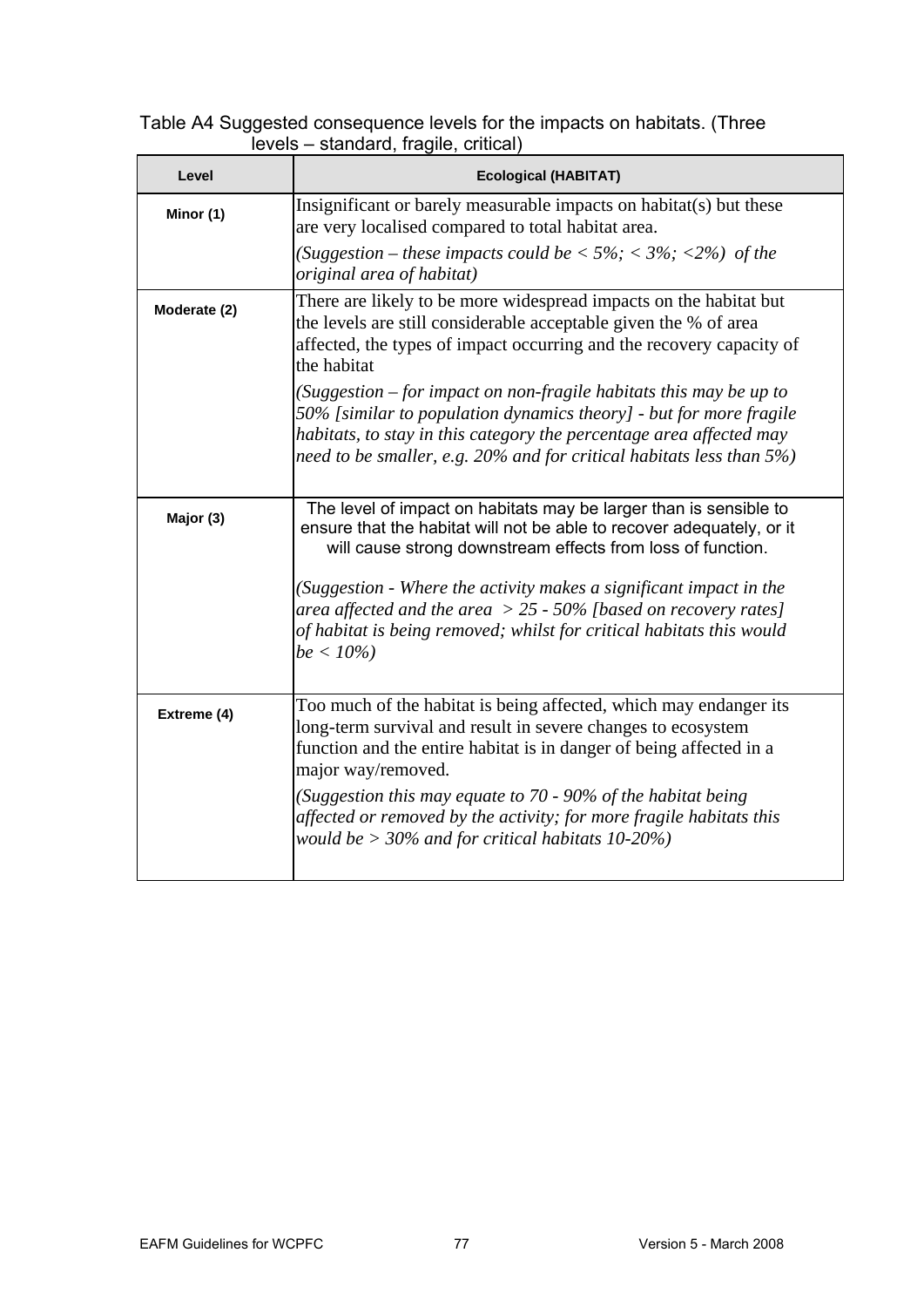Table A5 Suggested consequence levels for economic outcomes.

| Level        | <b>Economic</b>                                                                                                                                                                                                                                               |
|--------------|---------------------------------------------------------------------------------------------------------------------------------------------------------------------------------------------------------------------------------------------------------------|
| Minor (1)    | Possible detectable, but no real impact on the economic pathways for the<br>industry or the community.                                                                                                                                                        |
| Moderate (2) | Some level of reduction for a major fishery or a large reduction in a small<br>fishery that the community is not dependent upon.                                                                                                                              |
| Major (3)    | Fishery/industry has declined significantly in economic generation and this will<br>have clear flow on effects to other parts of the community. May result sin<br>some level of political intervention.                                                       |
| Extreme (4)  | Total collapse of any economic activity coming from what was an industry that<br>the community derived a significant level of their income or employment<br>(resource dependency), including possible debts. High levels of political<br>intervention likely. |

Table A6 Suggested consequence levels for social disruptions.

| Level        | <b>Social Implications</b>                                                                                                                |
|--------------|-------------------------------------------------------------------------------------------------------------------------------------------|
| Minor (1)    | None, or not measurable. Includes situations where there is no<br>direct involvement by a community in the fishery.                       |
| Moderate (2) | Some direct impacts on social structures but not to the point where<br>local communities are threatened or social dislocations will occur |
| Major (3)    | Severe impacts on social structures, at least at a local level.                                                                           |
| Extreme (4)  | Changes will cause a complete alteration to some social structures<br>that are present within a region of a country                       |